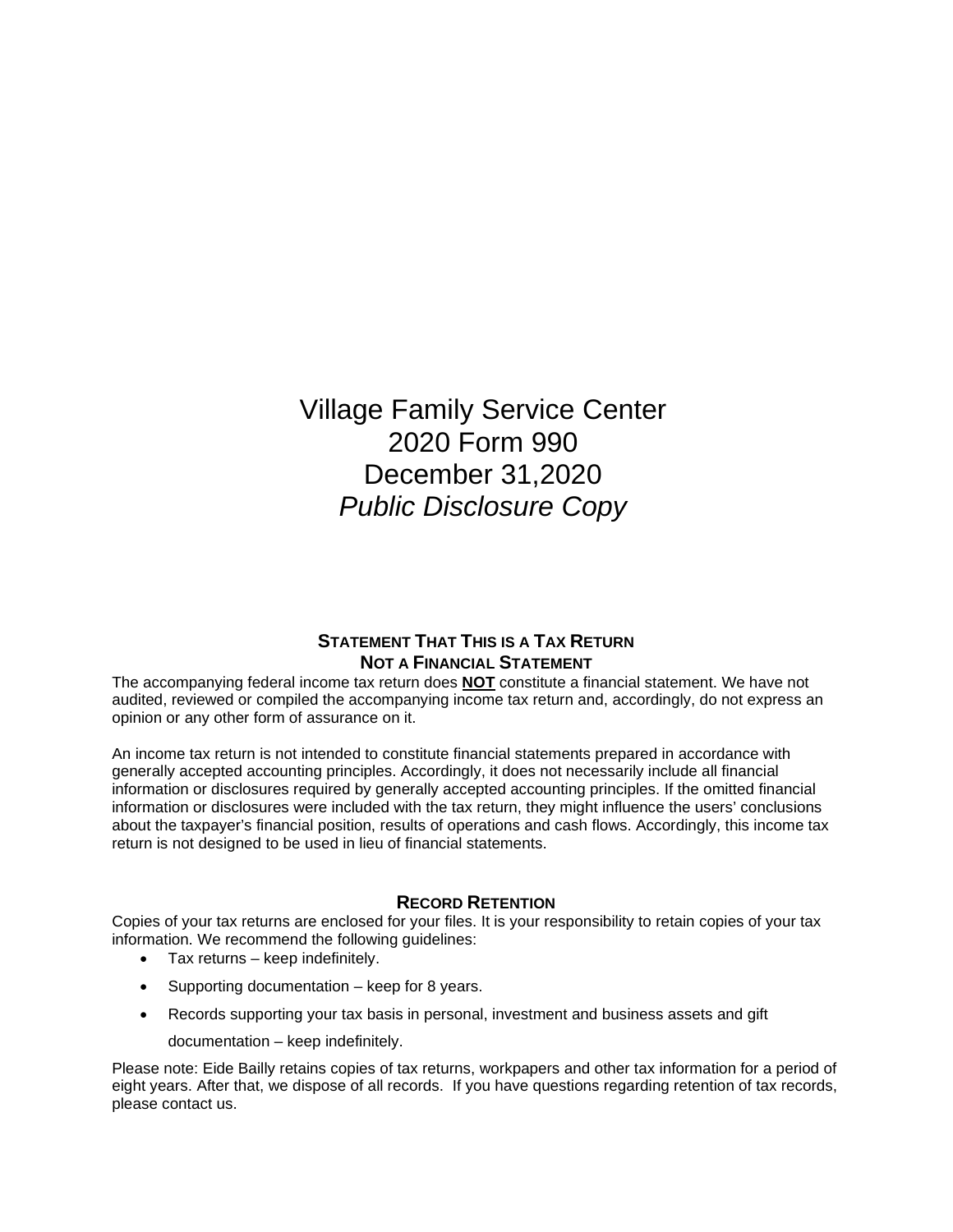| Form |  |  |
|------|--|--|
|      |  |  |

#### **Return of Organization Exempt From Income Tax** \*\* PUBLIC DISCLOSURE COPY \*\*

**Under section 501(c), 527, or 4947(a)(1) of the Internal Revenue Code (except private foundations) 2020**

**| Do not enter social security numbers on this form as it may be made public.**

Department of the Treasury Internal Revenue Service

**| Go to www.irs.gov/Form990 for instructions and the latest information. Inspection**



|                         |                         | A For the 2020 calendar year, or tax year beginning                                                                                         | and ending |                                                     |                                                           |
|-------------------------|-------------------------|---------------------------------------------------------------------------------------------------------------------------------------------|------------|-----------------------------------------------------|-----------------------------------------------------------|
| В                       | Check if<br>applicable: | <b>C</b> Name of organization                                                                                                               |            | D Employer identification number                    |                                                           |
|                         | Address<br>change       | Village Family Service Center                                                                                                               |            |                                                     |                                                           |
|                         | Name<br>change          | The Village Family Service Cente<br>Doing business as                                                                                       |            | 45-0226423                                          |                                                           |
|                         | Initial<br>return       | Number and street (or P.O. box if mail is not delivered to street address)                                                                  | Room/suite | E Telephone number                                  |                                                           |
|                         | Final<br>return/        | P.O. Box 9859                                                                                                                               |            | $701 - 451 - 4900$                                  |                                                           |
|                         | termin-<br>ated         | City or town, state or province, country, and ZIP or foreign postal code                                                                    |            | G Gross receipts \$                                 | 13,572,011.                                               |
|                         | Amended<br>return       | 58106-9859<br>Fargo, ND                                                                                                                     |            | $H(a)$ is this a group return                       |                                                           |
|                         | Applica-<br>tion        | F Name and address of principal officer: Jeff Pederson                                                                                      |            | for subordinates?                                   | $\sqrt{}$ Yes $\sqrt{}$ X $\sqrt{}$ No                    |
|                         | pending                 | same as C above                                                                                                                             |            | $H(b)$ Are all subordinates included? $\Box$ Yes    | l No                                                      |
|                         |                         | Tax-exempt status: $\boxed{\mathbf{X}}$ 501(c)(3)<br>$501(c)$ (<br>$\sqrt{\phantom{a}}$ (insert no.)<br>$4947(a)(1)$ or                     | 527        |                                                     | If "No," attach a list. See instructions                  |
|                         |                         | J Website: > www.thevillagefamily.org                                                                                                       |            | $H(c)$ Group exemption number $\blacktriangleright$ |                                                           |
|                         |                         | K Form of organization: $X$ Corporation<br>Other $\blacktriangleright$<br>Association<br>Trust                                              |            |                                                     | L Year of formation: $1891$ M State of legal domicile: ND |
|                         | Part I I                | Summary                                                                                                                                     |            |                                                     |                                                           |
|                         | 1.                      | Briefly describe the organization's mission or most significant activities: The mission of the Village                                      |            |                                                     |                                                           |
| Activities & Governance |                         | Family Service Center is to improve the quality of life through                                                                             |            |                                                     |                                                           |
|                         | $\mathbf{2}$            | Check this box $\blacktriangleright$ $\Box$ if the organization discontinued its operations or disposed of more than 25% of its net assets. |            |                                                     |                                                           |
|                         | з                       | Number of voting members of the governing body (Part VI, line 1a)                                                                           |            | 3                                                   | 12                                                        |
|                         | 4                       |                                                                                                                                             |            | $\overline{4}$                                      | $\overline{12}$                                           |
|                         | 5                       |                                                                                                                                             |            | $\overline{\mathbf{5}}$                             | 263                                                       |
|                         |                         |                                                                                                                                             |            | 6                                                   | 50                                                        |
|                         |                         |                                                                                                                                             |            | 7a                                                  | 0.                                                        |
|                         |                         |                                                                                                                                             |            | 7b                                                  | $\overline{0}$ .                                          |
|                         |                         |                                                                                                                                             |            | <b>Prior Year</b>                                   | <b>Current Year</b>                                       |
|                         | 8                       | Contributions and grants (Part VIII, line 1h)                                                                                               |            | 1,957,149.                                          | 1,973,430.                                                |
| Revenue                 | 9                       | Program service revenue (Part VIII, line 2g)                                                                                                |            | 11,768,688.                                         | 11, 541, 487.                                             |
|                         | 10                      |                                                                                                                                             |            | 0.                                                  | 0.                                                        |
|                         | 11                      | Other revenue (Part VIII, column (A), lines 5, 6d, 8c, 9c, 10c, and 11e)                                                                    |            | 39,540.                                             | $-43,591.$                                                |
|                         | 12                      | Total revenue - add lines 8 through 11 (must equal Part VIII, column (A), line 12)                                                          |            | 13, 765, 377.                                       | 13, 471, 326.                                             |
|                         | 13                      | Grants and similar amounts paid (Part IX, column (A), lines 1-3)<br><u> 1986 - Jan Barbarat, martin a</u>                                   |            | 0.                                                  | 0.                                                        |
|                         | 14                      | Benefits paid to or for members (Part IX, column (A), line 4)                                                                               |            | $0$ .                                               | 0.                                                        |
|                         | 15                      | Salaries, other compensation, employee benefits (Part IX, column (A), lines 5-10)                                                           |            | 10,853,394.                                         | 11,359,728.                                               |
| Expenses                |                         | 16a Professional fundraising fees (Part IX, column (A), line 11e)                                                                           |            | Ο.                                                  | О.                                                        |
|                         |                         | 388,900.<br><b>b</b> Total fundraising expenses (Part IX, column (D), line 25)                                                              |            |                                                     |                                                           |
|                         |                         |                                                                                                                                             |            | 3,129,281.                                          | 2,583,927.                                                |
|                         | 18                      | Total expenses. Add lines 13-17 (must equal Part IX, column (A), line 25)                                                                   |            | 13,982,675.                                         | 13,943,655.                                               |
|                         | 19                      | Revenue less expenses. Subtract line 18 from line 12                                                                                        |            | $-217,298.$                                         | $-472, 329.$                                              |
| äğ                      |                         |                                                                                                                                             |            | <b>Beginning of Current Year</b>                    | <b>End of Year</b>                                        |
| <b>Ssets</b><br>Ralam   |                         | 20 Total assets (Part X, line 16)                                                                                                           |            | 10,456,037.                                         | 12,547,148.                                               |
|                         |                         | 21 Total liabilities (Part X, line 26)                                                                                                      |            | 3, 185, 992.                                        | 5,603,834.                                                |
|                         |                         | Dart II Signature Block                                                                                                                     |            | 7,270,045.                                          | 6,943,314.                                                |

Under penalties of perjury, I declare that I have examined this return, including accompanying schedules and statements, and to the best of my knowledge and belief, it is true, correct, and complete. Declaration of preparer (other than officer) is based on all information of which preparer has any knowledge. **Part II Signature Block**

| Sign            | Signature of officer                                                            |                      |          | Date                                          |           |  |  |  |  |  |  |
|-----------------|---------------------------------------------------------------------------------|----------------------|----------|-----------------------------------------------|-----------|--|--|--|--|--|--|
| Here            | Jeff Pederson, President/CEO                                                    |                      |          |                                               |           |  |  |  |  |  |  |
|                 | Type or print name and title                                                    |                      |          |                                               |           |  |  |  |  |  |  |
|                 | Print/Type preparer's name                                                      | Preparer's signature | Date     | PTIN<br>Check                                 |           |  |  |  |  |  |  |
| Paid            | Lisa Chaffee, CPA                                                               | Lisa Chaffee, CPA    | 07/06/21 | P00193453<br>self-emploved                    |           |  |  |  |  |  |  |
| Preparer        | Firm's name Eide Bailly LLP                                                     |                      |          | Firm's EIN $\blacktriangleright$ 45 - 0250958 |           |  |  |  |  |  |  |
| Use Only        | Firm's address 1730 Burnt Boat Loop, Ste. 100                                   |                      |          |                                               |           |  |  |  |  |  |  |
|                 | Bismarck, ND 58503-0886<br>Phone no. 701-255-1091                               |                      |          |                                               |           |  |  |  |  |  |  |
|                 | May the IRS discuss this return with the preparer shown above? See instructions |                      |          | $\overline{\mathrm{X}}$ Yes                   | <b>No</b> |  |  |  |  |  |  |
| 032001 12-23-20 | LHA For Paperwork Reduction Act Notice, see the separate instructions.          |                      |          | Form 990 (2020)                               |           |  |  |  |  |  |  |

See Schedule O for Organization Mission Statement Continuation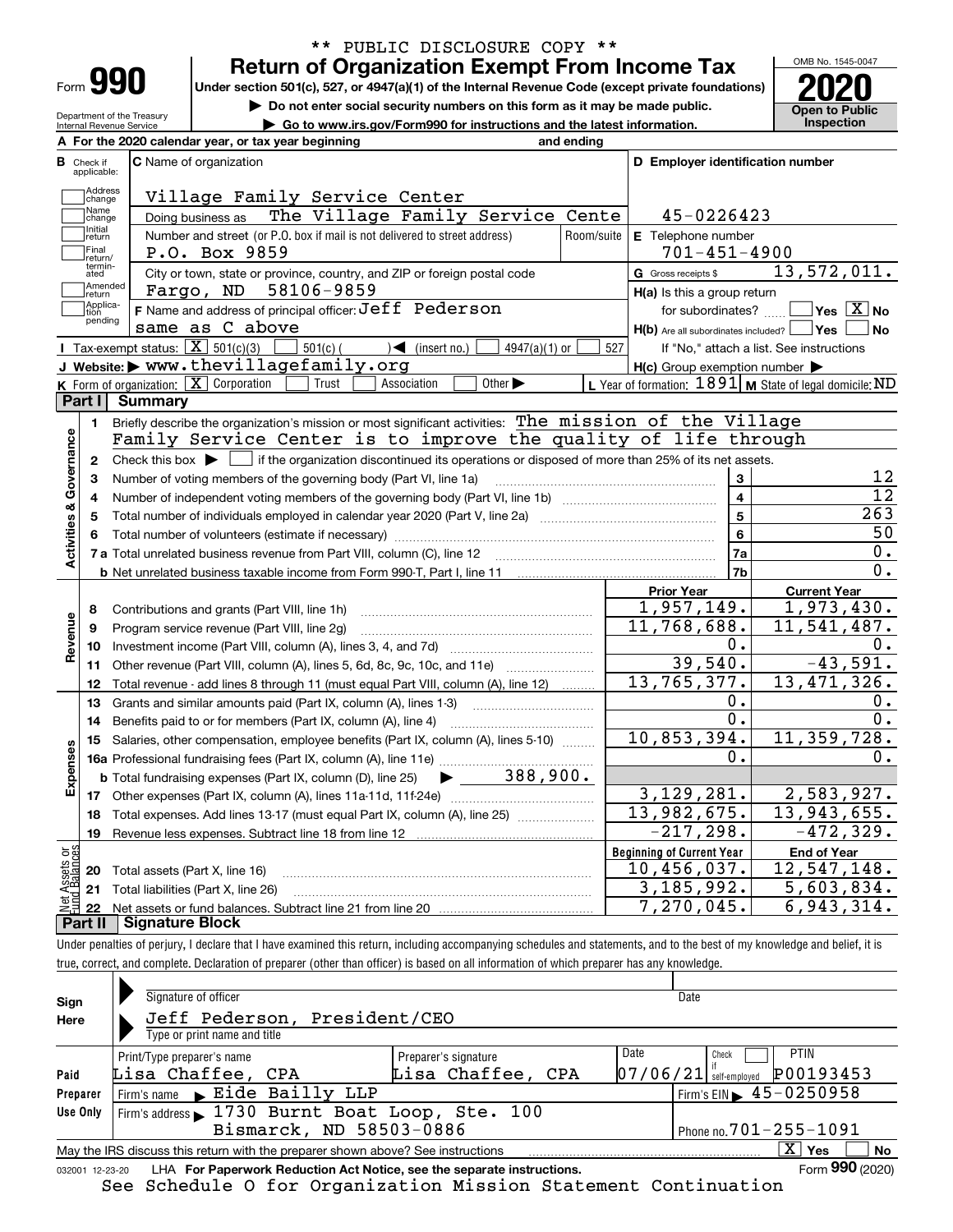|                | Village Family Service Center<br>Form 990 (2020)                                                                                             | 45-0226423                  | Page $2$                                  |
|----------------|----------------------------------------------------------------------------------------------------------------------------------------------|-----------------------------|-------------------------------------------|
|                | <b>Part III Statement of Program Service Accomplishments</b>                                                                                 |                             |                                           |
|                | Check if Schedule O contains a response or note to any line in this Part III                                                                 |                             | $\overline{\mathbf{x}}$                   |
| 1              | Briefly describe the organization's mission:                                                                                                 |                             |                                           |
|                | The mission of the Village Family Service Center is to improve the                                                                           |                             |                                           |
|                |                                                                                                                                              |                             |                                           |
|                | quality of life through services designed to strengthen individuals,                                                                         |                             |                                           |
|                | families and organizations.                                                                                                                  |                             |                                           |
|                |                                                                                                                                              |                             |                                           |
| $\overline{2}$ | Did the organization undertake any significant program services during the year which were not listed on the                                 |                             |                                           |
|                |                                                                                                                                              |                             | $\overline{\ }$ Yes $\overline{\rm X}$ No |
|                | If "Yes," describe these new services on Schedule O.                                                                                         |                             |                                           |
|                |                                                                                                                                              |                             |                                           |
| 3              | Did the organization cease conducting, or make significant changes in how it conducts, any program services?                                 | $X$ Yes $\Box$ No           |                                           |
|                | If "Yes," describe these changes on Schedule O.                                                                                              |                             |                                           |
| 4              | Describe the organization's program service accomplishments for each of its three largest program services, as measured by expenses.         |                             |                                           |
|                | Section 501(c)(3) and 501(c)(4) organizations are required to report the amount of grants and allocations to others, the total expenses, and |                             |                                           |
|                | revenue, if any, for each program service reported.                                                                                          |                             |                                           |
| 4a             | $\overline{6}$ , $\overline{011}$ , $844$ . including grants of \$<br>$($ Revenue \$<br>) (Expenses \$<br>(Code:                             | 8, 238, 042.                |                                           |
|                | COUNSELING: The Village provides counseling services to thousands of                                                                         |                             |                                           |
|                | individuals, families and couples every year. This includes traditional                                                                      |                             |                                           |
|                |                                                                                                                                              |                             |                                           |
|                | talk therapy, play-based therapy models such as Parent Child                                                                                 |                             |                                           |
|                | Interaction Therapy (PCIT), attachment therapy for traumatized                                                                               |                             |                                           |
|                | children, and Eye Movement Desensitization and Reprocessing (EMDR) for                                                                       |                             |                                           |
|                | adults and kids dealing with trauma. Our professional counselors                                                                             |                             |                                           |
|                | provide groups and classes that teach coping skills for depression,                                                                          |                             |                                           |
|                | anxiety, anger management, and other issues, including an Intensive                                                                          |                             |                                           |
|                | Outpatient Program for mental health. Counseling services may be                                                                             |                             |                                           |
|                |                                                                                                                                              |                             |                                           |
|                | offered in home, school, office, and community settings as well as                                                                           |                             |                                           |
|                | online. (Continued on Schedule 0)                                                                                                            |                             |                                           |
|                |                                                                                                                                              |                             |                                           |
| 4b             | $1,506,016.$ including grants of \$<br>) (Expenses \$<br>(Code:<br>VILLAGE BUSINESS INSTITUTE (VBI): VBI provides worksite-based programs    | 2,066,044.<br>) (Revenue \$ |                                           |
|                | and products, including employee assistance programs, human resource                                                                         |                             |                                           |
|                | consultation, executive coaching, career transition, organizational                                                                          |                             |                                           |
|                | consulting, crisis planning, and workplace mediation. More than 60,000                                                                       |                             |                                           |
|                | employees are covered by a Village EAP.                                                                                                      |                             |                                           |
|                |                                                                                                                                              |                             |                                           |
|                |                                                                                                                                              |                             |                                           |
|                |                                                                                                                                              |                             |                                           |
|                |                                                                                                                                              |                             |                                           |
|                |                                                                                                                                              |                             |                                           |
|                |                                                                                                                                              |                             |                                           |
|                |                                                                                                                                              |                             |                                           |
|                | $190,608$ . including grants of \$                                                                                                           |                             | 30,927.                                   |
|                | 4c (Code:<br>(Expenses \$<br>ADOPTION AND PREGNANCY COUNSELING SERVICES: This program is provided                                            | Revenue \$                  |                                           |
|                |                                                                                                                                              |                             |                                           |
|                | through a partnership between The Village and Lutheran Social Services                                                                       |                             |                                           |
|                | of North Dakota. Caring professionals provide education about the                                                                            |                             |                                           |
|                | opportunities, strengths, and risks in adoption. For those facing an                                                                         |                             |                                           |
|                | unplanned pregnancy, social workers will help women explore the options                                                                      |                             |                                           |
|                | so they can make decisions about the future for them and their child.                                                                        |                             |                                           |
|                |                                                                                                                                              |                             |                                           |
|                |                                                                                                                                              |                             |                                           |
|                |                                                                                                                                              |                             |                                           |
|                |                                                                                                                                              |                             |                                           |
|                |                                                                                                                                              |                             |                                           |
|                |                                                                                                                                              |                             |                                           |
|                |                                                                                                                                              |                             |                                           |
|                | 4d Other program services (Describe on Schedule O.)                                                                                          |                             |                                           |
|                | 4,575,051. including grants of \$<br>Expenses \$<br>) (Revenue \$                                                                            | 1, 206, 474.                |                                           |
|                | 12, 283, 519.                                                                                                                                |                             |                                           |
| 4е             | Total program service expenses                                                                                                               |                             | Form 990 (2020)                           |
|                | See Schedule O for Continuation(s)                                                                                                           |                             |                                           |
|                | 032002 12-23-20                                                                                                                              |                             |                                           |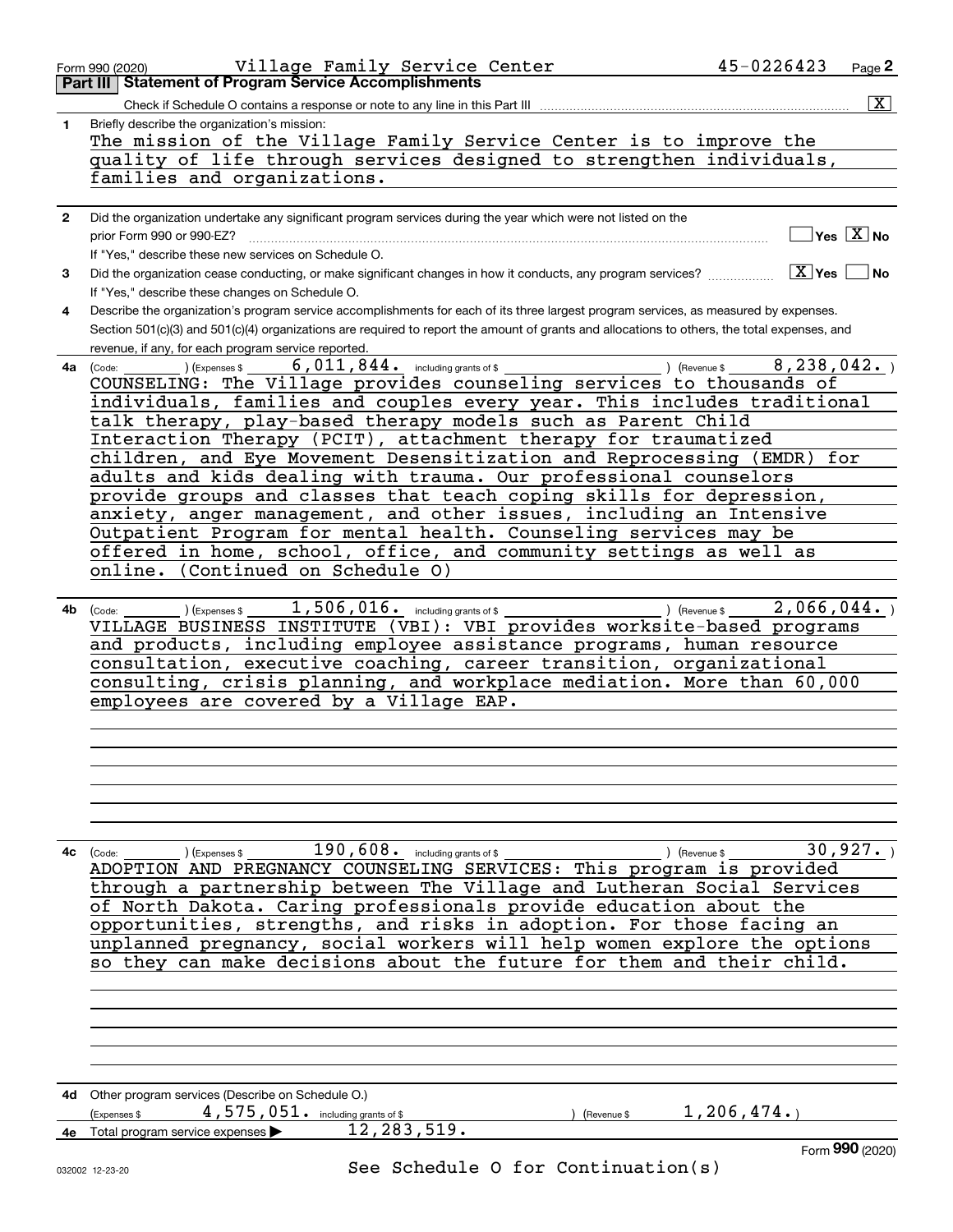|  | Form 990 (2020) |
|--|-----------------|

Form 990 (2020) Village Family Service Center 45-0226423 <sub>Page</sub> 3<br>**Part IV | Checklist of Required Schedules** 

|     |                                                                                                                                  |                 | Yes   No    |    |
|-----|----------------------------------------------------------------------------------------------------------------------------------|-----------------|-------------|----|
| 1   | Is the organization described in section $501(c)(3)$ or $4947(a)(1)$ (other than a private foundation)?                          |                 |             |    |
|     |                                                                                                                                  | 1.              | х           |    |
| 2   |                                                                                                                                  | $\overline{2}$  | $\mathbf X$ |    |
| 3   | Did the organization engage in direct or indirect political campaign activities on behalf of or in opposition to candidates for  |                 |             |    |
|     |                                                                                                                                  | 3               |             | x  |
| 4   | Section 501(c)(3) organizations. Did the organization engage in lobbying activities, or have a section 501(h) election in effect |                 |             |    |
|     |                                                                                                                                  | 4               |             | x  |
| 5   | Is the organization a section 501(c)(4), 501(c)(5), or 501(c)(6) organization that receives membership dues, assessments, or     |                 |             |    |
|     |                                                                                                                                  | 5               |             | x  |
| 6   | Did the organization maintain any donor advised funds or any similar funds or accounts for which donors have the right to        |                 |             |    |
|     | provide advice on the distribution or investment of amounts in such funds or accounts? If "Yes," complete Schedule D, Part I     | 6               |             | x  |
| 7   | Did the organization receive or hold a conservation easement, including easements to preserve open space,                        |                 |             |    |
|     |                                                                                                                                  | $\overline{7}$  |             | x  |
| 8   | Did the organization maintain collections of works of art, historical treasures, or other similar assets? If "Yes," complete     |                 |             |    |
|     |                                                                                                                                  | 8               |             | x  |
| 9   | Did the organization report an amount in Part X, line 21, for escrow or custodial account liability, serve as a custodian for    |                 |             |    |
|     | amounts not listed in Part X; or provide credit counseling, debt management, credit repair, or debt negotiation services?        |                 |             |    |
|     |                                                                                                                                  | 9               | X           |    |
| 10  | Did the organization, directly or through a related organization, hold assets in donor-restricted endowments                     |                 |             |    |
|     |                                                                                                                                  | 10              |             | x  |
| 11  | If the organization's answer to any of the following questions is "Yes," then complete Schedule D, Parts VI, VII, VIII, IX, or X |                 |             |    |
|     | as applicable.                                                                                                                   |                 |             |    |
|     | a Did the organization report an amount for land, buildings, and equipment in Part X, line 10? If "Yes," complete Schedule D.    |                 | X           |    |
|     |                                                                                                                                  | 11a             |             |    |
|     | Did the organization report an amount for investments - other securities in Part X, line 12, that is 5% or more of its total     | 11 <sub>b</sub> |             | x  |
|     | c Did the organization report an amount for investments - program related in Part X, line 13, that is 5% or more of its total    |                 |             |    |
|     |                                                                                                                                  | 11c             |             | x  |
|     | d Did the organization report an amount for other assets in Part X, line 15, that is 5% or more of its total assets reported in  |                 |             |    |
|     |                                                                                                                                  | 11d             | X           |    |
|     |                                                                                                                                  | 11e             | X           |    |
| f   | Did the organization's separate or consolidated financial statements for the tax year include a footnote that addresses          |                 |             |    |
|     | the organization's liability for uncertain tax positions under FIN 48 (ASC 740)? If "Yes," complete Schedule D, Part X           | 11f             | X           |    |
|     | 12a Did the organization obtain separate, independent audited financial statements for the tax year? If "Yes," complete          |                 |             |    |
|     |                                                                                                                                  | 12a             | X           |    |
|     | <b>b</b> Was the organization included in consolidated, independent audited financial statements for the tax year?               |                 |             |    |
|     | If "Yes," and if the organization answered "No" to line 12a, then completing Schedule D, Parts XI and XII is optional            | 12 <sub>b</sub> |             | 47 |
| 13  |                                                                                                                                  | 13              |             | X  |
| 14a | Did the organization maintain an office, employees, or agents outside of the United States?                                      | 14a             |             | X  |
| b   | Did the organization have aggregate revenues or expenses of more than \$10,000 from grantmaking, fundraising, business,          |                 |             |    |
|     | investment, and program service activities outside the United States, or aggregate foreign investments valued at \$100,000       |                 |             |    |
|     |                                                                                                                                  | 14b             |             | x  |
| 15  | Did the organization report on Part IX, column (A), line 3, more than \$5,000 of grants or other assistance to or for any        |                 |             |    |
|     |                                                                                                                                  | 15              |             | x  |
| 16  | Did the organization report on Part IX, column (A), line 3, more than \$5,000 of aggregate grants or other assistance to         |                 |             |    |
|     |                                                                                                                                  | 16              |             | x  |
| 17  | Did the organization report a total of more than \$15,000 of expenses for professional fundraising services on Part IX,          |                 |             |    |
|     |                                                                                                                                  | 17              |             | x  |
| 18  | Did the organization report more than \$15,000 total of fundraising event gross income and contributions on Part VIII, lines     |                 |             |    |
|     |                                                                                                                                  | 18              | x           |    |
| 19  | Did the organization report more than \$15,000 of gross income from gaming activities on Part VIII, line 9a? If "Yes."           |                 |             |    |
|     |                                                                                                                                  | 19              |             | X, |
| 20a |                                                                                                                                  | <b>20a</b>      |             | X  |
|     | b If "Yes" to line 20a, did the organization attach a copy of its audited financial statements to this return?                   | 20 <sub>b</sub> |             |    |
| 21  | Did the organization report more than \$5,000 of grants or other assistance to any domestic organization or                      |                 |             |    |
|     |                                                                                                                                  | 21              |             | x  |

Form (2020) **990**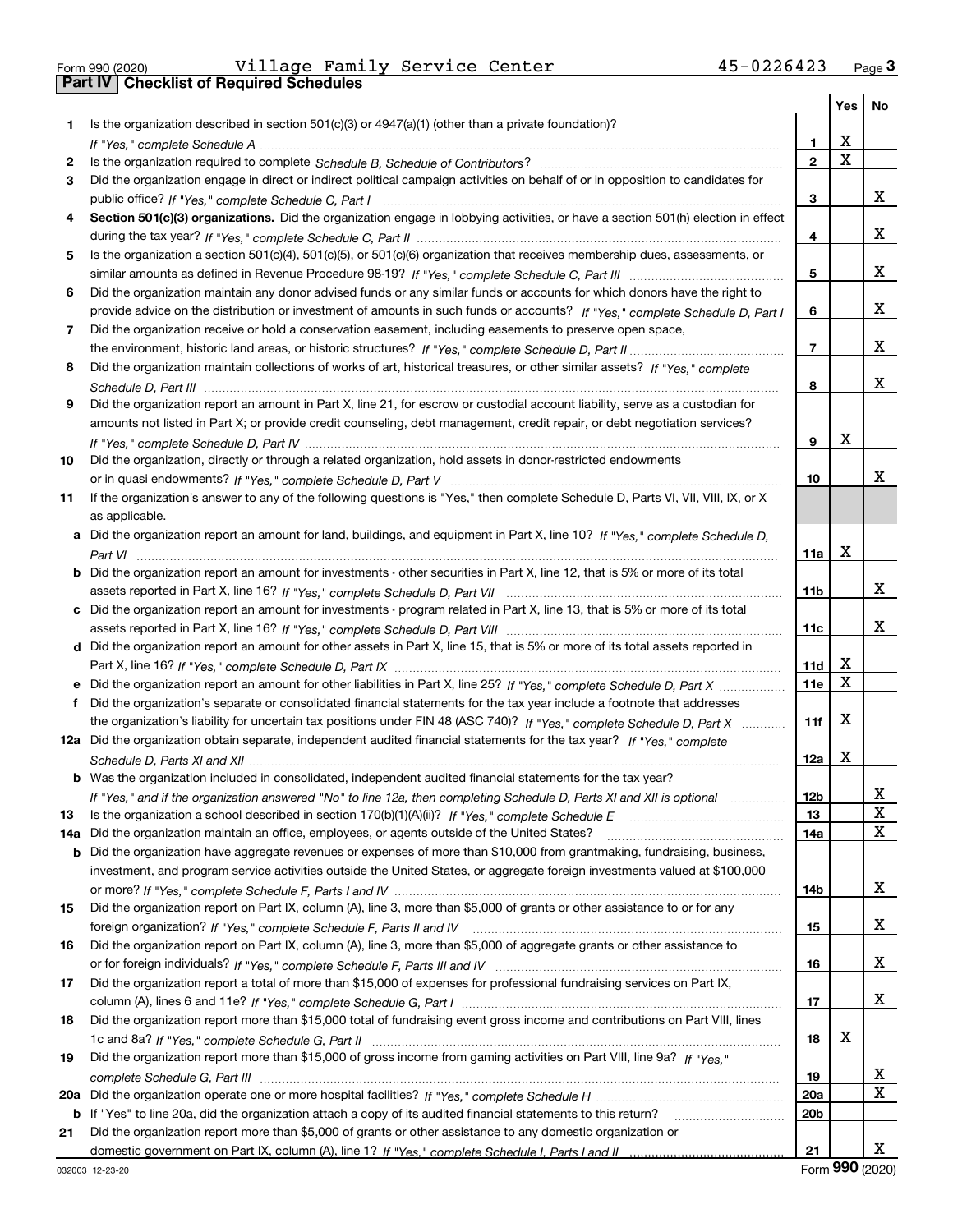Form 990 (2020) Village Family Service Center 45-0226423 <sub>Page</sub>4<br>**Part IV | Checklist of Required Schedules** <sub>(continued)</sub>

*(continued)*

|        |                                                                                                                              |                 | Yes | No          |
|--------|------------------------------------------------------------------------------------------------------------------------------|-----------------|-----|-------------|
| 22     | Did the organization report more than \$5,000 of grants or other assistance to or for domestic individuals on                |                 |     |             |
|        |                                                                                                                              | 22              |     | x           |
| 23     | Did the organization answer "Yes" to Part VII, Section A, line 3, 4, or 5 about compensation of the organization's current   |                 |     |             |
|        | and former officers, directors, trustees, key employees, and highest compensated employees? If "Yes," complete               |                 |     |             |
|        |                                                                                                                              | 23              | x   |             |
|        | 24a Did the organization have a tax-exempt bond issue with an outstanding principal amount of more than \$100,000 as of the  |                 |     |             |
|        | last day of the year, that was issued after December 31, 2002? If "Yes," answer lines 24b through 24d and complete           |                 |     |             |
|        |                                                                                                                              | 24a             |     | X.          |
|        | <b>b</b> Did the organization invest any proceeds of tax-exempt bonds beyond a temporary period exception?                   | 24 <sub>b</sub> |     |             |
|        | c Did the organization maintain an escrow account other than a refunding escrow at any time during the year to defease       |                 |     |             |
|        |                                                                                                                              | 24c             |     |             |
|        |                                                                                                                              | 24d             |     |             |
|        | 25a Section 501(c)(3), 501(c)(4), and 501(c)(29) organizations. Did the organization engage in an excess benefit             |                 |     |             |
|        |                                                                                                                              | 25a             |     | x           |
|        | b Is the organization aware that it engaged in an excess benefit transaction with a disqualified person in a prior year, and |                 |     |             |
|        | that the transaction has not been reported on any of the organization's prior Forms 990 or 990-EZ? If "Yes," complete        |                 |     |             |
|        | Schedule L. Part I                                                                                                           | 25b             |     | x           |
| 26     | Did the organization report any amount on Part X, line 5 or 22, for receivables from or payables to any current              |                 |     |             |
|        | or former officer, director, trustee, key employee, creator or founder, substantial contributor, or 35%                      |                 |     |             |
|        | controlled entity or family member of any of these persons? If "Yes," complete Schedule L, Part II                           | 26              |     | x           |
| 27     | Did the organization provide a grant or other assistance to any current or former officer, director, trustee, key employee,  |                 |     |             |
|        | creator or founder, substantial contributor or employee thereof, a grant selection committee member, or to a 35% controlled  |                 |     |             |
|        | entity (including an employee thereof) or family member of any of these persons? If "Yes," complete Schedule L, Part III     | 27              |     | x           |
| 28     | Was the organization a party to a business transaction with one of the following parties (see Schedule L, Part IV            |                 |     |             |
|        | instructions, for applicable filing thresholds, conditions, and exceptions):                                                 |                 |     |             |
|        | a A current or former officer, director, trustee, key employee, creator or founder, or substantial contributor? If           |                 |     |             |
|        |                                                                                                                              | 28a             |     | x           |
|        |                                                                                                                              | 28 <sub>b</sub> |     | X           |
|        | c A 35% controlled entity of one or more individuals and/or organizations described in lines 28a or 28b? If                  |                 |     |             |
|        | "Yes," complete Schedule L, Part IV ………………………………………………………………                                                                 | 28c             |     | x           |
| 29     |                                                                                                                              | 29              | X   |             |
| 30     | Did the organization receive contributions of art, historical treasures, or other similar assets, or qualified conservation  |                 |     |             |
|        |                                                                                                                              | 30              |     | x           |
| 31     | Did the organization liquidate, terminate, or dissolve and cease operations? If "Yes," complete Schedule N, Part I           | 31              |     | $\mathbf x$ |
| 32     | Did the organization sell, exchange, dispose of, or transfer more than 25% of its net assets? If "Yes," complete             |                 |     |             |
|        |                                                                                                                              | 32              |     | х           |
| 33     | Did the organization own 100% of an entity disregarded as separate from the organization under Regulations                   |                 |     |             |
|        |                                                                                                                              | 33              |     | x           |
| 34     | Was the organization related to any tax-exempt or taxable entity? If "Yes," complete Schedule R, Part II, III, or IV, and    |                 |     |             |
|        |                                                                                                                              | 34              | х   |             |
|        | 35a Did the organization have a controlled entity within the meaning of section 512(b)(13)?                                  | 35a             | X   |             |
|        | b If "Yes" to line 35a, did the organization receive any payment from or engage in any transaction with a controlled entity  |                 |     |             |
|        |                                                                                                                              | 35b             | х   |             |
| 36     | Section 501(c)(3) organizations. Did the organization make any transfers to an exempt non-charitable related organization?   |                 |     |             |
|        |                                                                                                                              | 36              |     | X.          |
| 37     | Did the organization conduct more than 5% of its activities through an entity that is not a related organization             |                 |     |             |
|        |                                                                                                                              | 37              |     | x           |
| 38     | Did the organization complete Schedule O and provide explanations in Schedule O for Part VI, lines 11b and 19?               |                 |     |             |
| Part V | Note: All Form 990 filers are required to complete Schedule O                                                                | 38              | х   |             |
|        | <b>Statements Regarding Other IRS Filings and Tax Compliance</b>                                                             |                 |     |             |
|        | Check if Schedule O contains a response or note to any line in this Part V                                                   |                 |     |             |
|        |                                                                                                                              |                 | Yes | No          |
|        | 79<br>1a Enter the number reported in Box 3 of Form 1096. Enter -0- if not applicable<br>1a                                  |                 |     |             |
| b      | 0<br>Enter the number of Forms W-2G included in line 1a. Enter -0- if not applicable<br>1b                                   |                 |     |             |
| c      | Did the organization comply with backup withholding rules for reportable payments to vendors and reportable gaming           |                 |     |             |
|        |                                                                                                                              | 1c              | X   |             |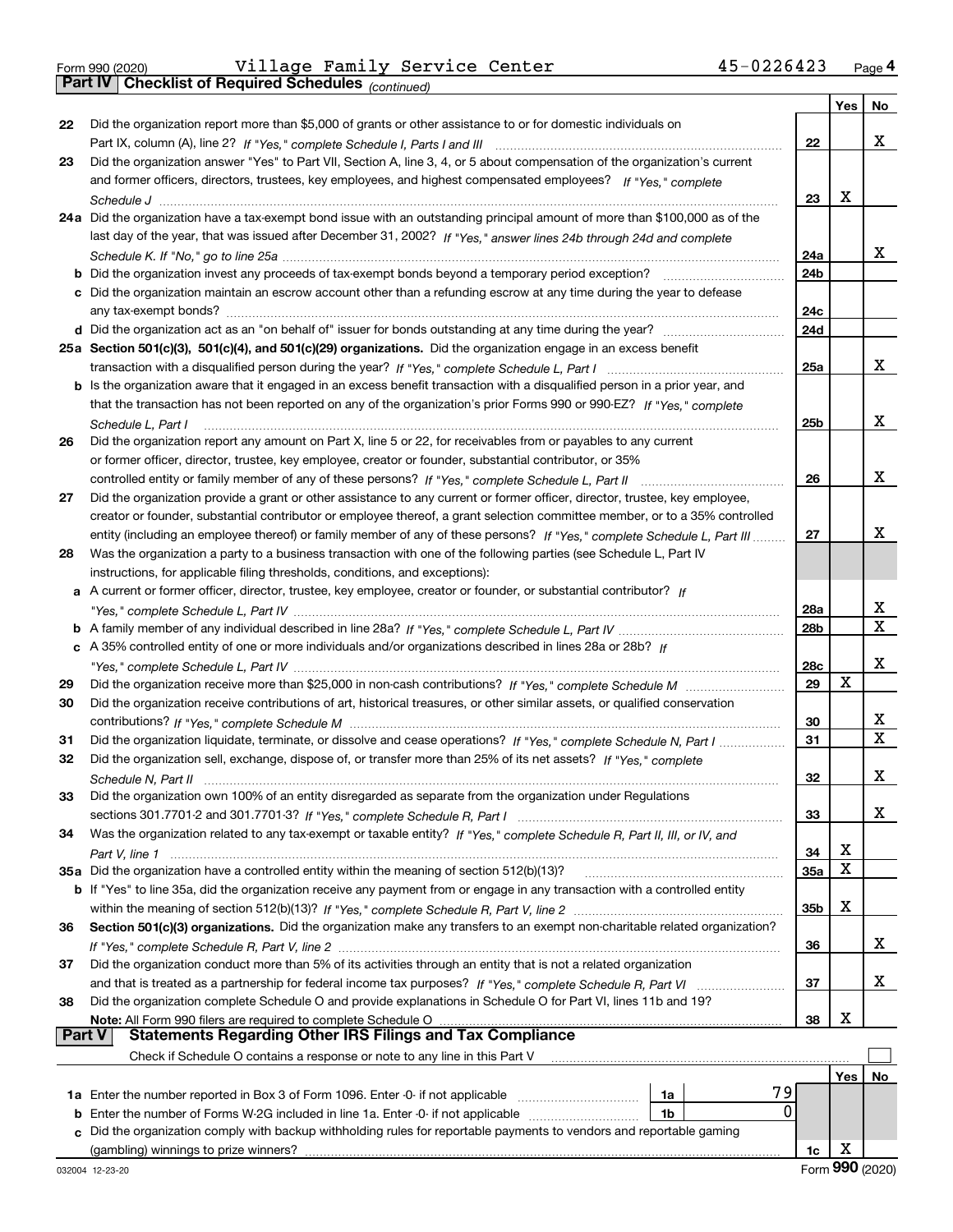|               | 45-0226423<br>Village Family Service Center<br>Form 990 (2020)                                                                                                                                                                                             |     |     | Page $5$                    |
|---------------|------------------------------------------------------------------------------------------------------------------------------------------------------------------------------------------------------------------------------------------------------------|-----|-----|-----------------------------|
| <b>Part V</b> | Statements Regarding Other IRS Filings and Tax Compliance (continued)                                                                                                                                                                                      |     |     |                             |
|               |                                                                                                                                                                                                                                                            |     | Yes | No                          |
|               | 2a Enter the number of employees reported on Form W-3, Transmittal of Wage and Tax Statements,                                                                                                                                                             |     |     |                             |
|               | 263<br>filed for the calendar year ending with or within the year covered by this return<br>2a                                                                                                                                                             |     |     |                             |
|               |                                                                                                                                                                                                                                                            | 2b  | X   |                             |
|               |                                                                                                                                                                                                                                                            |     |     |                             |
|               | 3a Did the organization have unrelated business gross income of \$1,000 or more during the year?                                                                                                                                                           | За  | X   |                             |
| b             |                                                                                                                                                                                                                                                            | 3b  | X   |                             |
|               | 4a At any time during the calendar year, did the organization have an interest in, or a signature or other authority over, a                                                                                                                               |     |     |                             |
|               |                                                                                                                                                                                                                                                            | 4a  |     | х                           |
|               | <b>b</b> If "Yes," enter the name of the foreign country $\blacktriangleright$                                                                                                                                                                             |     |     |                             |
|               | See instructions for filing requirements for FinCEN Form 114, Report of Foreign Bank and Financial Accounts (FBAR).                                                                                                                                        |     |     |                             |
|               |                                                                                                                                                                                                                                                            | 5a  |     | X                           |
|               |                                                                                                                                                                                                                                                            |     |     | X                           |
| b             |                                                                                                                                                                                                                                                            | 5b  |     |                             |
| c             |                                                                                                                                                                                                                                                            | 5c  |     |                             |
|               | 6a Does the organization have annual gross receipts that are normally greater than \$100,000, and did the organization solicit                                                                                                                             |     |     |                             |
|               |                                                                                                                                                                                                                                                            | 6a  |     | х                           |
|               | <b>b</b> If "Yes," did the organization include with every solicitation an express statement that such contributions or gifts                                                                                                                              |     |     |                             |
|               | were not tax deductible?                                                                                                                                                                                                                                   | 6b  |     |                             |
| 7             | Organizations that may receive deductible contributions under section 170(c).                                                                                                                                                                              |     |     |                             |
| а             | Did the organization receive a payment in excess of \$75 made partly as a contribution and partly for goods and services provided to the payor?                                                                                                            | 7a  | х   |                             |
| b             | If "Yes," did the organization notify the donor of the value of the goods or services provided?                                                                                                                                                            | 7b  | X   |                             |
|               | c Did the organization sell, exchange, or otherwise dispose of tangible personal property for which it was required                                                                                                                                        |     |     |                             |
|               |                                                                                                                                                                                                                                                            | 7c  |     | х                           |
|               |                                                                                                                                                                                                                                                            |     |     |                             |
| е             | Did the organization receive any funds, directly or indirectly, to pay premiums on a personal benefit contract?                                                                                                                                            | 7e  |     | X                           |
| f             | Did the organization, during the year, pay premiums, directly or indirectly, on a personal benefit contract?                                                                                                                                               | 7f  |     | х                           |
| g             | If the organization received a contribution of qualified intellectual property, did the organization file Form 8899 as required?                                                                                                                           | 7g  |     |                             |
| h             | If the organization received a contribution of cars, boats, airplanes, or other vehicles, did the organization file a Form 1098-C?                                                                                                                         | 7h  |     |                             |
| 8             | Sponsoring organizations maintaining donor advised funds. Did a donor advised fund maintained by the                                                                                                                                                       |     |     |                             |
|               | sponsoring organization have excess business holdings at any time during the year?                                                                                                                                                                         | 8   |     |                             |
| 9             | Sponsoring organizations maintaining donor advised funds.                                                                                                                                                                                                  |     |     |                             |
| а             | Did the sponsoring organization make any taxable distributions under section 4966?                                                                                                                                                                         | 9а  |     |                             |
| b             | Did the sponsoring organization make a distribution to a donor, donor advisor, or related person?                                                                                                                                                          | 9b  |     |                             |
| 10            | Section 501(c)(7) organizations. Enter:                                                                                                                                                                                                                    |     |     |                             |
|               | 10a<br>a Initiation fees and capital contributions included on Part VIII, line 12 [111] [11] [12] [11] [12] [11] [12] [11] [12] [11] [12] [11] [12] [11] [12] [11] [12] [11] [12] [11] [12] [11] [12] [11] [12] [11] [12] [11] [12] [                      |     |     |                             |
|               | Gross receipts, included on Form 990, Part VIII, line 12, for public use of club facilities<br> 10b                                                                                                                                                        |     |     |                             |
| 11            | Section 501(c)(12) organizations. Enter:                                                                                                                                                                                                                   |     |     |                             |
|               | 11a                                                                                                                                                                                                                                                        |     |     |                             |
|               | b Gross income from other sources (Do not net amounts due or paid to other sources against                                                                                                                                                                 |     |     |                             |
|               | <b>11b</b>                                                                                                                                                                                                                                                 |     |     |                             |
|               | 12a Section 4947(a)(1) non-exempt charitable trusts. Is the organization filing Form 990 in lieu of Form 1041?                                                                                                                                             |     |     |                             |
|               |                                                                                                                                                                                                                                                            | 12a |     |                             |
|               | 12 <sub>b</sub><br><b>b</b> If "Yes," enter the amount of tax-exempt interest received or accrued during the year <i>manument</i> of the set of the set of the set of the set of the set of the set of the set of the set of the set of the set of the set |     |     |                             |
| 13            | Section 501(c)(29) qualified nonprofit health insurance issuers.                                                                                                                                                                                           |     |     |                             |
|               | a Is the organization licensed to issue qualified health plans in more than one state?                                                                                                                                                                     | 13a |     |                             |
|               | Note: See the instructions for additional information the organization must report on Schedule O.                                                                                                                                                          |     |     |                             |
|               | <b>b</b> Enter the amount of reserves the organization is required to maintain by the states in which the                                                                                                                                                  |     |     |                             |
|               | 13b                                                                                                                                                                                                                                                        |     |     |                             |
|               | 13с                                                                                                                                                                                                                                                        |     |     |                             |
| 14a           | Did the organization receive any payments for indoor tanning services during the tax year?                                                                                                                                                                 | 14a |     | X                           |
|               | <b>b</b> If "Yes," has it filed a Form 720 to report these payments? If "No," provide an explanation on Schedule O                                                                                                                                         | 14b |     |                             |
| 15            | Is the organization subject to the section 4960 tax on payment(s) of more than \$1,000,000 in remuneration or                                                                                                                                              |     |     |                             |
|               |                                                                                                                                                                                                                                                            | 15  |     | х                           |
|               | If "Yes," see instructions and file Form 4720, Schedule N.                                                                                                                                                                                                 |     |     |                             |
| 16            | Is the organization an educational institution subject to the section 4968 excise tax on net investment income?                                                                                                                                            | 16  |     | х                           |
|               | If "Yes," complete Form 4720, Schedule O.                                                                                                                                                                                                                  |     |     |                             |
|               |                                                                                                                                                                                                                                                            |     |     | $F_{\text{arm}}$ 990 (2020) |

Form (2020) **990**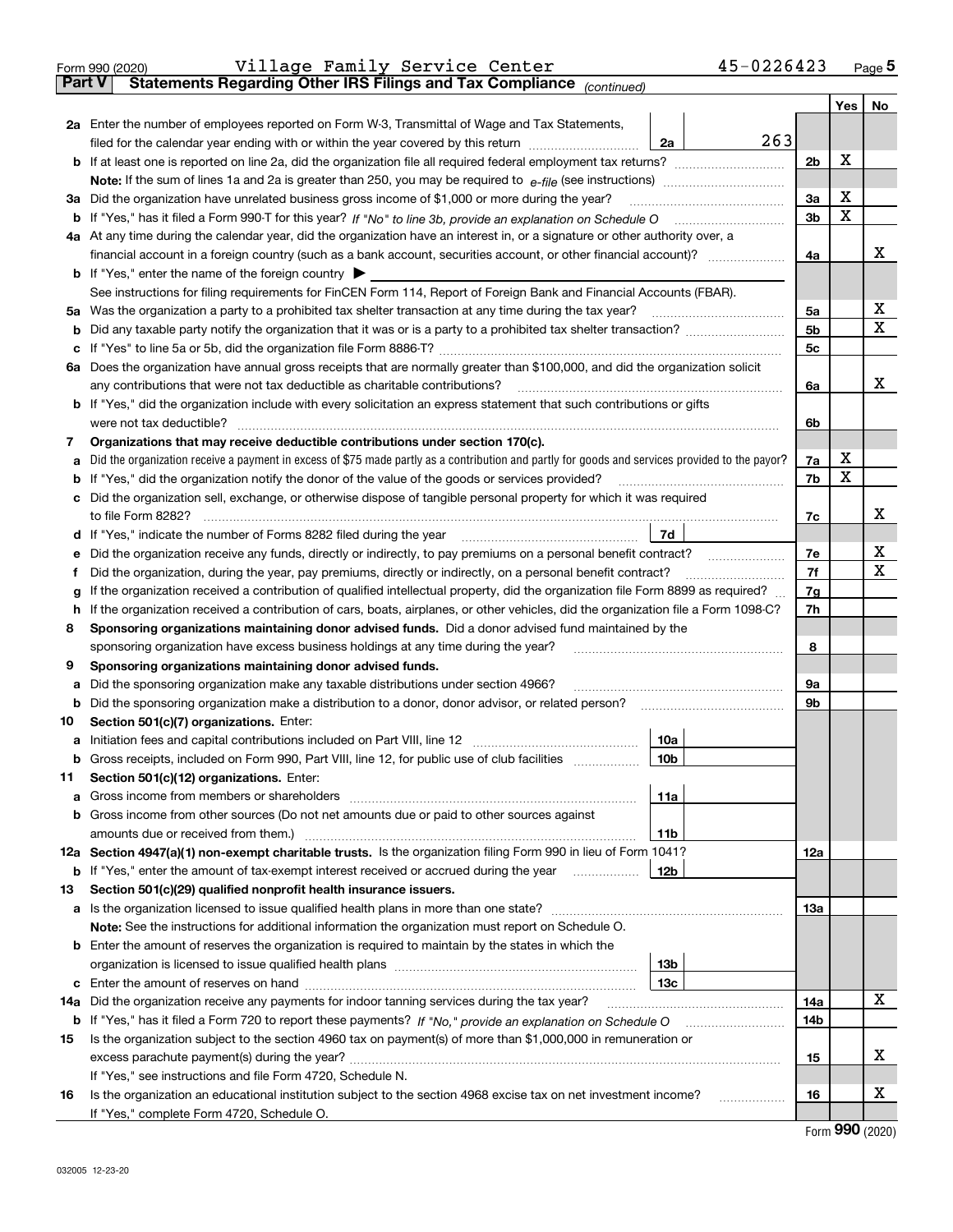|  | Form 990 (2020) |
|--|-----------------|
|  |                 |

*For each "Yes" response to lines 2 through 7b below, and for a "No" response to line 8a, 8b, or 10b below, describe the circumstances, processes, or changes on Schedule O. See instructions.* Form 990 (2020) **Page Conter 1990 (2020) Page 6 (2020) Village Family Service Center 45-0226423** Page 6 (2020) **Page 6 (2021)** Page 6 (2020) **Page 6 (2021)** Page 6 (2021) **Rage 6 (2021)** Below, and for a "No" response Check if Schedule O contains a response or note to any line in this Part VI

|     | Check if Schedule O contains a response or note to any line in this Part VI                                                                                                                                                           |                 |        | x           |
|-----|---------------------------------------------------------------------------------------------------------------------------------------------------------------------------------------------------------------------------------------|-----------------|--------|-------------|
|     | <b>Section A. Governing Body and Management</b>                                                                                                                                                                                       |                 |        |             |
|     |                                                                                                                                                                                                                                       |                 | Yes    | No          |
|     | 1a Enter the number of voting members of the governing body at the end of the tax year<br>1a                                                                                                                                          | 12              |        |             |
|     | If there are material differences in voting rights among members of the governing body, or if the governing                                                                                                                           |                 |        |             |
|     | body delegated broad authority to an executive committee or similar committee, explain on Schedule O.                                                                                                                                 |                 |        |             |
| b   | Enter the number of voting members included on line 1a, above, who are independent<br>1b                                                                                                                                              | 12              |        |             |
| 2   | Did any officer, director, trustee, or key employee have a family relationship or a business relationship with any other                                                                                                              |                 |        |             |
|     | officer, director, trustee, or key employee?                                                                                                                                                                                          | $\mathbf{2}$    |        | X           |
| 3   | Did the organization delegate control over management duties customarily performed by or under the direct supervision                                                                                                                 |                 |        |             |
|     | of officers, directors, trustees, or key employees to a management company or other person?                                                                                                                                           | 3               |        | x           |
| 4   | Did the organization make any significant changes to its governing documents since the prior Form 990 was filed?                                                                                                                      | $\overline{4}$  |        | $\mathbf X$ |
| 5   |                                                                                                                                                                                                                                       | 5               |        | $\mathbf X$ |
| 6   | Did the organization have members or stockholders?                                                                                                                                                                                    | 6               |        | $\mathbf X$ |
| 7a  | Did the organization have members, stockholders, or other persons who had the power to elect or appoint one or                                                                                                                        |                 |        |             |
|     | more members of the governing body?                                                                                                                                                                                                   | 7a              |        | х           |
|     | <b>b</b> Are any governance decisions of the organization reserved to (or subject to approval by) members, stockholders, or                                                                                                           |                 |        |             |
|     | persons other than the governing body?                                                                                                                                                                                                | 7b              |        | x           |
| 8   | Did the organization contemporaneously document the meetings held or written actions undertaken during the year by the following:                                                                                                     |                 |        |             |
| a   | The governing body?                                                                                                                                                                                                                   | 8a              | х      |             |
| b   |                                                                                                                                                                                                                                       | 8b              |        | X           |
| 9   | Is there any officer, director, trustee, or key employee listed in Part VII, Section A, who cannot be reached at the                                                                                                                  |                 |        |             |
|     |                                                                                                                                                                                                                                       | 9               |        | x           |
|     | <b>Section B. Policies</b> (This Section B requests information about policies not required by the Internal Revenue Code.)                                                                                                            |                 |        |             |
|     |                                                                                                                                                                                                                                       |                 | Yes    | No          |
|     |                                                                                                                                                                                                                                       | 10a             |        | х           |
|     | <b>b</b> If "Yes," did the organization have written policies and procedures governing the activities of such chapters, affiliates,                                                                                                   |                 |        |             |
|     | and branches to ensure their operations are consistent with the organization's exempt purposes?                                                                                                                                       | 10 <sub>b</sub> |        |             |
|     | 11a Has the organization provided a complete copy of this Form 990 to all members of its governing body before filing the form?                                                                                                       | 11a             | X      |             |
| b   | Describe in Schedule O the process, if any, used by the organization to review this Form 990.                                                                                                                                         |                 |        |             |
| 12a |                                                                                                                                                                                                                                       | 12a             | X      |             |
| b   |                                                                                                                                                                                                                                       | 12 <sub>b</sub> | X      |             |
| с   | Did the organization regularly and consistently monitor and enforce compliance with the policy? If "Yes." describe                                                                                                                    |                 |        |             |
|     | in Schedule O how this was done measured and the control of the control of the state of the control of the control of the control of the control of the control of the control of the control of the control of the control of        | 12c             | х<br>X |             |
| 13  | Did the organization have a written whistleblower policy?                                                                                                                                                                             | 13              | X      |             |
| 14  | Did the organization have a written document retention and destruction policy?                                                                                                                                                        | 14              |        |             |
| 15  | Did the process for determining compensation of the following persons include a review and approval by independent                                                                                                                    |                 |        |             |
|     | persons, comparability data, and contemporaneous substantiation of the deliberation and decision?                                                                                                                                     |                 | X      |             |
| a   | The organization's CEO, Executive Director, or top management official manufactured content of the organization's CEO, Executive Director, or top management official<br><b>b</b> Other officers or key employees of the organization | 15a<br>15b      |        | х           |
|     | If "Yes" to line 15a or 15b, describe the process in Schedule O (see instructions).                                                                                                                                                   |                 |        |             |
|     | 16a Did the organization invest in, contribute assets to, or participate in a joint venture or similar arrangement with a                                                                                                             |                 |        |             |
|     | taxable entity during the year?                                                                                                                                                                                                       | 16a             |        | х           |
|     | b If "Yes," did the organization follow a written policy or procedure requiring the organization to evaluate its participation                                                                                                        |                 |        |             |
|     | in joint venture arrangements under applicable federal tax law, and take steps to safeguard the organization's                                                                                                                        |                 |        |             |
|     | exempt status with respect to such arrangements?                                                                                                                                                                                      | 16b             |        |             |
|     | <b>Section C. Disclosure</b>                                                                                                                                                                                                          |                 |        |             |
| 17  | List the states with which a copy of this Form 990 is required to be filed $\triangleright$ MN                                                                                                                                        |                 |        |             |
| 18  | Section 6104 requires an organization to make its Forms 1023 (1024 or 1024-A, if applicable), 990, and 990-T (Section 501(c)(3)s only) available                                                                                      |                 |        |             |
|     | for public inspection. Indicate how you made these available. Check all that apply.                                                                                                                                                   |                 |        |             |
|     | $X$ Upon request<br>Another's website<br>Own website<br>Other (explain on Schedule O)                                                                                                                                                 |                 |        |             |
| 19  | Describe on Schedule O whether (and if so, how) the organization made its governing documents, conflict of interest policy, and financial                                                                                             |                 |        |             |
|     | statements available to the public during the tax year.                                                                                                                                                                               |                 |        |             |
| 20  | State the name, address, and telephone number of the person who possesses the organization's books and records                                                                                                                        |                 |        |             |
|     | Jeff Pederson - 701-451-4870                                                                                                                                                                                                          |                 |        |             |
|     | PO Box 9859, Fargo, ND<br>58106                                                                                                                                                                                                       |                 |        |             |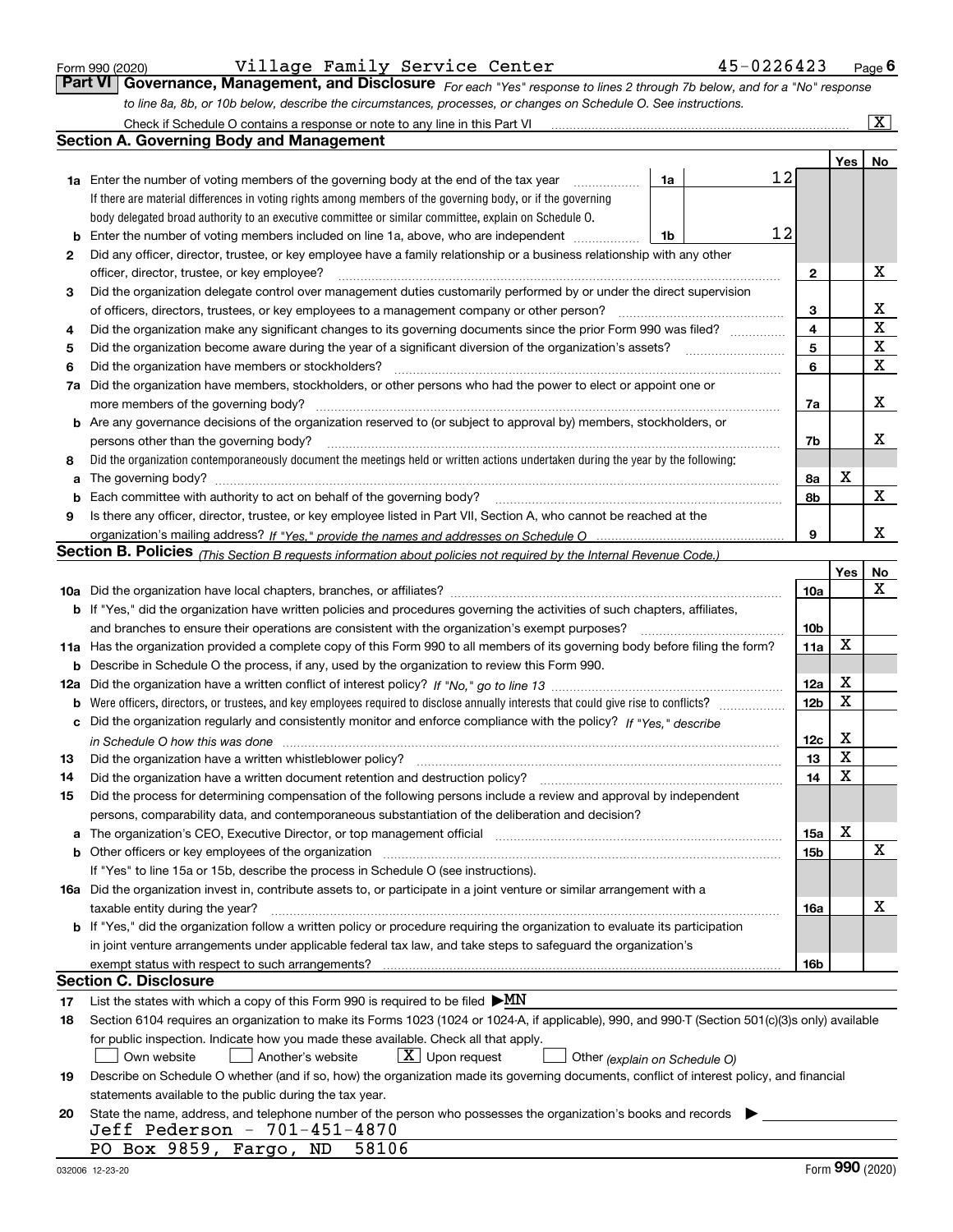$\mathcal{L}^{\text{max}}$ 

### **7Part VII Compensation of Officers, Directors, Trustees, Key Employees, Highest Compensated Employees, and Independent Contractors**

Check if Schedule O contains a response or note to any line in this Part VII

**Section A. Officers, Directors, Trustees, Key Employees, and Highest Compensated Employees**

**1a**  Complete this table for all persons required to be listed. Report compensation for the calendar year ending with or within the organization's tax year. **•** List all of the organization's current officers, directors, trustees (whether individuals or organizations), regardless of amount of compensation.

Enter -0- in columns (D), (E), and (F) if no compensation was paid.

 $\bullet$  List all of the organization's  $\,$ current key employees, if any. See instructions for definition of "key employee."

**•** List the organization's five current highest compensated employees (other than an officer, director, trustee, or key employee) who received reportable compensation (Box 5 of Form W-2 and/or Box 7 of Form 1099-MISC) of more than \$100,000 from the organization and any related organizations.

**•** List all of the organization's former officers, key employees, and highest compensated employees who received more than \$100,000 of reportable compensation from the organization and any related organizations.

**former directors or trustees**  ¥ List all of the organization's that received, in the capacity as a former director or trustee of the organization, more than \$10,000 of reportable compensation from the organization and any related organizations.

See instructions for the order in which to list the persons above.

Check this box if neither the organization nor any related organization compensated any current officer, director, or trustee.  $\mathcal{L}^{\text{max}}$ 

| (A)                             | (B)                  | (C)                                                              |                      |             |              |                                   |        | (D)                             | (E)             | (F)                         |  |  |
|---------------------------------|----------------------|------------------------------------------------------------------|----------------------|-------------|--------------|-----------------------------------|--------|---------------------------------|-----------------|-----------------------------|--|--|
| Name and title                  | Average              | Position<br>(do not check more than one                          |                      |             |              |                                   |        | Reportable                      | Reportable      | Estimated                   |  |  |
|                                 | hours per            | box, unless person is both an<br>officer and a director/trustee) |                      |             |              |                                   |        | compensation                    | compensation    | amount of                   |  |  |
|                                 | week                 |                                                                  |                      |             |              |                                   |        | from                            | from related    | other                       |  |  |
|                                 | (list any            |                                                                  |                      |             |              |                                   |        | the                             | organizations   | compensation                |  |  |
|                                 | hours for<br>related |                                                                  |                      |             |              |                                   |        | organization<br>(W-2/1099-MISC) | (W-2/1099-MISC) | from the                    |  |  |
|                                 | organizations        |                                                                  |                      |             |              |                                   |        |                                 |                 | organization<br>and related |  |  |
|                                 | below                |                                                                  |                      |             |              |                                   |        |                                 |                 | organizations               |  |  |
|                                 | line)                | ndividual trustee or director                                    | nstitutional trustee | Officer     | Key employee | Highest compensated<br>  employee | Former |                                 |                 |                             |  |  |
| Kelly J Olson Tingelstad<br>(1) | 40.00                |                                                                  |                      |             |              |                                   |        |                                 |                 |                             |  |  |
| Chief Clinical Officer          | 0.00                 |                                                                  |                      |             |              | X                                 |        | 178,595.                        | $0$ .           | 7,963.                      |  |  |
| Jeff Pederson<br>(2)            | 40.00                |                                                                  |                      |             |              |                                   |        |                                 |                 |                             |  |  |
| CEO                             | 2.00                 |                                                                  |                      | X           |              |                                   |        | 168,689.                        | $0$ .           | 14,913.                     |  |  |
| Luke Klefstad<br>(3)            | 40.00                |                                                                  |                      |             |              |                                   |        |                                 |                 |                             |  |  |
| Division Director               | 0.00                 |                                                                  |                      |             |              | $\mathbf X$                       |        | 102,469.                        | $0$ .           | 26, 433.                    |  |  |
| Candace Haugen<br>(4)           | 40.00                |                                                                  |                      |             |              |                                   |        |                                 |                 |                             |  |  |
| VP of HR and Board Relations    | 0.00                 |                                                                  |                      |             |              | X                                 |        | 113,063.                        | $0$ .           | 12,642.                     |  |  |
| Christine Bietz<br>(5)          | 40.00                |                                                                  |                      |             |              |                                   |        |                                 |                 |                             |  |  |
| Counselor                       | 0.00                 |                                                                  |                      |             |              | $\mathbf X$                       |        | 105,603.                        | $0$ .           | 4,224.                      |  |  |
| Shelley Trieb<br>(6)            | 40.00                |                                                                  |                      |             |              |                                   |        |                                 |                 |                             |  |  |
| CFO (From September)            | 2.00                 |                                                                  |                      | $\mathbf X$ |              |                                   |        | 67,121.                         | 0.              | 14,794.                     |  |  |
| Elizabeth Mohan<br>(7)          | 40.00                |                                                                  |                      |             |              |                                   |        |                                 |                 |                             |  |  |
| CFO (Through June)              | $\overline{2.00}$    |                                                                  |                      | $\mathbf X$ |              |                                   |        | 63,748.                         | 0.              | 0.                          |  |  |
| Thomas Rohleder<br>(8)          | 2.00                 |                                                                  |                      |             |              |                                   |        |                                 |                 |                             |  |  |
| Chairman                        | 2.00                 | $\mathbf X$                                                      |                      | X           |              |                                   |        | 0.                              | $0$ .           | 0.                          |  |  |
| (9)<br>Jeanne Narum             | $\overline{2.00}$    |                                                                  |                      |             |              |                                   |        |                                 |                 |                             |  |  |
| Vice-Chair                      | 2.00                 | $\mathbf X$                                                      |                      | X           |              |                                   |        | $0$ .                           | 0.              | 0.                          |  |  |
| (10) Paul Zenker                | 2.00                 |                                                                  |                      |             |              |                                   |        |                                 |                 |                             |  |  |
| Secretary                       | 0.00                 | $\mathbf X$                                                      |                      | $\mathbf X$ |              |                                   |        | 0.                              | 0.              | 0.                          |  |  |
| (11) Timothy Sayler             | $\overline{2.00}$    |                                                                  |                      |             |              |                                   |        |                                 |                 |                             |  |  |
| Treasurer                       | 2.00                 | $\mathbf X$                                                      |                      | $\mathbf X$ |              |                                   |        | 0.                              | 0.              | 0.                          |  |  |
| (12) Richard Warner, Ph.D.      | 2.00                 |                                                                  |                      |             |              |                                   |        |                                 |                 |                             |  |  |
| Director                        | 0.00                 | X                                                                |                      |             |              |                                   |        | 0.                              | 0.              | $0_{.}$                     |  |  |
| (13) Dr. Cory Steiner           | $\overline{2.00}$    |                                                                  |                      |             |              |                                   |        |                                 |                 |                             |  |  |
| Director                        | 0.00                 | $\mathbf X$                                                      |                      |             |              |                                   |        | 0.                              | 0.              | $0_{.}$                     |  |  |
| (14) Dr. Louise Dardis          | 2.00                 |                                                                  |                      |             |              |                                   |        |                                 |                 |                             |  |  |
| Director                        | 0.00                 | X                                                                |                      |             |              |                                   |        | 0.                              | $\mathbf 0$ .   | 0.                          |  |  |
| (15) Chris Champ                | $\overline{2.00}$    |                                                                  |                      |             |              |                                   |        |                                 |                 |                             |  |  |
| Director                        | 0.00                 | $\mathbf X$                                                      |                      |             |              |                                   |        | 0.                              | 0.              | 0.                          |  |  |
| (16) Ellen Cooke                | $\overline{2.00}$    |                                                                  |                      |             |              |                                   |        |                                 |                 |                             |  |  |
| Director                        | 0.00                 | X                                                                |                      |             |              |                                   |        | 0.                              | 0.              | 0.                          |  |  |
| (17) Rich Duysen                | 2.00                 |                                                                  |                      |             |              |                                   |        |                                 |                 |                             |  |  |
| Director                        | 0.00                 | $\mathbf X$                                                      |                      |             |              |                                   |        | 0.                              | 0.              | 0.                          |  |  |

032007 12-23-20

Form (2020) **990**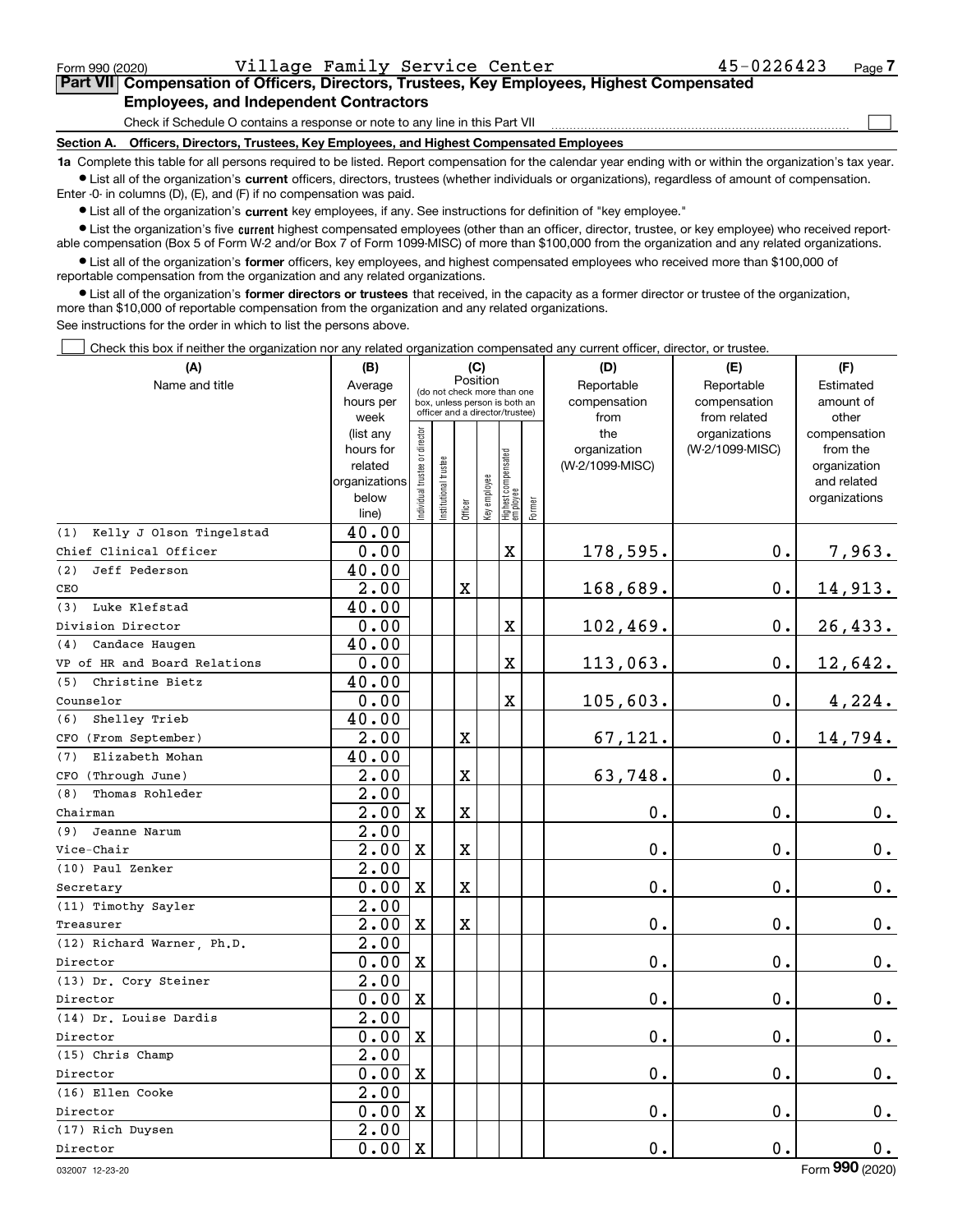| Village Family Service Center<br>Form 990 (2020)                                                                                                                                                                                                                  |                                                                      |                                                                                                                    |                      |         |              |                                  |        |                                           | 45-0226423                                        |          |              | Page 8                                                                   |
|-------------------------------------------------------------------------------------------------------------------------------------------------------------------------------------------------------------------------------------------------------------------|----------------------------------------------------------------------|--------------------------------------------------------------------------------------------------------------------|----------------------|---------|--------------|----------------------------------|--------|-------------------------------------------|---------------------------------------------------|----------|--------------|--------------------------------------------------------------------------|
| <b>Part VII</b><br>Section A. Officers, Directors, Trustees, Key Employees, and Highest Compensated Employees (continued)                                                                                                                                         |                                                                      |                                                                                                                    |                      |         |              |                                  |        |                                           |                                                   |          |              |                                                                          |
| (A)<br>Name and title                                                                                                                                                                                                                                             | (B)<br>Average<br>hours per<br>week                                  | (C)<br>Position<br>(do not check more than one<br>box, unless person is both an<br>officer and a director/trustee) |                      |         |              |                                  |        | (D)<br>Reportable<br>compensation<br>from | (E)<br>Reportable<br>compensation<br>from related |          |              | (F)<br>Estimated<br>amount of<br>other                                   |
|                                                                                                                                                                                                                                                                   | (list any<br>hours for<br>related<br>organizations<br>below<br>line) | Individual trustee or director                                                                                     | nstitutional trustee | Officer | key employee | Highest compensated<br> employee | Former | the<br>organization<br>(W-2/1099-MISC)    | organizations<br>(W-2/1099-MISC)                  |          |              | compensation<br>from the<br>organization<br>and related<br>organizations |
| (18) Sandra Skallerud<br>Director                                                                                                                                                                                                                                 | 2.00<br>2.00                                                         | $\mathbf X$                                                                                                        |                      |         |              |                                  |        | 0.                                        |                                                   | 0.       |              | 0.                                                                       |
| (19) Lorrie Thoemke                                                                                                                                                                                                                                               | 2.00                                                                 |                                                                                                                    |                      |         |              |                                  |        |                                           |                                                   |          |              |                                                                          |
| Director                                                                                                                                                                                                                                                          | 0.00                                                                 | $\mathbf X$                                                                                                        |                      |         |              |                                  |        | 0.                                        |                                                   | 0.       |              | 0.                                                                       |
| (20) Steve Connelly                                                                                                                                                                                                                                               | 2.00                                                                 |                                                                                                                    |                      |         |              |                                  |        |                                           |                                                   |          |              |                                                                          |
| Director (Through April)                                                                                                                                                                                                                                          | 2.00                                                                 | $\mathbf X$                                                                                                        |                      |         |              |                                  |        | $\mathbf 0$ .                             |                                                   | 0.       |              | $0$ .                                                                    |
| (21) Al Erickson<br>Director (Through April)                                                                                                                                                                                                                      | 2.00<br>2.00                                                         | $\mathbf X$                                                                                                        |                      |         |              |                                  |        | $\mathfrak o$ .                           |                                                   | 0.       |              | $0$ .                                                                    |
|                                                                                                                                                                                                                                                                   |                                                                      |                                                                                                                    |                      |         |              |                                  |        |                                           |                                                   |          |              |                                                                          |
|                                                                                                                                                                                                                                                                   |                                                                      |                                                                                                                    |                      |         |              |                                  |        |                                           |                                                   |          |              |                                                                          |
| 1b Subtotal                                                                                                                                                                                                                                                       |                                                                      |                                                                                                                    |                      |         |              |                                  |        | 799,288.                                  |                                                   | 0.       |              | 80,969.                                                                  |
| c Total from continuation sheets to Part VII, Section A                                                                                                                                                                                                           |                                                                      |                                                                                                                    |                      |         |              |                                  |        | 0.<br>799,288.                            |                                                   | 0.<br>0. |              | 0.<br>80,969.                                                            |
| Total number of individuals (including but not limited to those listed above) who received more than \$100,000 of reportable<br>$\mathbf{2}$                                                                                                                      |                                                                      |                                                                                                                    |                      |         |              |                                  |        |                                           |                                                   |          |              |                                                                          |
| compensation from the organization $\blacktriangleright$                                                                                                                                                                                                          |                                                                      |                                                                                                                    |                      |         |              |                                  |        |                                           |                                                   |          |              | 5                                                                        |
|                                                                                                                                                                                                                                                                   |                                                                      |                                                                                                                    |                      |         |              |                                  |        |                                           |                                                   |          |              | No<br>Yes                                                                |
| Did the organization list any former officer, director, trustee, key employee, or highest compensated employee on<br>3                                                                                                                                            |                                                                      |                                                                                                                    |                      |         |              |                                  |        |                                           |                                                   |          | З            | x                                                                        |
| line 1a? If "Yes," complete Schedule J for such individual material content in the first complete Schedule J for such individual<br>For any individual listed on line 1a, is the sum of reportable compensation and other compensation from the organization<br>4 |                                                                      |                                                                                                                    |                      |         |              |                                  |        |                                           |                                                   |          |              |                                                                          |
|                                                                                                                                                                                                                                                                   |                                                                      |                                                                                                                    |                      |         |              |                                  |        |                                           |                                                   |          | 4            | х                                                                        |
| Did any person listed on line 1a receive or accrue compensation from any unrelated organization or individual for services<br>5                                                                                                                                   |                                                                      |                                                                                                                    |                      |         |              |                                  |        |                                           |                                                   |          |              |                                                                          |
| <b>Section B. Independent Contractors</b>                                                                                                                                                                                                                         |                                                                      |                                                                                                                    |                      |         |              |                                  |        |                                           |                                                   |          | 5            | x                                                                        |
| Complete this table for your five highest compensated independent contractors that received more than \$100,000 of compensation from<br>1.                                                                                                                        |                                                                      |                                                                                                                    |                      |         |              |                                  |        |                                           |                                                   |          |              |                                                                          |
| the organization. Report compensation for the calendar year ending with or within the organization's tax year.<br>(A)                                                                                                                                             |                                                                      |                                                                                                                    |                      |         |              |                                  |        | (B)                                       |                                                   |          | (C)          |                                                                          |
| Name and business address                                                                                                                                                                                                                                         |                                                                      |                                                                                                                    | <b>NONE</b>          |         |              |                                  |        | Description of services                   |                                                   |          | Compensation |                                                                          |
|                                                                                                                                                                                                                                                                   |                                                                      |                                                                                                                    |                      |         |              |                                  |        |                                           |                                                   |          |              |                                                                          |
|                                                                                                                                                                                                                                                                   |                                                                      |                                                                                                                    |                      |         |              |                                  |        |                                           |                                                   |          |              |                                                                          |
|                                                                                                                                                                                                                                                                   |                                                                      |                                                                                                                    |                      |         |              |                                  |        |                                           |                                                   |          |              |                                                                          |
|                                                                                                                                                                                                                                                                   |                                                                      |                                                                                                                    |                      |         |              |                                  |        |                                           |                                                   |          |              |                                                                          |
|                                                                                                                                                                                                                                                                   |                                                                      |                                                                                                                    |                      |         |              |                                  |        |                                           |                                                   |          |              |                                                                          |
|                                                                                                                                                                                                                                                                   |                                                                      |                                                                                                                    |                      |         |              |                                  |        |                                           |                                                   |          |              |                                                                          |
| Total number of independent contractors (including but not limited to those listed above) who received more than<br>2<br>\$100,000 of compensation from the organization                                                                                          |                                                                      |                                                                                                                    |                      |         | 0            |                                  |        |                                           |                                                   |          |              |                                                                          |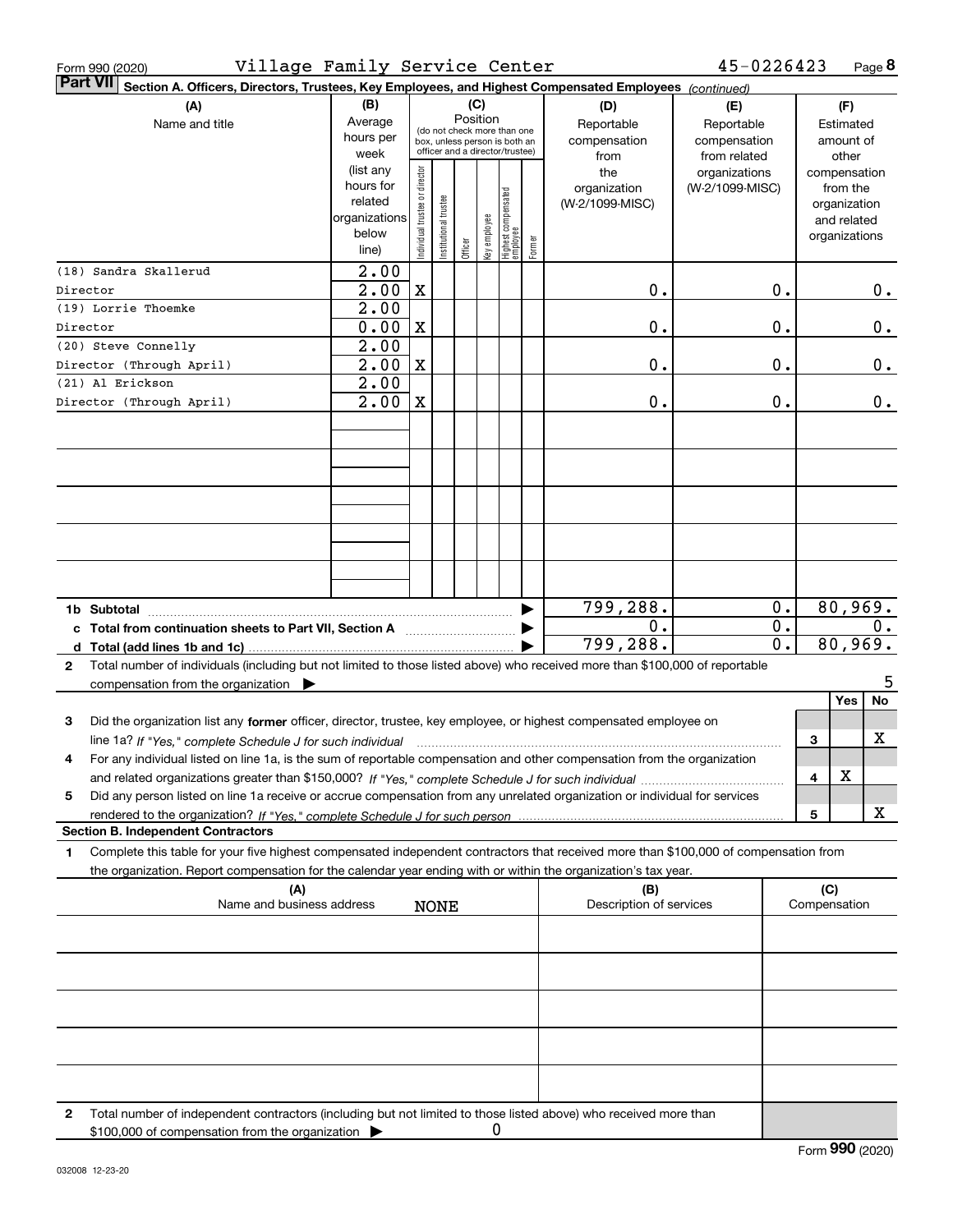|                                                           |                  | Form 990 (2020)                                                                                     |                |  |                  | Village Family Service Center |                      |                                              | 45-0226423                           | Page 9                                                          |
|-----------------------------------------------------------|------------------|-----------------------------------------------------------------------------------------------------|----------------|--|------------------|-------------------------------|----------------------|----------------------------------------------|--------------------------------------|-----------------------------------------------------------------|
|                                                           | <b>Part VIII</b> | <b>Statement of Revenue</b>                                                                         |                |  |                  |                               |                      |                                              |                                      |                                                                 |
|                                                           |                  | Check if Schedule O contains a response or note to any line in this Part VIII                       |                |  |                  |                               |                      |                                              |                                      |                                                                 |
|                                                           |                  |                                                                                                     |                |  |                  |                               | (A)<br>Total revenue | (B)<br>Related or exempt<br>function revenue | (C)<br>Unrelated<br>business revenue | (D)<br>Revenue excluded<br>from tax under<br>sections 512 - 514 |
|                                                           |                  | <b>1 a</b> Federated campaigns                                                                      | .              |  | 1a               | 191,244.                      |                      |                                              |                                      |                                                                 |
| Contributions, Gifts, Grants<br>and Other Similar Amounts |                  | <b>b</b> Membership dues                                                                            |                |  | 1 <sub>b</sub>   |                               |                      |                                              |                                      |                                                                 |
|                                                           |                  | c Fundraising events                                                                                |                |  | 1 <sub>c</sub>   | 164,043.                      |                      |                                              |                                      |                                                                 |
|                                                           |                  | d Related organizations                                                                             |                |  | 1 <sub>d</sub>   | 250,004.                      |                      |                                              |                                      |                                                                 |
|                                                           | е                | Government grants (contributions)                                                                   |                |  | 1e               | 957,217.                      |                      |                                              |                                      |                                                                 |
|                                                           |                  | f All other contributions, gifts, grants, and                                                       |                |  |                  |                               |                      |                                              |                                      |                                                                 |
|                                                           |                  | similar amounts not included above                                                                  |                |  | 1f               | 410,922.                      |                      |                                              |                                      |                                                                 |
|                                                           | g                | Noncash contributions included in lines 1a-1f                                                       |                |  | $1g$ \$          | 32,090.                       |                      |                                              |                                      |                                                                 |
|                                                           |                  |                                                                                                     |                |  |                  |                               | 1,973,430.           |                                              |                                      |                                                                 |
|                                                           |                  |                                                                                                     |                |  |                  | <b>Business Code</b>          |                      |                                              |                                      |                                                                 |
|                                                           | 2а               | Counseling                                                                                          |                |  |                  | 624100                        | 8,238,042.           | 8,238,042.                                   |                                      |                                                                 |
|                                                           | b                | Village Business Institute<br>First Step Recovery<br>Financial Resource Center<br>Adoption Services |                |  | 624100           | 2,066,044.                    | 2,066,044.           |                                              |                                      |                                                                 |
| Program Service<br>Revenue                                | C.               |                                                                                                     |                |  | 624100<br>624100 | 895,939.                      | 895,939.             |                                              |                                      |                                                                 |
|                                                           | d                |                                                                                                     |                |  | 624100           | 206,456.<br>30,927.           | 206,456.<br>30,927.  |                                              |                                      |                                                                 |
|                                                           |                  |                                                                                                     |                |  |                  | 624100                        | 104,079.             | 104,079.                                     |                                      |                                                                 |
|                                                           |                  | f All other program service revenue                                                                 |                |  |                  |                               | 11,541,487.          |                                              |                                      |                                                                 |
|                                                           | g<br>3           | Investment income (including dividends, interest, and                                               |                |  |                  |                               |                      |                                              |                                      |                                                                 |
|                                                           |                  |                                                                                                     |                |  |                  |                               |                      |                                              |                                      |                                                                 |
|                                                           | 4                |                                                                                                     |                |  |                  |                               |                      |                                              |                                      |                                                                 |
|                                                           | 5                | Income from investment of tax-exempt bond proceeds                                                  |                |  |                  |                               |                      |                                              |                                      |                                                                 |
|                                                           |                  |                                                                                                     |                |  | (i) Real         | (ii) Personal                 |                      |                                              |                                      |                                                                 |
|                                                           | 6а               | Gross rents                                                                                         | 6a             |  |                  |                               |                      |                                              |                                      |                                                                 |
|                                                           | b                | Less: rental expenses                                                                               | 6 <sub>b</sub> |  |                  |                               |                      |                                              |                                      |                                                                 |
|                                                           | с                | Rental income or (loss)                                                                             | 6c             |  |                  |                               |                      |                                              |                                      |                                                                 |
|                                                           |                  | d Net rental income or (loss)                                                                       |                |  |                  |                               |                      |                                              |                                      |                                                                 |
|                                                           |                  | 7 a Gross amount from sales of                                                                      |                |  | (i) Securities   | (ii) Other                    |                      |                                              |                                      |                                                                 |
|                                                           |                  | assets other than inventory                                                                         | 7a             |  |                  |                               |                      |                                              |                                      |                                                                 |
| evenue                                                    |                  | <b>b</b> Less: cost or other basis                                                                  |                |  |                  |                               |                      |                                              |                                      |                                                                 |
|                                                           |                  | and sales expenses                                                                                  | 7b             |  |                  |                               |                      |                                              |                                      |                                                                 |
|                                                           |                  | c Gain or (loss)                                                                                    | 7c             |  |                  |                               |                      |                                              |                                      |                                                                 |
|                                                           |                  |                                                                                                     |                |  |                  |                               |                      |                                              |                                      |                                                                 |
| Other R                                                   |                  | 8 a Gross income from fundraising events (not                                                       |                |  |                  |                               |                      |                                              |                                      |                                                                 |
|                                                           |                  | including \$ 164,043. of                                                                            |                |  |                  |                               |                      |                                              |                                      |                                                                 |
|                                                           |                  | contributions reported on line 1c). See                                                             |                |  |                  |                               |                      |                                              |                                      |                                                                 |
|                                                           |                  |                                                                                                     |                |  | 8a<br>8b         | 57,094.<br>100,685.           |                      |                                              |                                      |                                                                 |
|                                                           |                  | <b>b</b> Less: direct expenses <i></i>                                                              |                |  |                  |                               | $-43,591.$           |                                              |                                      | $-43,591.$                                                      |
|                                                           |                  | 9 a Gross income from gaming activities. See                                                        |                |  |                  |                               |                      |                                              |                                      |                                                                 |
|                                                           |                  |                                                                                                     |                |  | 9a               |                               |                      |                                              |                                      |                                                                 |
|                                                           |                  | <b>b</b> Less: direct expenses <b>manually</b>                                                      |                |  | 9 <sub>b</sub>   |                               |                      |                                              |                                      |                                                                 |
|                                                           |                  | c Net income or (loss) from gaming activities                                                       |                |  |                  | .                             |                      |                                              |                                      |                                                                 |
|                                                           |                  | 10 a Gross sales of inventory, less returns                                                         |                |  |                  |                               |                      |                                              |                                      |                                                                 |
|                                                           |                  |                                                                                                     |                |  | 10a              |                               |                      |                                              |                                      |                                                                 |
|                                                           |                  | <b>b</b> Less: cost of goods sold                                                                   |                |  | 10bl             |                               |                      |                                              |                                      |                                                                 |
|                                                           |                  | c Net income or (loss) from sales of inventory                                                      |                |  |                  |                               |                      |                                              |                                      |                                                                 |
|                                                           |                  |                                                                                                     |                |  |                  | <b>Business Code</b>          |                      |                                              |                                      |                                                                 |
|                                                           | 11 a             | <u> 1989 - Johann Stoff, amerikansk politiker (</u>                                                 |                |  |                  |                               |                      |                                              |                                      |                                                                 |
| evenue                                                    | b                |                                                                                                     |                |  |                  |                               |                      |                                              |                                      |                                                                 |
|                                                           | c                | the contract of the contract of the contract of the contract of the contract of                     |                |  |                  |                               |                      |                                              |                                      |                                                                 |
| Miscellaneous                                             |                  |                                                                                                     |                |  |                  |                               |                      |                                              |                                      |                                                                 |
|                                                           |                  |                                                                                                     |                |  |                  |                               |                      |                                              |                                      |                                                                 |
|                                                           | 12               |                                                                                                     |                |  |                  |                               | 13, 471, 326.        | 11,541,487.                                  | 0.                                   | $-43,591.$                                                      |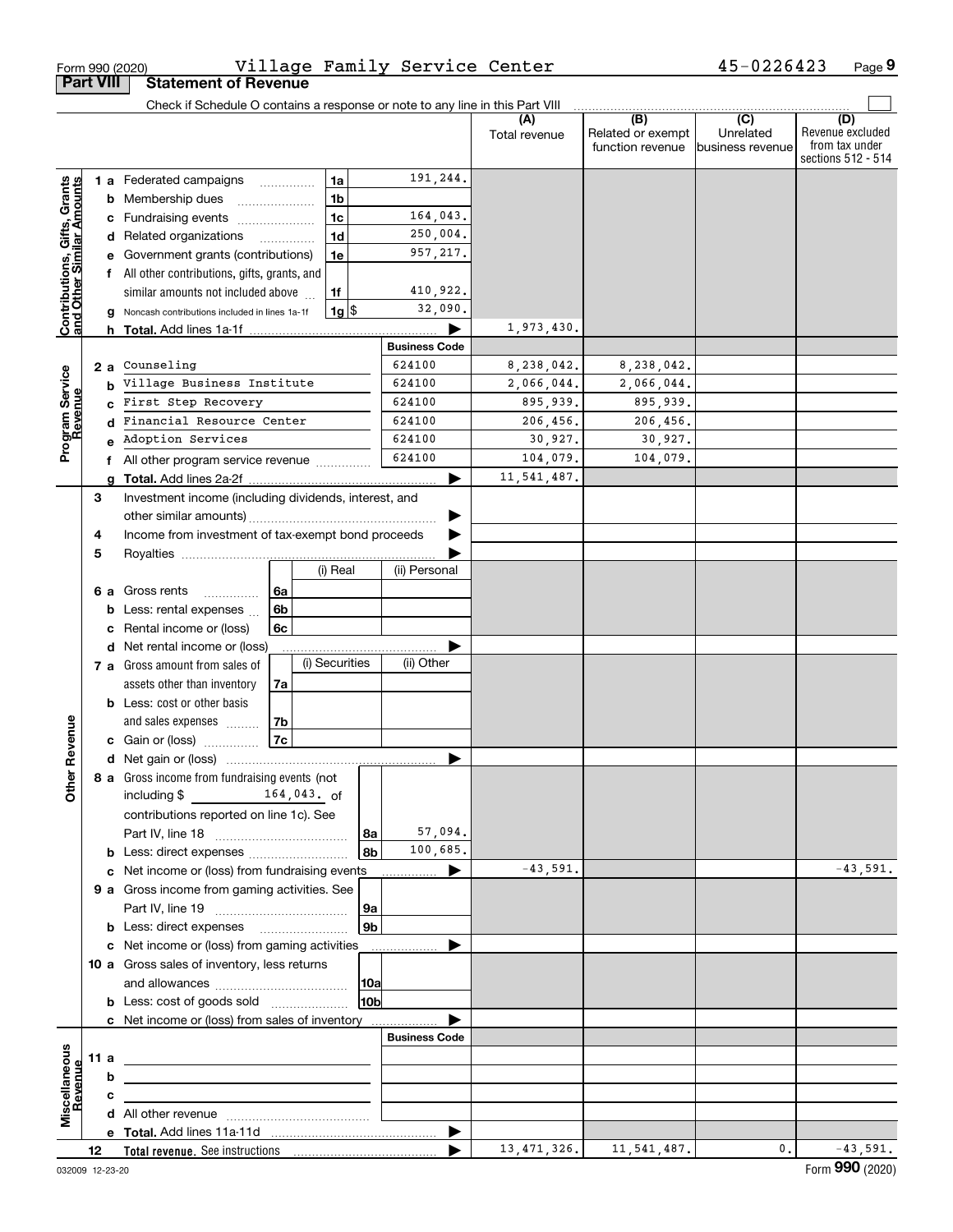Form 990 (2020) Page **Part IX Statement of Functional Expenses** Village Family Service Center 45-0226423

|              | Section 501(c)(3) and 501(c)(4) organizations must complete all columns. All other organizations must complete column (A).                                                                                 |                       |                                    |                                           |                                |
|--------------|------------------------------------------------------------------------------------------------------------------------------------------------------------------------------------------------------------|-----------------------|------------------------------------|-------------------------------------------|--------------------------------|
|              | Check if Schedule O contains a response or note to any line in this Part IX                                                                                                                                |                       |                                    |                                           |                                |
|              | Do not include amounts reported on lines 6b,<br>7b, 8b, 9b, and 10b of Part VIII.                                                                                                                          | (A)<br>Total expenses | (B)<br>Program service<br>expenses | (C)<br>Management and<br>general expenses | (D)<br>Fundraising<br>expenses |
| 1.           | Grants and other assistance to domestic organizations                                                                                                                                                      |                       |                                    |                                           |                                |
|              | and domestic governments. See Part IV, line 21                                                                                                                                                             |                       |                                    |                                           |                                |
| $\mathbf{2}$ | Grants and other assistance to domestic                                                                                                                                                                    |                       |                                    |                                           |                                |
|              | individuals. See Part IV, line 22                                                                                                                                                                          |                       |                                    |                                           |                                |
| 3            | Grants and other assistance to foreign                                                                                                                                                                     |                       |                                    |                                           |                                |
|              | organizations, foreign governments, and foreign                                                                                                                                                            |                       |                                    |                                           |                                |
|              | individuals. See Part IV, lines 15 and 16                                                                                                                                                                  |                       |                                    |                                           |                                |
| 4            | Benefits paid to or for members                                                                                                                                                                            |                       |                                    |                                           |                                |
| 5            | Compensation of current officers, directors,                                                                                                                                                               |                       |                                    |                                           |                                |
|              | trustees, and key employees                                                                                                                                                                                | 330, 478.             | 33,048.                            | 297,430.                                  |                                |
| 6            | Compensation not included above to disqualified                                                                                                                                                            |                       |                                    |                                           |                                |
|              | persons (as defined under section 4958(f)(1)) and                                                                                                                                                          |                       |                                    |                                           |                                |
|              | persons described in section 4958(c)(3)(B)<br>1.1.1.1.1.1.1                                                                                                                                                |                       |                                    |                                           |                                |
| 7            | Other salaries and wages                                                                                                                                                                                   | 9, 291, 019.          | 7,274,965.                         | 1,717,248.                                | 298,806.                       |
| 8            | Pension plan accruals and contributions (include                                                                                                                                                           |                       |                                    |                                           |                                |
|              | section 401(k) and 403(b) employer contributions)                                                                                                                                                          | 232,454.              | 179,581.                           | $\frac{47,327.}{147,935.}$                | $\frac{5,546}{24,918}$ .       |
| 9            |                                                                                                                                                                                                            | 767,832.              | 594,979.                           |                                           |                                |
| 10           |                                                                                                                                                                                                            | 737,945.              | 570,870.                           | 145,686.                                  | $\overline{21,389}$ .          |
| 11           | Fees for services (nonemployees):                                                                                                                                                                          |                       |                                    |                                           |                                |
| a            |                                                                                                                                                                                                            |                       |                                    |                                           |                                |
| b            |                                                                                                                                                                                                            | $\overline{21,120}$ . | 12,857.                            | 8, 263.                                   |                                |
| c            |                                                                                                                                                                                                            | $\overline{20,500}$ . |                                    | 20,500.                                   |                                |
| d            |                                                                                                                                                                                                            |                       |                                    |                                           |                                |
| е            | Professional fundraising services. See Part IV, line 17                                                                                                                                                    |                       |                                    |                                           |                                |
| f            | Investment management fees                                                                                                                                                                                 |                       |                                    |                                           |                                |
|              | g Other. (If line 11g amount exceeds 10% of line 25,                                                                                                                                                       |                       |                                    |                                           |                                |
|              | column (A) amount, list line 11g expenses on Sch O.)                                                                                                                                                       | 471,491.              | 233,993.                           | 237,498.                                  |                                |
| 12           |                                                                                                                                                                                                            | 124,090.              | 86,904.                            | 35,970.                                   | 1,216.                         |
| 13           |                                                                                                                                                                                                            | 483,954.              | 241, 257.                          | 226,914.                                  | 15,783.                        |
| 14           |                                                                                                                                                                                                            | 149,616.              | 81,989.                            | 67, 164.                                  | 463.                           |
| 15           |                                                                                                                                                                                                            |                       |                                    |                                           |                                |
| 16           |                                                                                                                                                                                                            | 845,051.              | 750,690.                           | 77,718.                                   | 16,643.                        |
| 17           |                                                                                                                                                                                                            | 92,873.               | 84,792.                            | 7,575.                                    | 506.                           |
| 18           | Payments of travel or entertainment expenses                                                                                                                                                               |                       |                                    |                                           |                                |
|              | for any federal, state, or local public officials                                                                                                                                                          |                       |                                    |                                           |                                |
| 19           | Conferences, conventions, and meetings                                                                                                                                                                     | 56,468.               | 30,586.                            | 25, 299.                                  | 583.                           |
| 20           | Interest                                                                                                                                                                                                   | 16,644.               |                                    | 16,644.                                   |                                |
| 21           |                                                                                                                                                                                                            |                       |                                    |                                           |                                |
| 22           | Depreciation, depletion, and amortization                                                                                                                                                                  | 152, 336.             | 81,044.                            | 68,941.                                   | 2,351.                         |
| 23           | Insurance                                                                                                                                                                                                  | 66,035.               | 13,942.                            | 51,998.                                   | 95.                            |
| 24           | Other expenses. Itemize expenses not covered<br>above (List miscellaneous expenses on line 24e. If<br>line 24e amount exceeds 10% of line 25, column (A)<br>amount, list line 24e expenses on Schedule O.) |                       |                                    |                                           |                                |
|              | Client Assistance and S                                                                                                                                                                                    | 16,344.               | 7,794.                             | 8,529.                                    | 21.                            |
| b            | Administrative Allocati                                                                                                                                                                                    | $-4,549.$             | 2,005,006.                         | $-2,009,555.$                             |                                |
| c            |                                                                                                                                                                                                            |                       |                                    |                                           |                                |
| d            |                                                                                                                                                                                                            |                       |                                    |                                           |                                |
|              | e All other expenses                                                                                                                                                                                       | 71,954.               | $-778.$                            | 72,152.                                   | 580.                           |
| 25           | Total functional expenses. Add lines 1 through 24e                                                                                                                                                         | 13,943,655.           | 12, 283, 519.                      | 1, 271, 236.                              | 388,900.                       |
| 26           | Joint costs. Complete this line only if the organization                                                                                                                                                   |                       |                                    |                                           |                                |
|              | reported in column (B) joint costs from a combined                                                                                                                                                         |                       |                                    |                                           |                                |
|              | educational campaign and fundraising solicitation.                                                                                                                                                         |                       |                                    |                                           |                                |
|              | Check here $\blacktriangleright$<br>if following SOP 98-2 (ASC 958-720)                                                                                                                                    |                       |                                    |                                           |                                |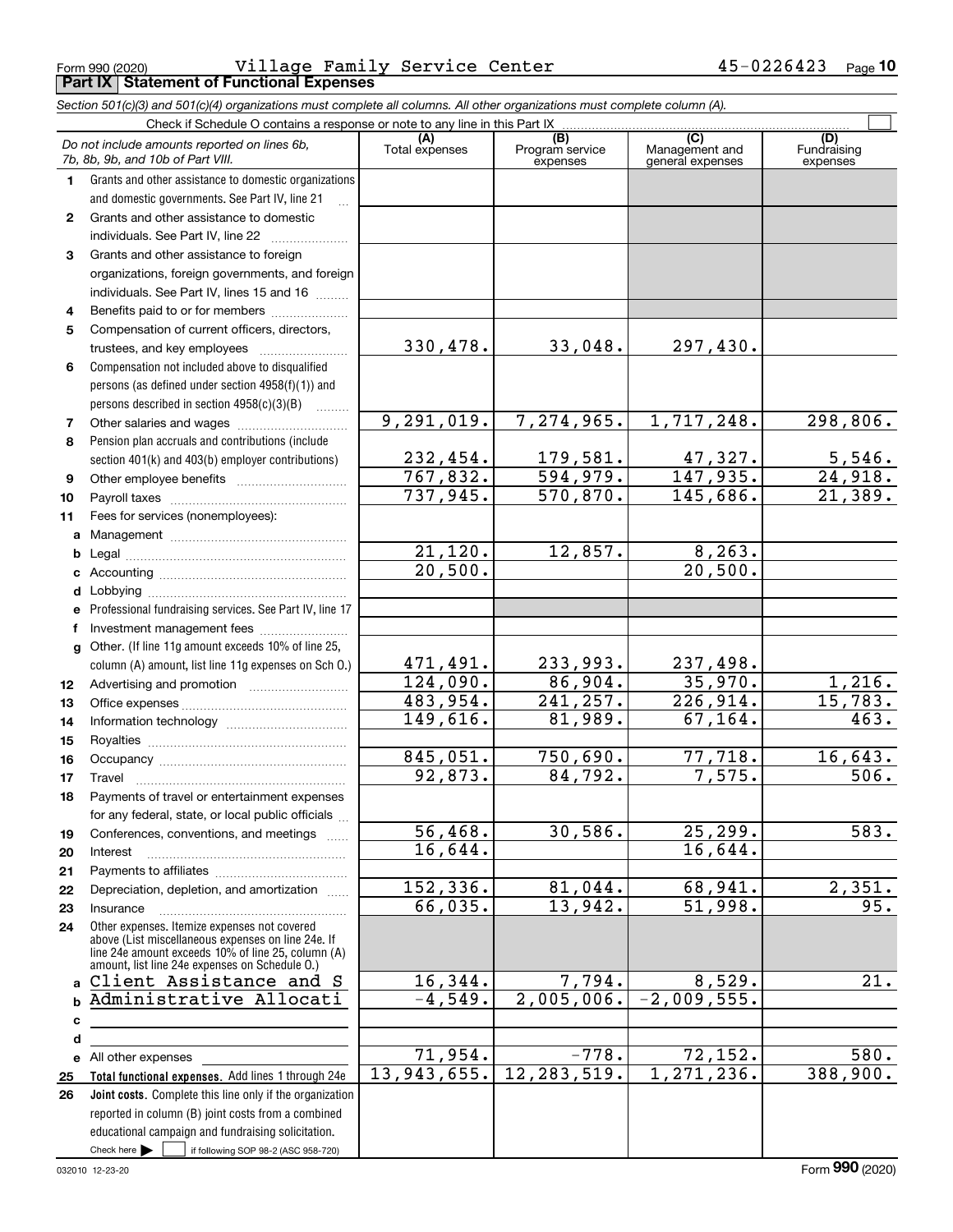| Form 990 (2020) | Village | Family Service Center | 0226423<br>Page |
|-----------------|---------|-----------------------|-----------------|
|                 |         |                       |                 |

|                             |    |                                                                                                                                                                                                                                      |              |                  | (A)<br>Beginning of year |                         | (B)<br>End of year |
|-----------------------------|----|--------------------------------------------------------------------------------------------------------------------------------------------------------------------------------------------------------------------------------------|--------------|------------------|--------------------------|-------------------------|--------------------|
|                             | 1  |                                                                                                                                                                                                                                      |              |                  | 1                        |                         |                    |
|                             | 2  |                                                                                                                                                                                                                                      | 346,512.     | $\mathbf{2}$     | $\overline{2,404,933}$ . |                         |                    |
|                             | 3  |                                                                                                                                                                                                                                      |              |                  | 3                        |                         |                    |
|                             | 4  |                                                                                                                                                                                                                                      |              |                  | 1,120,430.               | $\overline{\mathbf{4}}$ | 1,161,979.         |
|                             | 5  | Loans and other receivables from any current or former officer, director,                                                                                                                                                            |              |                  |                          |                         |                    |
|                             |    | trustee, key employee, creator or founder, substantial contributor, or 35%                                                                                                                                                           |              |                  |                          |                         |                    |
|                             |    | controlled entity or family member of any of these persons                                                                                                                                                                           |              | 5                |                          |                         |                    |
|                             | 6  | Loans and other receivables from other disqualified persons (as defined                                                                                                                                                              |              |                  |                          |                         |                    |
|                             |    | under section $4958(f)(1)$ , and persons described in section $4958(c)(3)(B)$                                                                                                                                                        |              | 6                |                          |                         |                    |
|                             | 7  |                                                                                                                                                                                                                                      |              |                  |                          | $\overline{7}$          |                    |
| Assets                      | 8  |                                                                                                                                                                                                                                      |              |                  |                          | 8                       |                    |
|                             | 9  | Prepaid expenses and deferred charges                                                                                                                                                                                                | 106, 135.    | $\boldsymbol{9}$ | 87,730.                  |                         |                    |
|                             |    | 10a Land, buildings, and equipment: cost or other                                                                                                                                                                                    |              |                  |                          |                         |                    |
|                             |    | basis. Complete Part VI of Schedule D $\frac{10a}{2}$ , 953, 238.                                                                                                                                                                    |              |                  |                          |                         |                    |
|                             |    |                                                                                                                                                                                                                                      |              | 1,638,104.       | 1,462,379.               | 10 <sub>c</sub>         | <u>1,315,134.</u>  |
|                             | 11 |                                                                                                                                                                                                                                      |              |                  | 790.                     | 11                      | 0.                 |
|                             | 12 |                                                                                                                                                                                                                                      |              |                  | 12                       |                         |                    |
|                             | 13 |                                                                                                                                                                                                                                      |              |                  | 13                       |                         |                    |
|                             | 14 |                                                                                                                                                                                                                                      | 522, 577.    | 14               | 522, 577.                |                         |                    |
|                             | 15 |                                                                                                                                                                                                                                      | 6,897,214.   | 15               | 7,054,795.               |                         |                    |
|                             | 16 |                                                                                                                                                                                                                                      |              |                  | 10,456,037.              | 16                      | 12, 547, 148.      |
|                             | 17 |                                                                                                                                                                                                                                      |              | 815, 260.        | 17                       | $\overline{785}$ , 686. |                    |
|                             | 18 |                                                                                                                                                                                                                                      |              |                  |                          | 18                      |                    |
|                             | 19 |                                                                                                                                                                                                                                      |              |                  | 166,181.                 | 19                      | 265, 269.          |
|                             | 20 |                                                                                                                                                                                                                                      |              |                  |                          | 20                      |                    |
|                             | 21 |                                                                                                                                                                                                                                      |              |                  | 1,418.                   | 21                      | 2,046.             |
|                             | 22 | Loans and other payables to any current or former officer, director,                                                                                                                                                                 |              |                  |                          |                         |                    |
| Liabilities                 |    | trustee, key employee, creator or founder, substantial contributor, or 35%                                                                                                                                                           |              |                  |                          |                         |                    |
|                             |    | controlled entity or family member of any of these persons                                                                                                                                                                           |              | 22               |                          |                         |                    |
|                             | 23 | Secured mortgages and notes payable to unrelated third parties                                                                                                                                                                       |              | 23               |                          |                         |                    |
|                             | 24 |                                                                                                                                                                                                                                      |              |                  |                          | 24                      | 2,347,700.         |
|                             | 25 | Other liabilities (including federal income tax, payables to related third                                                                                                                                                           |              |                  |                          |                         |                    |
|                             |    | parties, and other liabilities not included on lines 17-24). Complete Part X                                                                                                                                                         |              |                  |                          |                         |                    |
|                             |    | of Schedule D <b>Manual Communication Contract Contract Contract Contract Contract Contract Contract Contract Contract Contract Contract Contract Contract Contract Contract Contract Contract Contract Contract Contract Contra</b> | 2, 203, 133. | 25               | 2, 203, 133.             |                         |                    |
|                             | 26 |                                                                                                                                                                                                                                      |              |                  | 3, 185, 992.             | 26                      | 5,603,834.         |
|                             |    | Organizations that follow FASB ASC 958, check here $\blacktriangleright \lfloor X \rfloor$                                                                                                                                           |              |                  |                          |                         |                    |
|                             |    | and complete lines 27, 28, 32, and 33.                                                                                                                                                                                               |              |                  |                          |                         |                    |
|                             | 27 |                                                                                                                                                                                                                                      | 734,078.     | 27               | 187,610.                 |                         |                    |
|                             | 28 |                                                                                                                                                                                                                                      |              |                  | 6, 535, 967.             | 28                      | 6, 755, 704.       |
|                             |    | Organizations that do not follow FASB ASC 958, check here $\blacktriangleright$                                                                                                                                                      |              |                  |                          |                         |                    |
| Net Assets or Fund Balances |    | and complete lines 29 through 33.                                                                                                                                                                                                    |              |                  |                          |                         |                    |
|                             | 29 |                                                                                                                                                                                                                                      |              |                  |                          | 29                      |                    |
|                             | 30 | Paid-in or capital surplus, or land, building, or equipment fund                                                                                                                                                                     |              |                  |                          | 30                      |                    |
|                             | 31 | Retained earnings, endowment, accumulated income, or other funds                                                                                                                                                                     |              |                  |                          | 31                      |                    |
|                             | 32 |                                                                                                                                                                                                                                      |              |                  | 7,270,045.               | 32                      | 6,943,314.         |
|                             | 33 |                                                                                                                                                                                                                                      |              | 10,456,037.      | 33                       | 12,547,148.             |                    |

Form (2020) **990**

| ا کا کام |                      |  |
|----------|----------------------|--|
|          | <b>Balance Sheet</b> |  |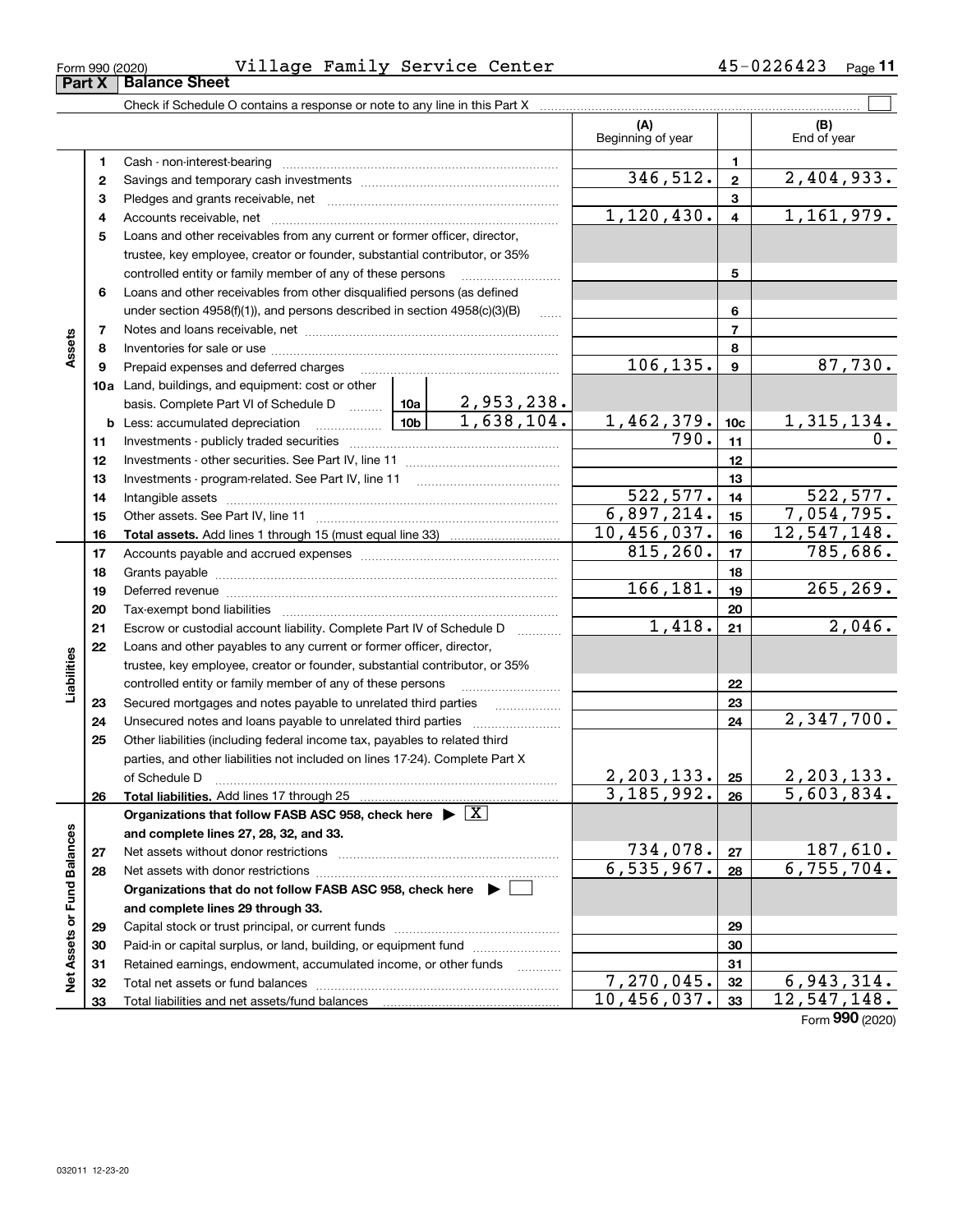|    | Village Family Service Center<br>Form 990 (2020)                                                                                     |                | 45-0226423                |            | Page $12$               |  |  |
|----|--------------------------------------------------------------------------------------------------------------------------------------|----------------|---------------------------|------------|-------------------------|--|--|
|    | <b>Reconciliation of Net Assets</b><br>Part XI                                                                                       |                |                           |            |                         |  |  |
|    |                                                                                                                                      |                |                           |            | $\overline{\mathtt{x}}$ |  |  |
|    |                                                                                                                                      |                |                           |            |                         |  |  |
| 1  |                                                                                                                                      | 1.             | 13,471,326.               |            |                         |  |  |
| 2  |                                                                                                                                      | $\mathbf{2}$   | 13,943,655.               |            |                         |  |  |
| з  | Revenue less expenses. Subtract line 2 from line 1                                                                                   | 3              | $-472, 329.$              |            |                         |  |  |
| 4  |                                                                                                                                      | 4              | $\overline{7,270}$ , 045. |            |                         |  |  |
| 5  |                                                                                                                                      | 5              |                           |            |                         |  |  |
| 6  |                                                                                                                                      | 6              |                           |            |                         |  |  |
| 7  |                                                                                                                                      | $\overline{7}$ |                           |            |                         |  |  |
| 8  | Prior period adjustments                                                                                                             | 8              |                           |            |                         |  |  |
| 9  | Other changes in net assets or fund balances (explain on Schedule O)                                                                 | 9              | 145,598.                  |            |                         |  |  |
| 10 | Net assets or fund balances at end of year. Combine lines 3 through 9 (must equal Part X, line 32,                                   |                |                           |            |                         |  |  |
|    |                                                                                                                                      | 10             | 6,943,314.                |            |                         |  |  |
|    | Part XII Financial Statements and Reporting                                                                                          |                |                           |            |                         |  |  |
|    |                                                                                                                                      |                |                           |            |                         |  |  |
|    |                                                                                                                                      |                |                           | <b>Yes</b> | <b>No</b>               |  |  |
| 1  | $\boxed{\mathbf{X}}$ Accrual<br>Accounting method used to prepare the Form 990: <u>I</u> Cash<br>Other                               |                |                           |            |                         |  |  |
|    | If the organization changed its method of accounting from a prior year or checked "Other," explain in Schedule O.                    |                |                           |            |                         |  |  |
|    | 2a Were the organization's financial statements compiled or reviewed by an independent accountant?                                   |                |                           |            |                         |  |  |
|    | If "Yes," check a box below to indicate whether the financial statements for the year were compiled or reviewed on a                 |                |                           |            |                         |  |  |
|    | separate basis, consolidated basis, or both:                                                                                         |                |                           |            |                         |  |  |
|    | Separate basis<br>Consolidated basis<br>Both consolidated and separate basis                                                         |                |                           |            |                         |  |  |
|    | <b>b</b> Were the organization's financial statements audited by an independent accountant?                                          |                | 2 <sub>b</sub>            | X          |                         |  |  |
|    | If "Yes," check a box below to indicate whether the financial statements for the year were audited on a separate basis,              |                |                           |            |                         |  |  |
|    | consolidated basis, or both:                                                                                                         |                |                           |            |                         |  |  |
|    | $X$ Separate basis<br><b>Consolidated basis</b><br>Both consolidated and separate basis                                              |                |                           |            |                         |  |  |
|    | c If "Yes" to line 2a or 2b, does the organization have a committee that assumes responsibility for oversight of the audit,          |                |                           |            |                         |  |  |
|    |                                                                                                                                      |                | 2c                        | х          |                         |  |  |
|    | If the organization changed either its oversight process or selection process during the tax year, explain on Schedule O.            |                |                           |            |                         |  |  |
|    | 3a As a result of a federal award, was the organization required to undergo an audit or audits as set forth in the Single Audit      |                |                           |            |                         |  |  |
|    |                                                                                                                                      |                | За                        |            | x                       |  |  |
|    | <b>b</b> If "Yes," did the organization undergo the required audit or audits? If the organization did not undergo the required audit |                |                           |            |                         |  |  |
|    |                                                                                                                                      |                | 3 <sub>b</sub>            |            |                         |  |  |

Form (2020) **990**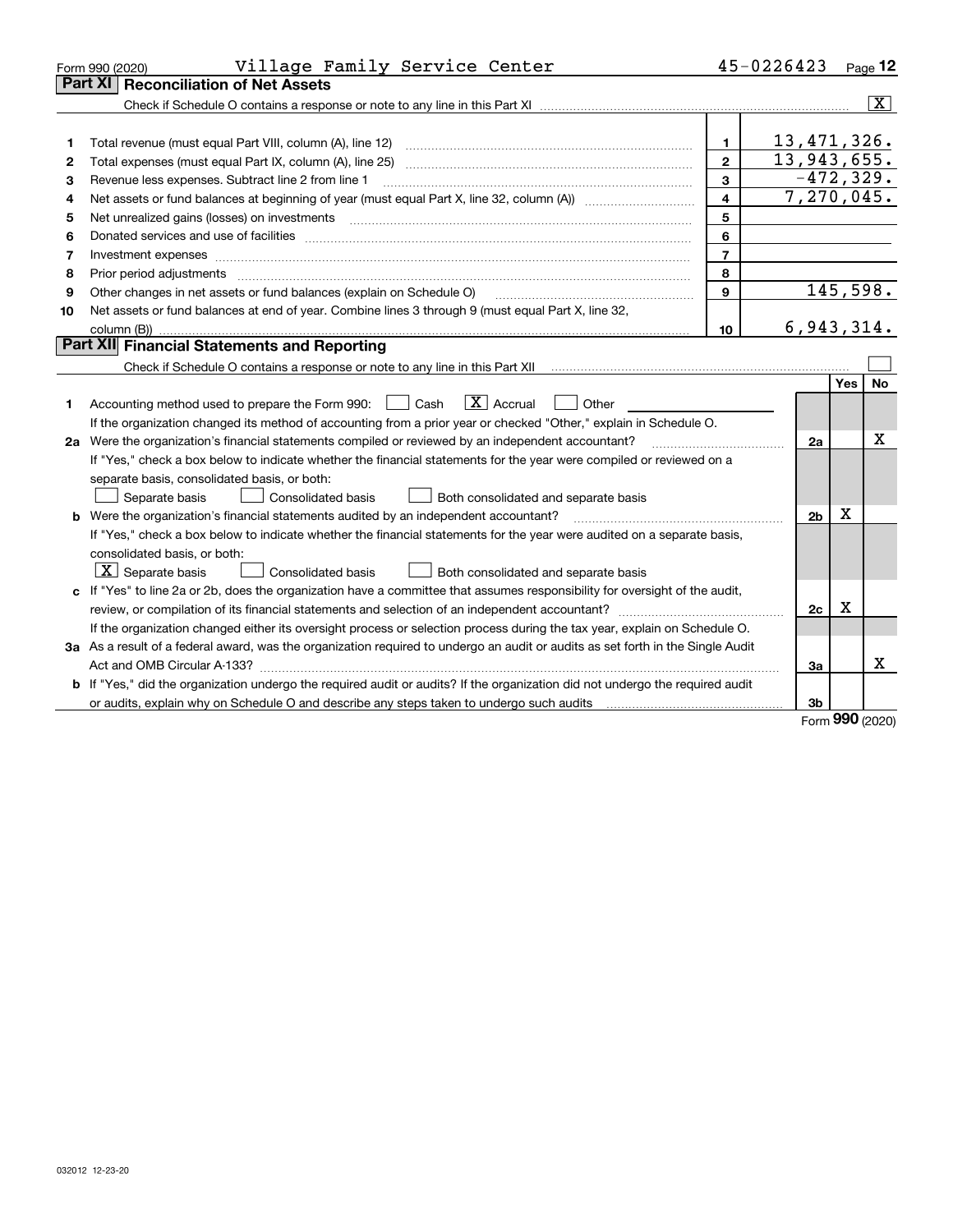| <b>SCHEDULE A</b> |  |  |  |  |  |  |
|-------------------|--|--|--|--|--|--|
|-------------------|--|--|--|--|--|--|

Department of the Treasury Internal Revenue Service

| (Form 990 or 990-EZ) |  |  |
|----------------------|--|--|
|                      |  |  |

### **Public Charity Status and Public Support**

**Complete if the organization is a section 501(c)(3) organization or a section 4947(a)(1) nonexempt charitable trust.**

| Attach to Form 990 or Form 990-EZ. |  |  |  |  |  |  |
|------------------------------------|--|--|--|--|--|--|
|                                    |  |  |  |  |  |  |

**| Go to www.irs.gov/Form990 for instructions and the latest information.**

| OMB No 1545-0047                    |
|-------------------------------------|
| 2020                                |
| <b>Open to Public</b><br>Inspection |

|                          | Name of the organization                                                                                                                     |                                                                                                    |                               |                                    |                                 |                            |  | <b>Employer identification number</b> |
|--------------------------|----------------------------------------------------------------------------------------------------------------------------------------------|----------------------------------------------------------------------------------------------------|-------------------------------|------------------------------------|---------------------------------|----------------------------|--|---------------------------------------|
|                          |                                                                                                                                              |                                                                                                    | Village Family Service Center |                                    |                                 |                            |  | 45-0226423                            |
| <b>Part I</b>            | Reason for Public Charity Status. (All organizations must complete this part.) See instructions.                                             |                                                                                                    |                               |                                    |                                 |                            |  |                                       |
|                          | The organization is not a private foundation because it is: (For lines 1 through 12, check only one box.)                                    |                                                                                                    |                               |                                    |                                 |                            |  |                                       |
| 1                        |                                                                                                                                              | A church, convention of churches, or association of churches described in section 170(b)(1)(A)(i). |                               |                                    |                                 |                            |  |                                       |
| 2                        | A school described in section 170(b)(1)(A)(ii). (Attach Schedule E (Form 990 or 990-EZ).)                                                    |                                                                                                    |                               |                                    |                                 |                            |  |                                       |
| З                        | A hospital or a cooperative hospital service organization described in section 170(b)(1)(A)(iii).                                            |                                                                                                    |                               |                                    |                                 |                            |  |                                       |
|                          | A medical research organization operated in conjunction with a hospital described in section 170(b)(1)(A)(iii). Enter the hospital's name,   |                                                                                                    |                               |                                    |                                 |                            |  |                                       |
|                          | city, and state:                                                                                                                             |                                                                                                    |                               |                                    |                                 |                            |  |                                       |
| 5                        | An organization operated for the benefit of a college or university owned or operated by a governmental unit described in                    |                                                                                                    |                               |                                    |                                 |                            |  |                                       |
|                          | section 170(b)(1)(A)(iv). (Complete Part II.)                                                                                                |                                                                                                    |                               |                                    |                                 |                            |  |                                       |
| 6                        | A federal, state, or local government or governmental unit described in section 170(b)(1)(A)(v).                                             |                                                                                                    |                               |                                    |                                 |                            |  |                                       |
| $\lfloor x \rfloor$<br>7 | An organization that normally receives a substantial part of its support from a governmental unit or from the general public described in    |                                                                                                    |                               |                                    |                                 |                            |  |                                       |
|                          | section 170(b)(1)(A)(vi). (Complete Part II.)                                                                                                |                                                                                                    |                               |                                    |                                 |                            |  |                                       |
| 8                        | A community trust described in section 170(b)(1)(A)(vi). (Complete Part II.)                                                                 |                                                                                                    |                               |                                    |                                 |                            |  |                                       |
| 9                        | An agricultural research organization described in section 170(b)(1)(A)(ix) operated in conjunction with a land-grant college                |                                                                                                    |                               |                                    |                                 |                            |  |                                       |
|                          | or university or a non-land-grant college of agriculture (see instructions). Enter the name, city, and state of the college or               |                                                                                                    |                               |                                    |                                 |                            |  |                                       |
|                          | university:                                                                                                                                  |                                                                                                    |                               |                                    |                                 |                            |  |                                       |
| 10                       | An organization that normally receives (1) more than 33 1/3% of its support from contributions, membership fees, and gross receipts from     |                                                                                                    |                               |                                    |                                 |                            |  |                                       |
|                          | activities related to its exempt functions, subject to certain exceptions; and (2) no more than 33 1/3% of its support from gross investment |                                                                                                    |                               |                                    |                                 |                            |  |                                       |
|                          | income and unrelated business taxable income (less section 511 tax) from businesses acquired by the organization after June 30, 1975.        |                                                                                                    |                               |                                    |                                 |                            |  |                                       |
|                          | See section 509(a)(2). (Complete Part III.)                                                                                                  |                                                                                                    |                               |                                    |                                 |                            |  |                                       |
| 11                       | An organization organized and operated exclusively to test for public safety. See section 509(a)(4).                                         |                                                                                                    |                               |                                    |                                 |                            |  |                                       |
| 12                       | An organization organized and operated exclusively for the benefit of, to perform the functions of, or to carry out the purposes of one or   |                                                                                                    |                               |                                    |                                 |                            |  |                                       |
|                          | more publicly supported organizations described in section 509(a)(1) or section 509(a)(2). See section 509(a)(3). Check the box in           |                                                                                                    |                               |                                    |                                 |                            |  |                                       |
|                          | lines 12a through 12d that describes the type of supporting organization and complete lines 12e, 12f, and 12g.                               |                                                                                                    |                               |                                    |                                 |                            |  |                                       |
| а                        | Type I. A supporting organization operated, supervised, or controlled by its supported organization(s), typically by giving                  |                                                                                                    |                               |                                    |                                 |                            |  |                                       |
|                          | the supported organization(s) the power to regularly appoint or elect a majority of the directors or trustees of the supporting              |                                                                                                    |                               |                                    |                                 |                            |  |                                       |
|                          | organization. You must complete Part IV, Sections A and B.                                                                                   |                                                                                                    |                               |                                    |                                 |                            |  |                                       |
| b                        | Type II. A supporting organization supervised or controlled in connection with its supported organization(s), by having                      |                                                                                                    |                               |                                    |                                 |                            |  |                                       |
|                          | control or management of the supporting organization vested in the same persons that control or manage the supported                         |                                                                                                    |                               |                                    |                                 |                            |  |                                       |
|                          | organization(s). You must complete Part IV, Sections A and C.                                                                                |                                                                                                    |                               |                                    |                                 |                            |  |                                       |
| c                        | Type III functionally integrated. A supporting organization operated in connection with, and functionally integrated with,                   |                                                                                                    |                               |                                    |                                 |                            |  |                                       |
|                          | its supported organization(s) (see instructions). You must complete Part IV, Sections A, D, and E.                                           |                                                                                                    |                               |                                    |                                 |                            |  |                                       |
| d                        | Type III non-functionally integrated. A supporting organization operated in connection with its supported organization(s)                    |                                                                                                    |                               |                                    |                                 |                            |  |                                       |
|                          | that is not functionally integrated. The organization generally must satisfy a distribution requirement and an attentiveness                 |                                                                                                    |                               |                                    |                                 |                            |  |                                       |
|                          | requirement (see instructions). You must complete Part IV, Sections A and D, and Part V.                                                     |                                                                                                    |                               |                                    |                                 |                            |  |                                       |
| е                        | Check this box if the organization received a written determination from the IRS that it is a Type I, Type II, Type III                      |                                                                                                    |                               |                                    |                                 |                            |  |                                       |
|                          | functionally integrated, or Type III non-functionally integrated supporting organization.                                                    |                                                                                                    |                               |                                    |                                 |                            |  |                                       |
|                          | f Enter the number of supported organizations                                                                                                |                                                                                                    |                               |                                    |                                 |                            |  |                                       |
|                          | g Provide the following information about the supported organization(s).<br>(i) Name of supported                                            | (ii) EIN                                                                                           | (iii) Type of organization    |                                    | (iv) Is the organization listed | (v) Amount of monetary     |  | (vi) Amount of other                  |
|                          | organization                                                                                                                                 |                                                                                                    | (described on lines 1-10      | in your governing document?<br>Yes | No.                             | support (see instructions) |  | support (see instructions)            |
|                          |                                                                                                                                              |                                                                                                    | above (see instructions))     |                                    |                                 |                            |  |                                       |
|                          |                                                                                                                                              |                                                                                                    |                               |                                    |                                 |                            |  |                                       |
|                          |                                                                                                                                              |                                                                                                    |                               |                                    |                                 |                            |  |                                       |
|                          |                                                                                                                                              |                                                                                                    |                               |                                    |                                 |                            |  |                                       |
|                          |                                                                                                                                              |                                                                                                    |                               |                                    |                                 |                            |  |                                       |
|                          |                                                                                                                                              |                                                                                                    |                               |                                    |                                 |                            |  |                                       |
|                          |                                                                                                                                              |                                                                                                    |                               |                                    |                                 |                            |  |                                       |
|                          |                                                                                                                                              |                                                                                                    |                               |                                    |                                 |                            |  |                                       |
|                          |                                                                                                                                              |                                                                                                    |                               |                                    |                                 |                            |  |                                       |
|                          |                                                                                                                                              |                                                                                                    |                               |                                    |                                 |                            |  |                                       |
| Total                    |                                                                                                                                              |                                                                                                    |                               |                                    |                                 |                            |  |                                       |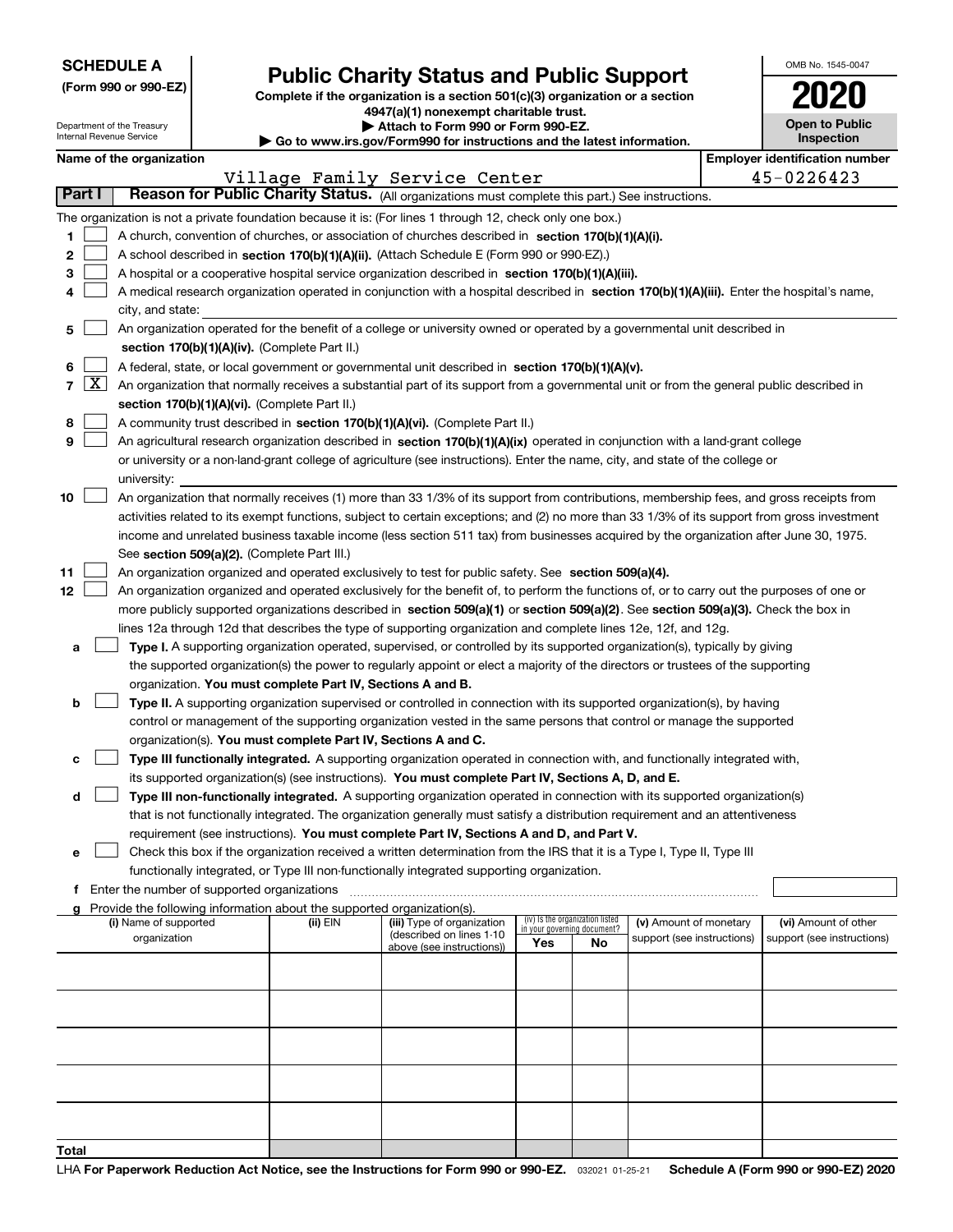#### Schedule A (Form 990 or 990-EZ) 2020  $\verb|Village|$   $\verb|Family|$   $\verb|Service|$   $\verb|Center|$   $\verb|45-0226423|$   $\verb|Page|$

(Complete only if you checked the box on line 5, 7, or 8 of Part I or if the organization failed to qualify under Part III. If the organization fails to qualify under the tests listed below, please complete Part III.) **Part II Support Schedule for Organizations Described in Sections 170(b)(1)(A)(iv) and 170(b)(1)(A)(vi)**

|    | <b>Section A. Public Support</b>                                                                                                               |          |          |            |            |          |                                          |
|----|------------------------------------------------------------------------------------------------------------------------------------------------|----------|----------|------------|------------|----------|------------------------------------------|
|    | Calendar year (or fiscal year beginning in)                                                                                                    | (a) 2016 | (b) 2017 | $(c)$ 2018 | $(d)$ 2019 | (e) 2020 | (f) Total                                |
|    | 1 Gifts, grants, contributions, and                                                                                                            |          |          |            |            |          |                                          |
|    | membership fees received. (Do not                                                                                                              |          |          |            |            |          |                                          |
|    | include any "unusual grants.")                                                                                                                 | 2126189. | 3667887. | 1489282.   | 1957149.   |          | 1973430.11213937.                        |
|    | 2 Tax revenues levied for the organ-                                                                                                           |          |          |            |            |          |                                          |
|    | ization's benefit and either paid to                                                                                                           |          |          |            |            |          |                                          |
|    | or expended on its behalf                                                                                                                      |          |          |            |            |          |                                          |
|    | 3 The value of services or facilities                                                                                                          |          |          |            |            |          |                                          |
|    | furnished by a governmental unit to                                                                                                            |          |          |            |            |          |                                          |
|    | the organization without charge                                                                                                                |          |          |            |            |          |                                          |
|    | 4 Total. Add lines 1 through 3                                                                                                                 | 2126189. | 3667887. | 1489282.   | 1957149.   |          | 1973430.11213937.                        |
| 5. | The portion of total contributions                                                                                                             |          |          |            |            |          |                                          |
|    | by each person (other than a                                                                                                                   |          |          |            |            |          |                                          |
|    | governmental unit or publicly                                                                                                                  |          |          |            |            |          |                                          |
|    | supported organization) included                                                                                                               |          |          |            |            |          |                                          |
|    | on line 1 that exceeds 2% of the                                                                                                               |          |          |            |            |          |                                          |
|    |                                                                                                                                                |          |          |            |            |          |                                          |
|    | amount shown on line 11,                                                                                                                       |          |          |            |            |          |                                          |
|    | column (f)                                                                                                                                     |          |          |            |            |          | 1787658.                                 |
|    | 6 Public support. Subtract line 5 from line 4.                                                                                                 |          |          |            |            |          | 9426279.                                 |
|    | <b>Section B. Total Support</b>                                                                                                                |          |          |            |            |          |                                          |
|    | Calendar year (or fiscal year beginning in)                                                                                                    | (a) 2016 | (b) 2017 | $(c)$ 2018 | $(d)$ 2019 | (e) 2020 | (f) Total                                |
|    | <b>7</b> Amounts from line 4                                                                                                                   | 2126189. | 3667887. | 1489282.   | 1957149.   |          | 1973430.11213937.                        |
|    | 8 Gross income from interest,                                                                                                                  |          |          |            |            |          |                                          |
|    | dividends, payments received on                                                                                                                |          |          |            |            |          |                                          |
|    | securities loans, rents, royalties,                                                                                                            |          |          |            |            |          |                                          |
|    | and income from similar sources                                                                                                                | 22,819.  | 3,983.   | 398.       |            |          | 27,200.                                  |
|    | 9 Net income from unrelated business                                                                                                           |          |          |            |            |          |                                          |
|    | activities, whether or not the                                                                                                                 |          |          |            |            |          |                                          |
|    | business is regularly carried on                                                                                                               |          |          |            |            |          |                                          |
|    | 10 Other income. Do not include gain                                                                                                           |          |          |            |            |          |                                          |
|    | or loss from the sale of capital                                                                                                               |          |          |            |            |          |                                          |
|    | assets (Explain in Part VI.)                                                                                                                   |          |          |            |            |          |                                          |
|    | 11 Total support. Add lines 7 through 10                                                                                                       |          |          |            |            |          | 11241137.                                |
|    | 12 Gross receipts from related activities, etc. (see instructions)                                                                             |          |          |            |            | 12       | $\overline{57,569,727}$ .                |
|    | 13 First 5 years. If the Form 990 is for the organization's first, second, third, fourth, or fifth tax year as a section 501(c)(3)             |          |          |            |            |          |                                          |
|    | organization, check this box and stop here                                                                                                     |          |          |            |            |          |                                          |
|    | <b>Section C. Computation of Public Support Percentage</b>                                                                                     |          |          |            |            |          |                                          |
|    |                                                                                                                                                |          |          |            |            | 14       | 83.86<br>%                               |
|    |                                                                                                                                                |          |          |            |            | 15       | 80.57<br>$\%$                            |
|    | 16a 33 1/3% support test - 2020. If the organization did not check the box on line 13, and line 14 is 33 1/3% or more, check this box and      |          |          |            |            |          |                                          |
|    | stop here. The organization qualifies as a publicly supported organization                                                                     |          |          |            |            |          | $\blacktriangleright$ $\boxed{\text{X}}$ |
|    | b 33 1/3% support test - 2019. If the organization did not check a box on line 13 or 16a, and line 15 is 33 1/3% or more, check this box       |          |          |            |            |          |                                          |
|    |                                                                                                                                                |          |          |            |            |          |                                          |
|    | and stop here. The organization qualifies as a publicly supported organization                                                                 |          |          |            |            |          |                                          |
|    | 17a 10% -facts-and-circumstances test - 2020. If the organization did not check a box on line 13, 16a, or 16b, and line 14 is 10% or more,     |          |          |            |            |          |                                          |
|    | and if the organization meets the facts-and-circumstances test, check this box and stop here. Explain in Part VI how the organization          |          |          |            |            |          |                                          |
|    | meets the facts-and-circumstances test. The organization qualifies as a publicly supported organization                                        |          |          |            |            |          |                                          |
|    | <b>b 10% -facts-and-circumstances test - 2019.</b> If the organization did not check a box on line 13, 16a, 16b, or 17a, and line 15 is 10% or |          |          |            |            |          |                                          |
|    | more, and if the organization meets the facts-and-circumstances test, check this box and stop here. Explain in Part VI how the                 |          |          |            |            |          |                                          |
|    | organization meets the facts-and-circumstances test. The organization qualifies as a publicly supported organization                           |          |          |            |            |          |                                          |
|    | 18 Private foundation. If the organization did not check a box on line 13, 16a, 16b, 17a, or 17b, check this box and see instructions          |          |          |            |            |          |                                          |

**Schedule A (Form 990 or 990-EZ) 2020**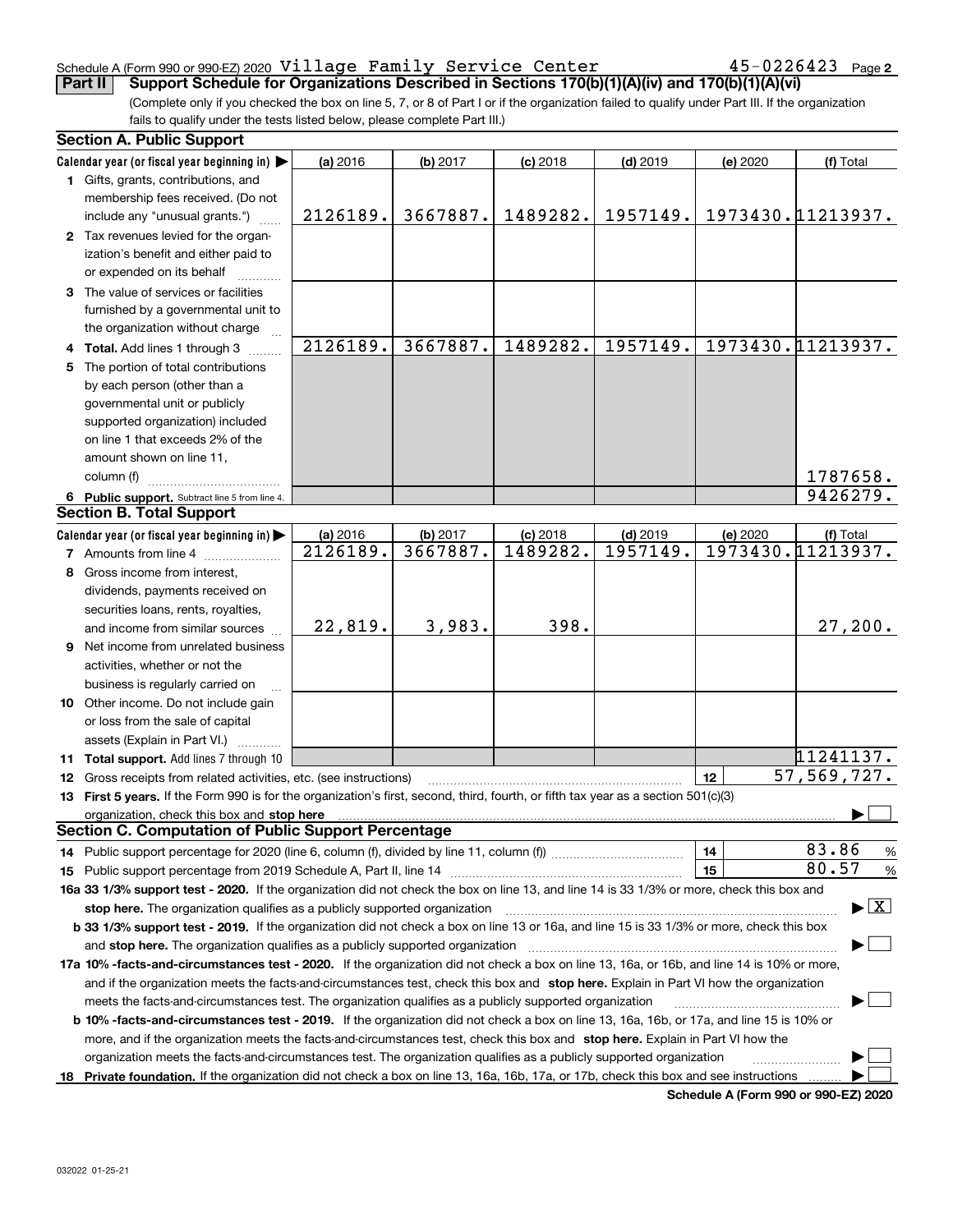#### Schedule A (Form 990 or 990-EZ) 2020  $\verb|Village|$   $\verb|Family|$   $\verb|Service|$   $\verb|Center|$   $\verb|45-0226423|$   $\verb|Page|$ **Part III | Support Schedule for Organizations Described in Section 509(a)(2)**

(Complete only if you checked the box on line 10 of Part I or if the organization failed to qualify under Part II. If the organization fails to qualify under the tests listed below, please complete Part II.)

|     | <b>Section A. Public Support</b>                                                                                                                                                                                               |          |          |            |            |          |             |
|-----|--------------------------------------------------------------------------------------------------------------------------------------------------------------------------------------------------------------------------------|----------|----------|------------|------------|----------|-------------|
|     | Calendar year (or fiscal year beginning in) $\blacktriangleright$                                                                                                                                                              | (a) 2016 | (b) 2017 | $(c)$ 2018 | $(d)$ 2019 | (e) 2020 | (f) Total   |
|     | 1 Gifts, grants, contributions, and                                                                                                                                                                                            |          |          |            |            |          |             |
|     | membership fees received. (Do not                                                                                                                                                                                              |          |          |            |            |          |             |
|     | include any "unusual grants.")                                                                                                                                                                                                 |          |          |            |            |          |             |
|     | <b>2</b> Gross receipts from admissions,                                                                                                                                                                                       |          |          |            |            |          |             |
|     | merchandise sold or services per-                                                                                                                                                                                              |          |          |            |            |          |             |
|     | formed, or facilities furnished in                                                                                                                                                                                             |          |          |            |            |          |             |
|     | any activity that is related to the<br>organization's tax-exempt purpose                                                                                                                                                       |          |          |            |            |          |             |
|     | 3 Gross receipts from activities that                                                                                                                                                                                          |          |          |            |            |          |             |
|     | are not an unrelated trade or bus-                                                                                                                                                                                             |          |          |            |            |          |             |
|     | iness under section 513                                                                                                                                                                                                        |          |          |            |            |          |             |
|     |                                                                                                                                                                                                                                |          |          |            |            |          |             |
|     | 4 Tax revenues levied for the organ-                                                                                                                                                                                           |          |          |            |            |          |             |
|     | ization's benefit and either paid to                                                                                                                                                                                           |          |          |            |            |          |             |
|     | or expended on its behalf<br>.                                                                                                                                                                                                 |          |          |            |            |          |             |
|     | 5 The value of services or facilities                                                                                                                                                                                          |          |          |            |            |          |             |
|     | furnished by a governmental unit to                                                                                                                                                                                            |          |          |            |            |          |             |
|     | the organization without charge                                                                                                                                                                                                |          |          |            |            |          |             |
|     | <b>6 Total.</b> Add lines 1 through 5                                                                                                                                                                                          |          |          |            |            |          |             |
|     | 7a Amounts included on lines 1, 2, and                                                                                                                                                                                         |          |          |            |            |          |             |
|     | 3 received from disqualified persons                                                                                                                                                                                           |          |          |            |            |          |             |
|     | <b>b</b> Amounts included on lines 2 and 3 received                                                                                                                                                                            |          |          |            |            |          |             |
|     | from other than disqualified persons that<br>exceed the greater of \$5,000 or 1% of the                                                                                                                                        |          |          |            |            |          |             |
|     | amount on line 13 for the year                                                                                                                                                                                                 |          |          |            |            |          |             |
|     | c Add lines 7a and 7b                                                                                                                                                                                                          |          |          |            |            |          |             |
|     | 8 Public support. (Subtract line 7c from line 6.)                                                                                                                                                                              |          |          |            |            |          |             |
|     | <b>Section B. Total Support</b>                                                                                                                                                                                                |          |          |            |            |          |             |
|     | Calendar year (or fiscal year beginning in) $\blacktriangleright$                                                                                                                                                              | (a) 2016 | (b) 2017 | $(c)$ 2018 | $(d)$ 2019 | (e) 2020 | (f) Total   |
|     | 9 Amounts from line 6                                                                                                                                                                                                          |          |          |            |            |          |             |
|     | <b>10a</b> Gross income from interest,                                                                                                                                                                                         |          |          |            |            |          |             |
|     | dividends, payments received on                                                                                                                                                                                                |          |          |            |            |          |             |
|     | securities loans, rents, royalties,<br>and income from similar sources                                                                                                                                                         |          |          |            |            |          |             |
|     | <b>b</b> Unrelated business taxable income                                                                                                                                                                                     |          |          |            |            |          |             |
|     | (less section 511 taxes) from businesses                                                                                                                                                                                       |          |          |            |            |          |             |
|     | acquired after June 30, 1975                                                                                                                                                                                                   |          |          |            |            |          |             |
|     |                                                                                                                                                                                                                                |          |          |            |            |          |             |
|     | c Add lines 10a and 10b<br>11 Net income from unrelated business                                                                                                                                                               |          |          |            |            |          |             |
|     | activities not included in line 10b,                                                                                                                                                                                           |          |          |            |            |          |             |
|     | whether or not the business is                                                                                                                                                                                                 |          |          |            |            |          |             |
|     | regularly carried on                                                                                                                                                                                                           |          |          |            |            |          |             |
|     | <b>12</b> Other income. Do not include gain<br>or loss from the sale of capital                                                                                                                                                |          |          |            |            |          |             |
|     | assets (Explain in Part VI.)                                                                                                                                                                                                   |          |          |            |            |          |             |
|     | 13 Total support. (Add lines 9, 10c, 11, and 12.)                                                                                                                                                                              |          |          |            |            |          |             |
|     | 14 First 5 years. If the Form 990 is for the organization's first, second, third, fourth, or fifth tax year as a section 501(c)(3) organization,                                                                               |          |          |            |            |          |             |
|     | check this box and stop here measurements and contain the state of the state of the state of the state of the state of the state of the state of the state of the state of the state of the state of the state of the state of |          |          |            |            |          |             |
|     | <b>Section C. Computation of Public Support Percentage</b>                                                                                                                                                                     |          |          |            |            |          |             |
|     |                                                                                                                                                                                                                                |          |          |            |            | 15       | %           |
| 16. | Public support percentage from 2019 Schedule A, Part III, line 15                                                                                                                                                              |          |          |            |            | 16       | %           |
|     | <b>Section D. Computation of Investment Income Percentage</b>                                                                                                                                                                  |          |          |            |            |          |             |
|     | 17 Investment income percentage for 2020 (line 10c, column (f), divided by line 13, column (f))                                                                                                                                |          |          |            |            | 17       | %           |
|     | 18 Investment income percentage from 2019 Schedule A, Part III, line 17                                                                                                                                                        |          |          |            |            | 18       | %           |
|     | 19a 33 1/3% support tests - 2020. If the organization did not check the box on line 14, and line 15 is more than 33 1/3%, and line 17 is not                                                                                   |          |          |            |            |          |             |
|     | more than 33 1/3%, check this box and stop here. The organization qualifies as a publicly supported organization                                                                                                               |          |          |            |            |          | $\sim$<br>▶ |
|     | b 33 1/3% support tests - 2019. If the organization did not check a box on line 14 or line 19a, and line 16 is more than 33 1/3%, and                                                                                          |          |          |            |            |          |             |
|     | line 18 is not more than 33 1/3%, check this box and stop here. The organization qualifies as a publicly supported organization                                                                                                |          |          |            |            |          |             |
| 20  |                                                                                                                                                                                                                                |          |          |            |            |          |             |

**Schedule A (Form 990 or 990-EZ) 2020**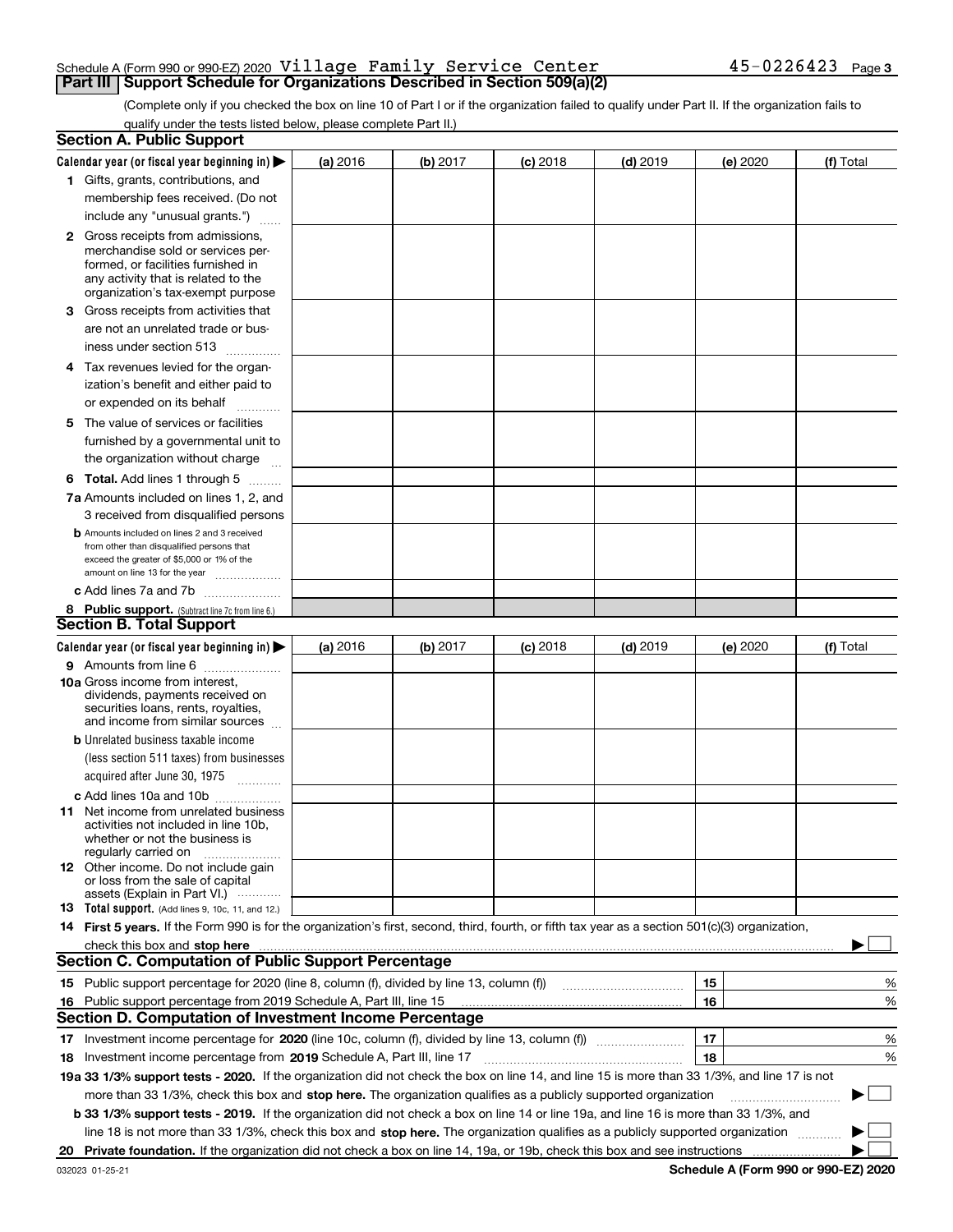#### Schedule A (Form 990 or 990-EZ) 2020  $\verb|Village|$   $\verb|Family|$   $\verb|Service|$   $\verb|Center|$   $\verb|45-0226423|$   $\verb|Page|$

#### **Part IV Supporting Organizations**

(Complete only if you checked a box in line 12 on Part I. If you checked box 12a, Part I, complete Sections A and B. If you checked box 12b, Part I, complete Sections A and C. If you checked box 12c, Part I, complete Sections A, D, and E. If you checked box 12d, Part I, complete Sections A and D, and complete Part V.)

#### **Section A. All Supporting Organizations**

- **1** Are all of the organization's supported organizations listed by name in the organization's governing documents? If "No," describe in **Part VI** how the supported organizations are designated. If designated by *class or purpose, describe the designation. If historic and continuing relationship, explain.*
- **2** Did the organization have any supported organization that does not have an IRS determination of status under section 509(a)(1) or (2)? If "Yes," explain in Part VI how the organization determined that the supported *organization was described in section 509(a)(1) or (2).*
- **3a** Did the organization have a supported organization described in section 501(c)(4), (5), or (6)? If "Yes," answer *lines 3b and 3c below.*
- **b** Did the organization confirm that each supported organization qualified under section 501(c)(4), (5), or (6) and satisfied the public support tests under section 509(a)(2)? If "Yes," describe in **Part VI** when and how the *organization made the determination.*
- **c**Did the organization ensure that all support to such organizations was used exclusively for section 170(c)(2)(B) purposes? If "Yes," explain in **Part VI** what controls the organization put in place to ensure such use.
- **4a***If* Was any supported organization not organized in the United States ("foreign supported organization")? *"Yes," and if you checked box 12a or 12b in Part I, answer lines 4b and 4c below.*
- **b** Did the organization have ultimate control and discretion in deciding whether to make grants to the foreign supported organization? If "Yes," describe in **Part VI** how the organization had such control and discretion *despite being controlled or supervised by or in connection with its supported organizations.*
- **c** Did the organization support any foreign supported organization that does not have an IRS determination under sections 501(c)(3) and 509(a)(1) or (2)? If "Yes," explain in **Part VI** what controls the organization used *to ensure that all support to the foreign supported organization was used exclusively for section 170(c)(2)(B) purposes.*
- **5a***If "Yes,"* Did the organization add, substitute, or remove any supported organizations during the tax year? answer lines 5b and 5c below (if applicable). Also, provide detail in **Part VI,** including (i) the names and EIN *numbers of the supported organizations added, substituted, or removed; (ii) the reasons for each such action; (iii) the authority under the organization's organizing document authorizing such action; and (iv) how the action was accomplished (such as by amendment to the organizing document).*
- **b** Type I or Type II only. Was any added or substituted supported organization part of a class already designated in the organization's organizing document?
- **cSubstitutions only.**  Was the substitution the result of an event beyond the organization's control?
- **6** Did the organization provide support (whether in the form of grants or the provision of services or facilities) to **Part VI.** *If "Yes," provide detail in* support or benefit one or more of the filing organization's supported organizations? anyone other than (i) its supported organizations, (ii) individuals that are part of the charitable class benefited by one or more of its supported organizations, or (iii) other supporting organizations that also
- **7**Did the organization provide a grant, loan, compensation, or other similar payment to a substantial contributor *If "Yes," complete Part I of Schedule L (Form 990 or 990-EZ).* regard to a substantial contributor? (as defined in section 4958(c)(3)(C)), a family member of a substantial contributor, or a 35% controlled entity with
- **8** Did the organization make a loan to a disqualified person (as defined in section 4958) not described in line 7? *If "Yes," complete Part I of Schedule L (Form 990 or 990-EZ).*
- **9a** Was the organization controlled directly or indirectly at any time during the tax year by one or more in section 509(a)(1) or (2))? If "Yes," *provide detail in* <code>Part VI.</code> disqualified persons, as defined in section 4946 (other than foundation managers and organizations described
- **b** Did one or more disqualified persons (as defined in line 9a) hold a controlling interest in any entity in which the supporting organization had an interest? If "Yes," provide detail in P**art VI**.
- **c**Did a disqualified person (as defined in line 9a) have an ownership interest in, or derive any personal benefit from, assets in which the supporting organization also had an interest? If "Yes," provide detail in P**art VI.**
- **10a** Was the organization subject to the excess business holdings rules of section 4943 because of section supporting organizations)? If "Yes," answer line 10b below. 4943(f) (regarding certain Type II supporting organizations, and all Type III non-functionally integrated
- **b** Did the organization have any excess business holdings in the tax year? (Use Schedule C, Form 4720, to *determine whether the organization had excess business holdings.)*

032024 01-25-21

**YesNo**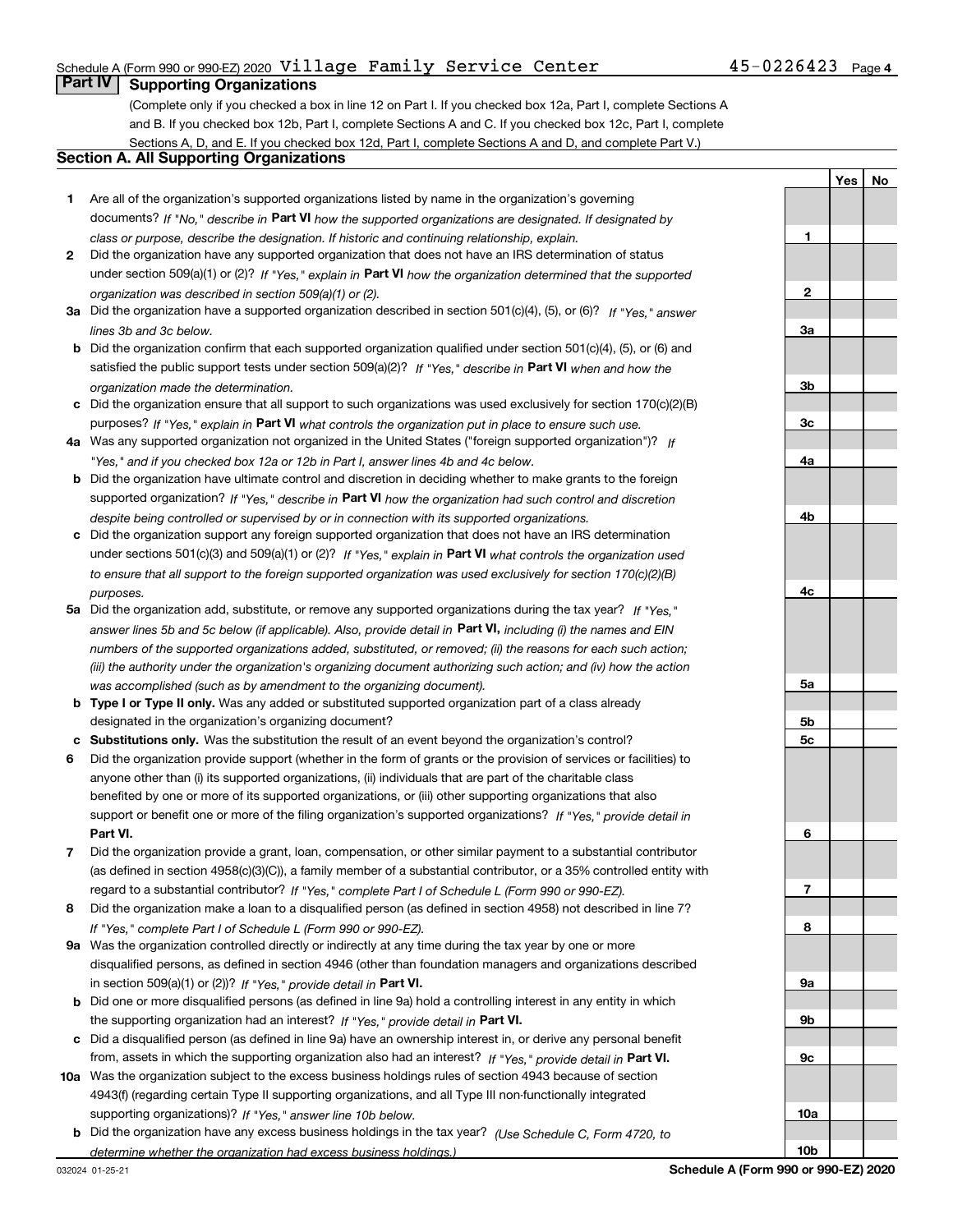#### Schedule A (Form 990 or 990-EZ) 2020  $\verb|Village|$   $\verb|Family|$   $\verb|Service|$   $\verb|Center|$   $\verb|45-0226423|$   $\verb|Page|$

|    | <b>Supporting Organizations (continued)</b><br>Part IV                                                                                                                                                                                                    |                |            |    |
|----|-----------------------------------------------------------------------------------------------------------------------------------------------------------------------------------------------------------------------------------------------------------|----------------|------------|----|
|    |                                                                                                                                                                                                                                                           |                | <b>Yes</b> | No |
| 11 | Has the organization accepted a gift or contribution from any of the following persons?                                                                                                                                                                   |                |            |    |
|    | a A person who directly or indirectly controls, either alone or together with persons described in lines 11b and                                                                                                                                          |                |            |    |
|    | 11c below, the governing body of a supported organization?                                                                                                                                                                                                | 11a            |            |    |
|    | <b>b</b> A family member of a person described in line 11a above?                                                                                                                                                                                         | <b>11b</b>     |            |    |
|    | A 35% controlled entity of a person described in line 11a or 11b above? If "Yes" to line 11a, 11b, or 11c, provide                                                                                                                                        |                |            |    |
|    | detail in Part VI.                                                                                                                                                                                                                                        | 11c            |            |    |
|    | <b>Section B. Type I Supporting Organizations</b>                                                                                                                                                                                                         |                |            |    |
|    |                                                                                                                                                                                                                                                           |                | Yes        | No |
| 1  | Did the governing body, members of the governing body, officers acting in their official capacity, or membership of one or                                                                                                                                |                |            |    |
|    | more supported organizations have the power to regularly appoint or elect at least a majority of the organization's officers,                                                                                                                             |                |            |    |
|    | directors, or trustees at all times during the tax year? If "No," describe in Part VI how the supported organization(s)<br>effectively operated, supervised, or controlled the organization's activities. If the organization had more than one supported |                |            |    |
|    | organization, describe how the powers to appoint and/or remove officers, directors, or trustees were allocated among the                                                                                                                                  |                |            |    |
|    | supported organizations and what conditions or restrictions, if any, applied to such powers during the tax year.                                                                                                                                          | 1              |            |    |
| 2  | Did the organization operate for the benefit of any supported organization other than the supported                                                                                                                                                       |                |            |    |
|    | organization(s) that operated, supervised, or controlled the supporting organization? If "Yes," explain in                                                                                                                                                |                |            |    |
|    | Part VI how providing such benefit carried out the purposes of the supported organization(s) that operated,                                                                                                                                               |                |            |    |
|    | supervised, or controlled the supporting organization.                                                                                                                                                                                                    | $\overline{2}$ |            |    |
|    | <b>Section C. Type II Supporting Organizations</b>                                                                                                                                                                                                        |                |            |    |
|    |                                                                                                                                                                                                                                                           |                | Yes        | No |
| 1. | Were a majority of the organization's directors or trustees during the tax year also a majority of the directors                                                                                                                                          |                |            |    |
|    | or trustees of each of the organization's supported organization(s)? If "No," describe in Part VI how control                                                                                                                                             |                |            |    |
|    | or management of the supporting organization was vested in the same persons that controlled or managed                                                                                                                                                    |                |            |    |
|    | the supported organization(s).                                                                                                                                                                                                                            | 1              |            |    |
|    | Section D. All Type III Supporting Organizations                                                                                                                                                                                                          |                |            |    |
|    |                                                                                                                                                                                                                                                           |                | Yes        | No |
| 1. | Did the organization provide to each of its supported organizations, by the last day of the fifth month of the                                                                                                                                            |                |            |    |
|    | organization's tax year, (i) a written notice describing the type and amount of support provided during the prior tax                                                                                                                                     |                |            |    |
|    | year, (ii) a copy of the Form 990 that was most recently filed as of the date of notification, and (iii) copies of the                                                                                                                                    |                |            |    |
|    | organization's governing documents in effect on the date of notification, to the extent not previously provided?                                                                                                                                          | 1              |            |    |
| 2  | Were any of the organization's officers, directors, or trustees either (i) appointed or elected by the supported                                                                                                                                          |                |            |    |
|    | organization(s) or (ii) serving on the governing body of a supported organization? If "No," explain in Part VI how                                                                                                                                        |                |            |    |
|    | the organization maintained a close and continuous working relationship with the supported organization(s).                                                                                                                                               | $\mathbf{2}$   |            |    |
| 3  | By reason of the relationship described in line 2, above, did the organization's supported organizations have a                                                                                                                                           |                |            |    |
|    | significant voice in the organization's investment policies and in directing the use of the organization's                                                                                                                                                |                |            |    |
|    | income or assets at all times during the tax year? If "Yes," describe in Part VI the role the organization's                                                                                                                                              |                |            |    |
|    | supported organizations played in this regard.                                                                                                                                                                                                            | 3              |            |    |
|    | Section E. Type III Functionally Integrated Supporting Organizations                                                                                                                                                                                      |                |            |    |
| 1. | Check the box next to the method that the organization used to satisfy the Integral Part Test during the year (see instructions).                                                                                                                         |                |            |    |
| a  | The organization satisfied the Activities Test. Complete line 2 below.                                                                                                                                                                                    |                |            |    |
| b  | The organization is the parent of each of its supported organizations. Complete line 3 below.                                                                                                                                                             |                |            |    |
| c  | The organization supported a governmental entity. Describe in Part VI how you supported a governmental entity (see instructions)                                                                                                                          |                |            |    |

- **2Answer lines 2a and 2b below. Yes No** Activities Test.
- **a** Did substantially all of the organization's activities during the tax year directly further the exempt purposes of **b** Did the activities described in line 2a, above, constitute activities that, but for the organization's involvement, the supported organization(s) to which the organization was responsive? If "Yes," then in **Part VI identify those supported organizations and explain**  *how these activities directly furthered their exempt purposes, how the organization was responsive to those supported organizations, and how the organization determined that these activities constituted substantially all of its activities.*
- **Part VI**  *the reasons for the organization's position that its supported organization(s) would have engaged in* one or more of the organization's supported organization(s) would have been engaged in? If "Yes," e*xplain in these activities but for the organization's involvement.*
- **3** Parent of Supported Organizations. Answer lines 3a and 3b below.

**a** Did the organization have the power to regularly appoint or elect a majority of the officers, directors, or trustees of each of the supported organizations? If "Yes" or "No" provide details in **Part VI.** 

**b** Did the organization exercise a substantial degree of direction over the policies, programs, and activities of each of its supported organizations? If "Yes," describe in Part VI the role played by the organization in this regard.

**2a**

**2b**

**3a**

**3b**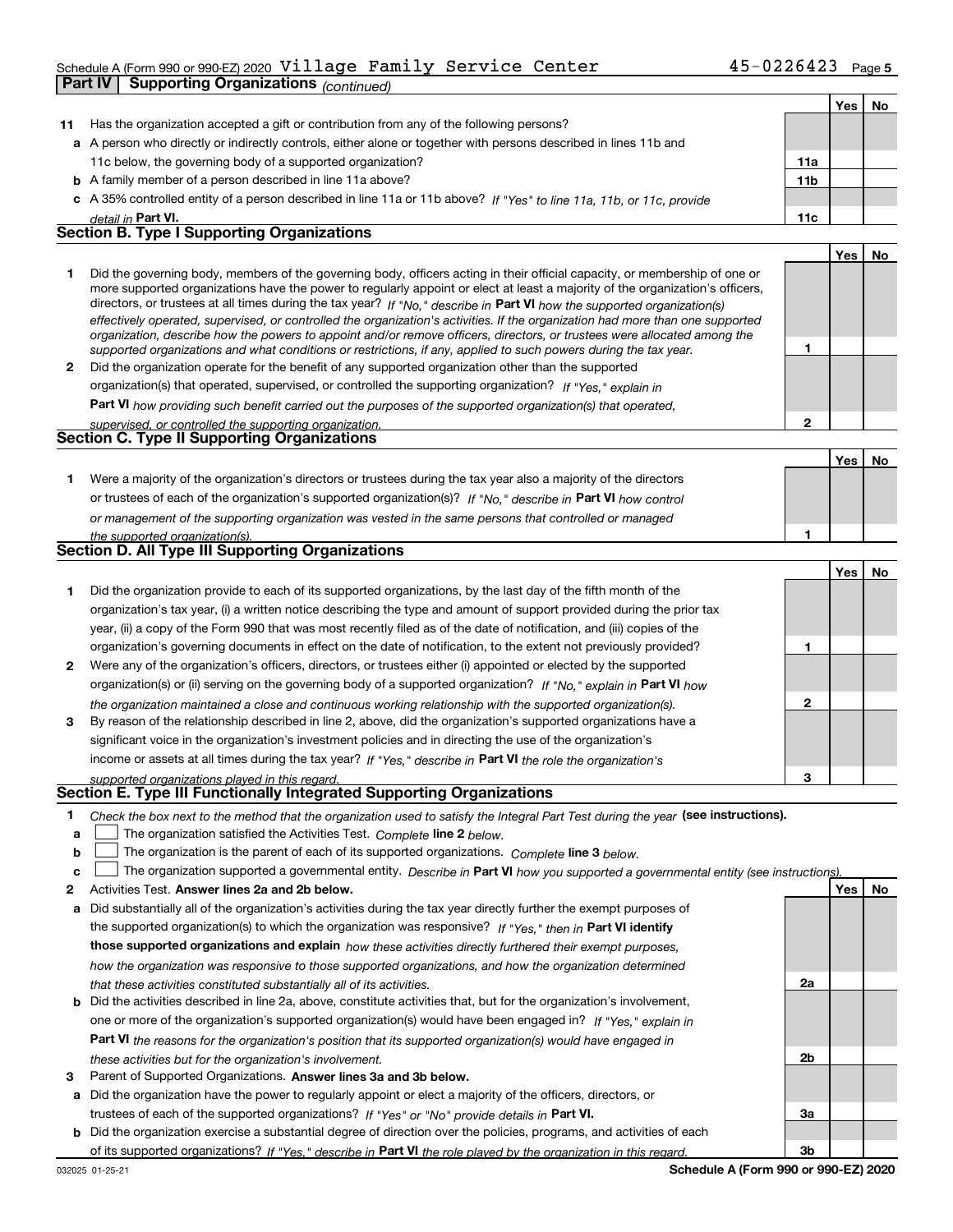| Schedule A (Form 990 or 990 EZ) 2020 $\,$ Village $\,$ Family $\,$ Service <code>Center</code> |  |  | $45 - 0226423$ Page 6 |  |
|------------------------------------------------------------------------------------------------|--|--|-----------------------|--|
| Part V   Type III Non-Functionally Integrated 509(a)(3) Supporting Organizations               |  |  |                       |  |

1 Check here if the organization satisfied the Integral Part Test as a qualifying trust on Nov. 20, 1970 (explain in Part VI). See instructions. All other Type III non-functionally integrated supporting organizations must complete Sections A through E.

|              | Section A - Adjusted Net Income                                             |                | (A) Prior Year | (B) Current Year<br>(optional) |
|--------------|-----------------------------------------------------------------------------|----------------|----------------|--------------------------------|
| 1            | Net short-term capital gain                                                 | 1              |                |                                |
| $\mathbf{2}$ | Recoveries of prior-year distributions                                      | $\mathbf{2}$   |                |                                |
| 3            | Other gross income (see instructions)                                       | 3              |                |                                |
| 4            | Add lines 1 through 3.                                                      | 4              |                |                                |
| 5            | Depreciation and depletion                                                  | 5              |                |                                |
| 6            | Portion of operating expenses paid or incurred for production or            |                |                |                                |
|              | collection of gross income or for management, conservation, or              |                |                |                                |
|              | maintenance of property held for production of income (see instructions)    | 6              |                |                                |
| 7            | Other expenses (see instructions)                                           | $\overline{7}$ |                |                                |
| 8            | Adjusted Net Income (subtract lines 5, 6, and 7 from line 4)                | 8              |                |                                |
|              | <b>Section B - Minimum Asset Amount</b>                                     |                | (A) Prior Year | (B) Current Year<br>(optional) |
| 1            | Aggregate fair market value of all non-exempt-use assets (see               |                |                |                                |
|              | instructions for short tax year or assets held for part of year):           |                |                |                                |
|              | <b>a</b> Average monthly value of securities                                | 1a             |                |                                |
|              | <b>b</b> Average monthly cash balances                                      | 1 <sub>b</sub> |                |                                |
|              | c Fair market value of other non-exempt-use assets                          | 1c             |                |                                |
|              | <b>d</b> Total (add lines 1a, 1b, and 1c)                                   | 1d             |                |                                |
|              | e Discount claimed for blockage or other factors                            |                |                |                                |
|              | (explain in detail in Part VI):                                             |                |                |                                |
| 2            | Acquisition indebtedness applicable to non-exempt-use assets                | $\mathbf{2}$   |                |                                |
| 3            | Subtract line 2 from line 1d.                                               | 3              |                |                                |
| 4            | Cash deemed held for exempt use. Enter 0.015 of line 3 (for greater amount, |                |                |                                |
|              | see instructions).                                                          | 4              |                |                                |
| 5            | Net value of non-exempt-use assets (subtract line 4 from line 3)            | 5              |                |                                |
| 6            | Multiply line 5 by 0.035.                                                   | 6              |                |                                |
| 7            | Recoveries of prior-year distributions                                      | 7              |                |                                |
| 8            | <b>Minimum Asset Amount</b> (add line 7 to line 6)                          | 8              |                |                                |
|              | <b>Section C - Distributable Amount</b>                                     |                |                | <b>Current Year</b>            |
| 1            | Adjusted net income for prior year (from Section A, line 8, column A)       | 1              |                |                                |
| $\mathbf{2}$ | Enter 0.85 of line 1.                                                       | $\overline{2}$ |                |                                |
| З            | Minimum asset amount for prior year (from Section B, line 8, column A)      | 3              |                |                                |
| 4            | Enter greater of line 2 or line 3.                                          | 4              |                |                                |
| 5            | Income tax imposed in prior year                                            | 5              |                |                                |
| 6            | Distributable Amount. Subtract line 5 from line 4, unless subject to        |                |                |                                |
|              | emergency temporary reduction (see instructions).                           | 6              |                |                                |
|              |                                                                             |                |                |                                |

**7**Check here if the current year is the organization's first as a non-functionally integrated Type III supporting organization (see instructions).

**Schedule A (Form 990 or 990-EZ) 2020**

**1**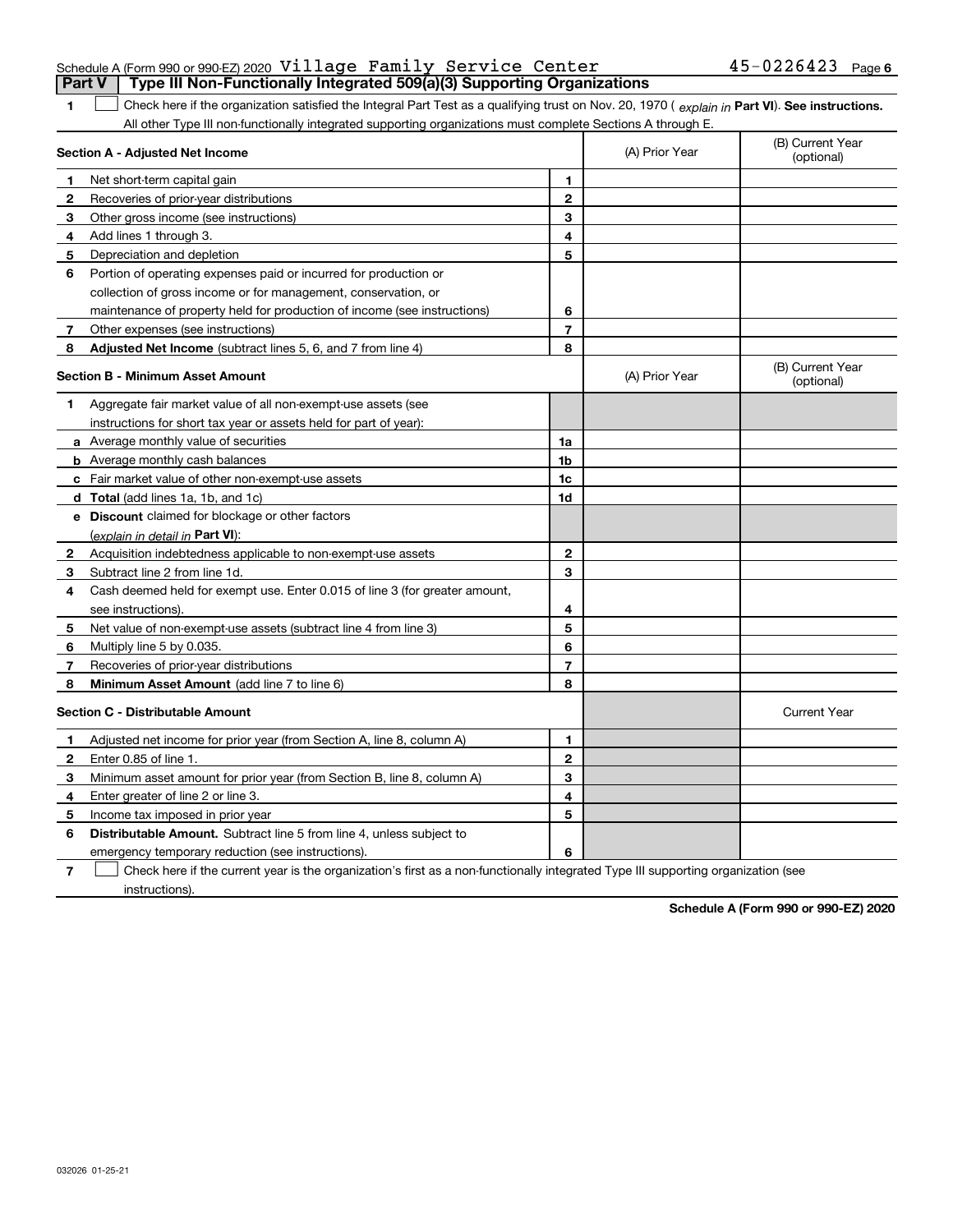#### Schedule A (Form 990 or 990-EZ) 2020  $\verb|Village|$   $\verb|Family|$   $\verb|Service|$   $\verb|Center|$   $\verb|45-0226423|$   $\verb|Page|$

| <b>Part V</b> | Type III Non-Functionally Integrated 509(a)(3) Supporting Organizations                    |                             | (continued)                           |              |                                         |
|---------------|--------------------------------------------------------------------------------------------|-----------------------------|---------------------------------------|--------------|-----------------------------------------|
|               | <b>Section D - Distributions</b>                                                           |                             |                                       |              | <b>Current Year</b>                     |
| 1             | Amounts paid to supported organizations to accomplish exempt purposes                      |                             |                                       | 1            |                                         |
| 2             | Amounts paid to perform activity that directly furthers exempt purposes of supported       |                             |                                       |              |                                         |
|               | organizations, in excess of income from activity                                           |                             |                                       | $\mathbf{2}$ |                                         |
| 3             | Administrative expenses paid to accomplish exempt purposes of supported organizations      |                             |                                       | 3            |                                         |
| 4             | Amounts paid to acquire exempt-use assets                                                  |                             |                                       | 4            |                                         |
| 5             | Qualified set-aside amounts (prior IRS approval required - provide details in Part VI)     |                             |                                       | 5            |                                         |
| 6             | Other distributions ( <i>describe in</i> Part VI). See instructions.                       |                             |                                       | 6            |                                         |
| 7             | Total annual distributions. Add lines 1 through 6.                                         |                             |                                       | 7            |                                         |
| 8             | Distributions to attentive supported organizations to which the organization is responsive |                             |                                       |              |                                         |
|               | (provide details in Part VI). See instructions.                                            |                             |                                       | 8            |                                         |
| 9             | Distributable amount for 2020 from Section C, line 6                                       |                             |                                       | 9            |                                         |
| 10            | Line 8 amount divided by line 9 amount                                                     |                             |                                       | 10           |                                         |
|               |                                                                                            | (i)                         | (ii)                                  |              | (iii)                                   |
|               | Section E - Distribution Allocations (see instructions)                                    | <b>Excess Distributions</b> | <b>Underdistributions</b><br>Pre-2020 |              | <b>Distributable</b><br>Amount for 2020 |
| 1             | Distributable amount for 2020 from Section C, line 6                                       |                             |                                       |              |                                         |
| 2             | Underdistributions, if any, for years prior to 2020 (reason-                               |                             |                                       |              |                                         |
|               | able cause required - explain in Part VI). See instructions.                               |                             |                                       |              |                                         |
| 3             | Excess distributions carryover, if any, to 2020                                            |                             |                                       |              |                                         |
|               | <b>a</b> From 2015                                                                         |                             |                                       |              |                                         |
|               | <b>b</b> From 2016                                                                         |                             |                                       |              |                                         |
|               | c From 2017                                                                                |                             |                                       |              |                                         |
|               | <b>d</b> From 2018                                                                         |                             |                                       |              |                                         |
|               | e From 2019                                                                                |                             |                                       |              |                                         |
|               | f Total of lines 3a through 3e                                                             |                             |                                       |              |                                         |
|               | g Applied to underdistributions of prior years                                             |                             |                                       |              |                                         |
|               | <b>h</b> Applied to 2020 distributable amount                                              |                             |                                       |              |                                         |
|               | Carryover from 2015 not applied (see instructions)                                         |                             |                                       |              |                                         |
|               | Remainder. Subtract lines 3g, 3h, and 3i from line 3f.                                     |                             |                                       |              |                                         |
| 4             | Distributions for 2020 from Section D,                                                     |                             |                                       |              |                                         |
|               | line $7:$                                                                                  |                             |                                       |              |                                         |
|               | a Applied to underdistributions of prior years                                             |                             |                                       |              |                                         |
|               | <b>b</b> Applied to 2020 distributable amount                                              |                             |                                       |              |                                         |
|               | c Remainder. Subtract lines 4a and 4b from line 4.                                         |                             |                                       |              |                                         |
| 5             | Remaining underdistributions for years prior to 2020, if                                   |                             |                                       |              |                                         |
|               | any. Subtract lines 3g and 4a from line 2. For result greater                              |                             |                                       |              |                                         |
|               | than zero, explain in Part VI. See instructions.                                           |                             |                                       |              |                                         |
| 6             | Remaining underdistributions for 2020. Subtract lines 3h                                   |                             |                                       |              |                                         |
|               | and 4b from line 1. For result greater than zero, explain in                               |                             |                                       |              |                                         |
|               | Part VI. See instructions.                                                                 |                             |                                       |              |                                         |
| 7             | Excess distributions carryover to 2021. Add lines 3j                                       |                             |                                       |              |                                         |
|               | and 4c.                                                                                    |                             |                                       |              |                                         |
| 8             | Breakdown of line 7:                                                                       |                             |                                       |              |                                         |
|               | a Excess from 2016                                                                         |                             |                                       |              |                                         |
|               | <b>b</b> Excess from 2017                                                                  |                             |                                       |              |                                         |
|               | c Excess from 2018                                                                         |                             |                                       |              |                                         |
|               | d Excess from 2019                                                                         |                             |                                       |              |                                         |
|               | e Excess from 2020                                                                         |                             |                                       |              |                                         |
|               |                                                                                            |                             |                                       |              |                                         |

**Schedule A (Form 990 or 990-EZ) 2020**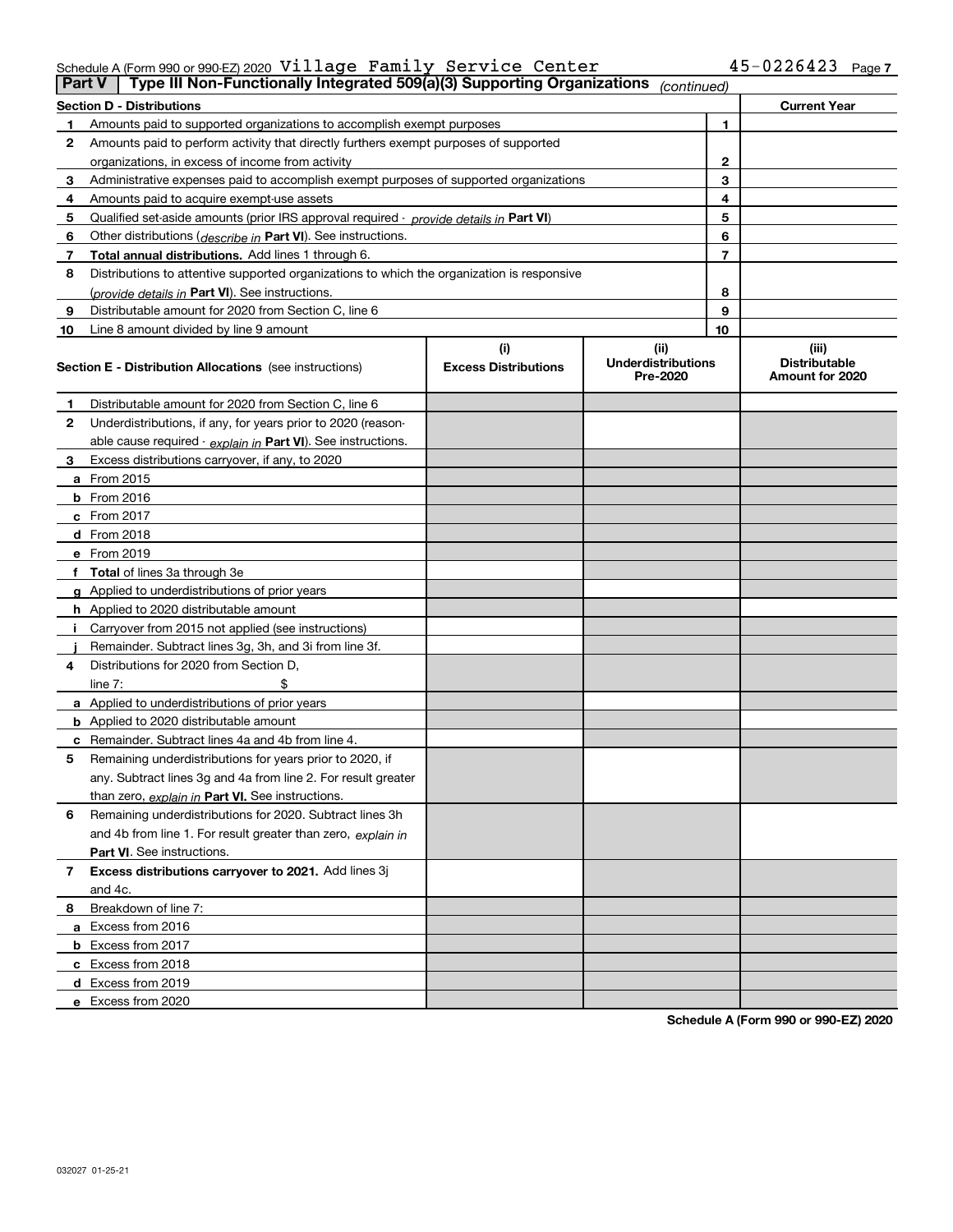|                | Schedule A (Form 990 or 990-EZ) 2020 Village Family Service Center                                                                                                                                                                                                                                                                                                                                                                                                                                                                                                                          |  | $45 - 0226423$ Page 8 |  |
|----------------|---------------------------------------------------------------------------------------------------------------------------------------------------------------------------------------------------------------------------------------------------------------------------------------------------------------------------------------------------------------------------------------------------------------------------------------------------------------------------------------------------------------------------------------------------------------------------------------------|--|-----------------------|--|
| <b>Part VI</b> | Supplemental Information. Provide the explanations required by Part II, line 10; Part II, line 17a or 17b; Part III, line 12;<br>Part IV, Section A, lines 1, 2, 3b, 3c, 4b, 4c, 5a, 6, 9a, 9b, 9c, 11a, 11b, and 11c; Part IV, Section B, lines 1 and 2; Part IV, Section C,<br>line 1; Part IV, Section D, lines 2 and 3; Part IV, Section E, lines 1c, 2a, 2b, 3a, and 3b; Part V, line 1; Part V, Section B, line 1e; Part V,<br>Section D, lines 5, 6, and 8; and Part V, Section E, lines 2, 5, and 6. Also complete this part for any additional information.<br>(See instructions.) |  |                       |  |
|                |                                                                                                                                                                                                                                                                                                                                                                                                                                                                                                                                                                                             |  |                       |  |
|                |                                                                                                                                                                                                                                                                                                                                                                                                                                                                                                                                                                                             |  |                       |  |
|                |                                                                                                                                                                                                                                                                                                                                                                                                                                                                                                                                                                                             |  |                       |  |
|                |                                                                                                                                                                                                                                                                                                                                                                                                                                                                                                                                                                                             |  |                       |  |
|                |                                                                                                                                                                                                                                                                                                                                                                                                                                                                                                                                                                                             |  |                       |  |
|                |                                                                                                                                                                                                                                                                                                                                                                                                                                                                                                                                                                                             |  |                       |  |
|                |                                                                                                                                                                                                                                                                                                                                                                                                                                                                                                                                                                                             |  |                       |  |
|                |                                                                                                                                                                                                                                                                                                                                                                                                                                                                                                                                                                                             |  |                       |  |
|                |                                                                                                                                                                                                                                                                                                                                                                                                                                                                                                                                                                                             |  |                       |  |
|                |                                                                                                                                                                                                                                                                                                                                                                                                                                                                                                                                                                                             |  |                       |  |
|                |                                                                                                                                                                                                                                                                                                                                                                                                                                                                                                                                                                                             |  |                       |  |
|                |                                                                                                                                                                                                                                                                                                                                                                                                                                                                                                                                                                                             |  |                       |  |
|                |                                                                                                                                                                                                                                                                                                                                                                                                                                                                                                                                                                                             |  |                       |  |
|                |                                                                                                                                                                                                                                                                                                                                                                                                                                                                                                                                                                                             |  |                       |  |
|                |                                                                                                                                                                                                                                                                                                                                                                                                                                                                                                                                                                                             |  |                       |  |
|                |                                                                                                                                                                                                                                                                                                                                                                                                                                                                                                                                                                                             |  |                       |  |
|                |                                                                                                                                                                                                                                                                                                                                                                                                                                                                                                                                                                                             |  |                       |  |
|                |                                                                                                                                                                                                                                                                                                                                                                                                                                                                                                                                                                                             |  |                       |  |
|                |                                                                                                                                                                                                                                                                                                                                                                                                                                                                                                                                                                                             |  |                       |  |
|                |                                                                                                                                                                                                                                                                                                                                                                                                                                                                                                                                                                                             |  |                       |  |
|                |                                                                                                                                                                                                                                                                                                                                                                                                                                                                                                                                                                                             |  |                       |  |
|                |                                                                                                                                                                                                                                                                                                                                                                                                                                                                                                                                                                                             |  |                       |  |
|                |                                                                                                                                                                                                                                                                                                                                                                                                                                                                                                                                                                                             |  |                       |  |
|                |                                                                                                                                                                                                                                                                                                                                                                                                                                                                                                                                                                                             |  |                       |  |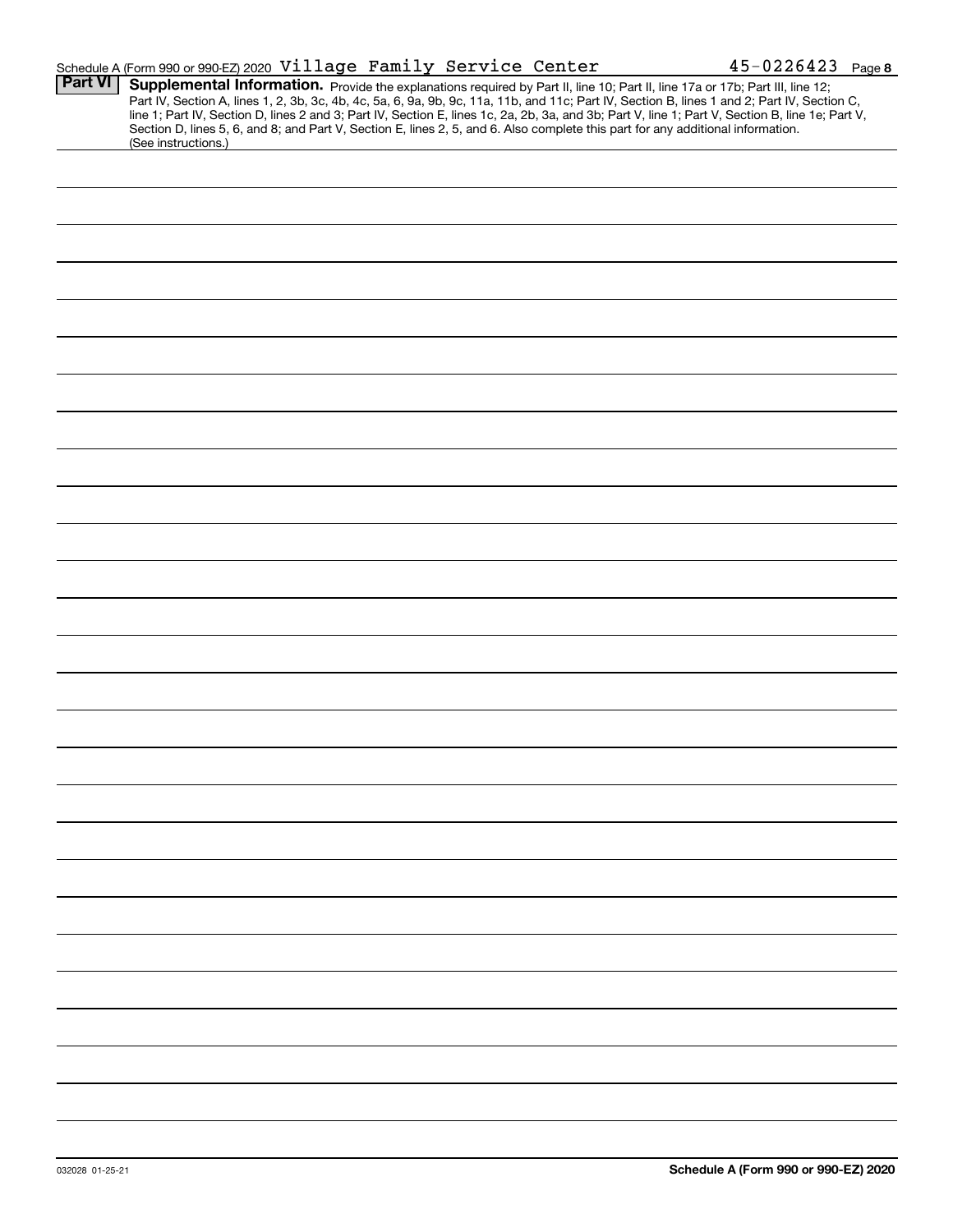Department of the Treasury Internal Revenue Service **(Form 990, 990-EZ, or 990-PF)**

Name of the organization

#### \*\* PUBLIC DISCLOSURE COPY \*\*

### **Schedule B Schedule of Contributors**

**| Attach to Form 990, Form 990-EZ, or Form 990-PF. | Go to www.irs.gov/Form990 for the latest information.** OMB No. 1545-0047

**2020**

**Employer identification number**

|                                       | Village Family Service Center                                                      | 45-0226423 |
|---------------------------------------|------------------------------------------------------------------------------------|------------|
| <b>Organization type (check one):</b> |                                                                                    |            |
| Filers of:                            | Section:                                                                           |            |
| Form 990 or 990-EZ                    | $\lfloor X \rfloor$ 501(c)( $\bar{3}$ ) (enter number) organization                |            |
|                                       | $4947(a)(1)$ nonexempt charitable trust <b>not</b> treated as a private foundation |            |
|                                       | 527 political organization                                                         |            |
| Form 990-PF                           | 501(c)(3) exempt private foundation                                                |            |
|                                       | 4947(a)(1) nonexempt charitable trust treated as a private foundation              |            |
|                                       | 501(c)(3) taxable private foundation                                               |            |

Check if your organization is covered by the **General Rule** or a **Special Rule. Note:**  Only a section 501(c)(7), (8), or (10) organization can check boxes for both the General Rule and a Special Rule. See instructions.

#### **General Rule**

 $\mathcal{L}^{\text{max}}$ 

For an organization filing Form 990, 990-EZ, or 990-PF that received, during the year, contributions totaling \$5,000 or more (in money or property) from any one contributor. Complete Parts I and II. See instructions for determining a contributor's total contributions.

#### **Special Rules**

any one contributor, during the year, total contributions of the greater of  $\,$  (1) \$5,000; or **(2)** 2% of the amount on (i) Form 990, Part VIII, line 1h;  $\boxed{\textbf{X}}$  For an organization described in section 501(c)(3) filing Form 990 or 990-EZ that met the 33 1/3% support test of the regulations under sections 509(a)(1) and 170(b)(1)(A)(vi), that checked Schedule A (Form 990 or 990-EZ), Part II, line 13, 16a, or 16b, and that received from or (ii) Form 990-EZ, line 1. Complete Parts I and II.

For an organization described in section 501(c)(7), (8), or (10) filing Form 990 or 990-EZ that received from any one contributor, during the year, total contributions of more than \$1,000 exclusively for religious, charitable, scientific, literary, or educational purposes, or for the prevention of cruelty to children or animals. Complete Parts I (entering "N/A" in column (b) instead of the contributor name and address), II, and III.  $\mathcal{L}^{\text{max}}$ 

purpose. Don't complete any of the parts unless the **General Rule** applies to this organization because it received *nonexclusively* year, contributions <sub>exclusively</sub> for religious, charitable, etc., purposes, but no such contributions totaled more than \$1,000. If this box is checked, enter here the total contributions that were received during the year for an  $\;$ exclusively religious, charitable, etc., For an organization described in section 501(c)(7), (8), or (10) filing Form 990 or 990-EZ that received from any one contributor, during the religious, charitable, etc., contributions totaling \$5,000 or more during the year  $\Box$ — $\Box$   $\Box$  $\mathcal{L}^{\text{max}}$ 

**Caution:**  An organization that isn't covered by the General Rule and/or the Special Rules doesn't file Schedule B (Form 990, 990-EZ, or 990-PF),  **must** but it answer "No" on Part IV, line 2, of its Form 990; or check the box on line H of its Form 990-EZ or on its Form 990-PF, Part I, line 2, to certify that it doesn't meet the filing requirements of Schedule B (Form 990, 990-EZ, or 990-PF).

**For Paperwork Reduction Act Notice, see the instructions for Form 990, 990-EZ, or 990-PF. Schedule B (Form 990, 990-EZ, or 990-PF) (2020)** LHA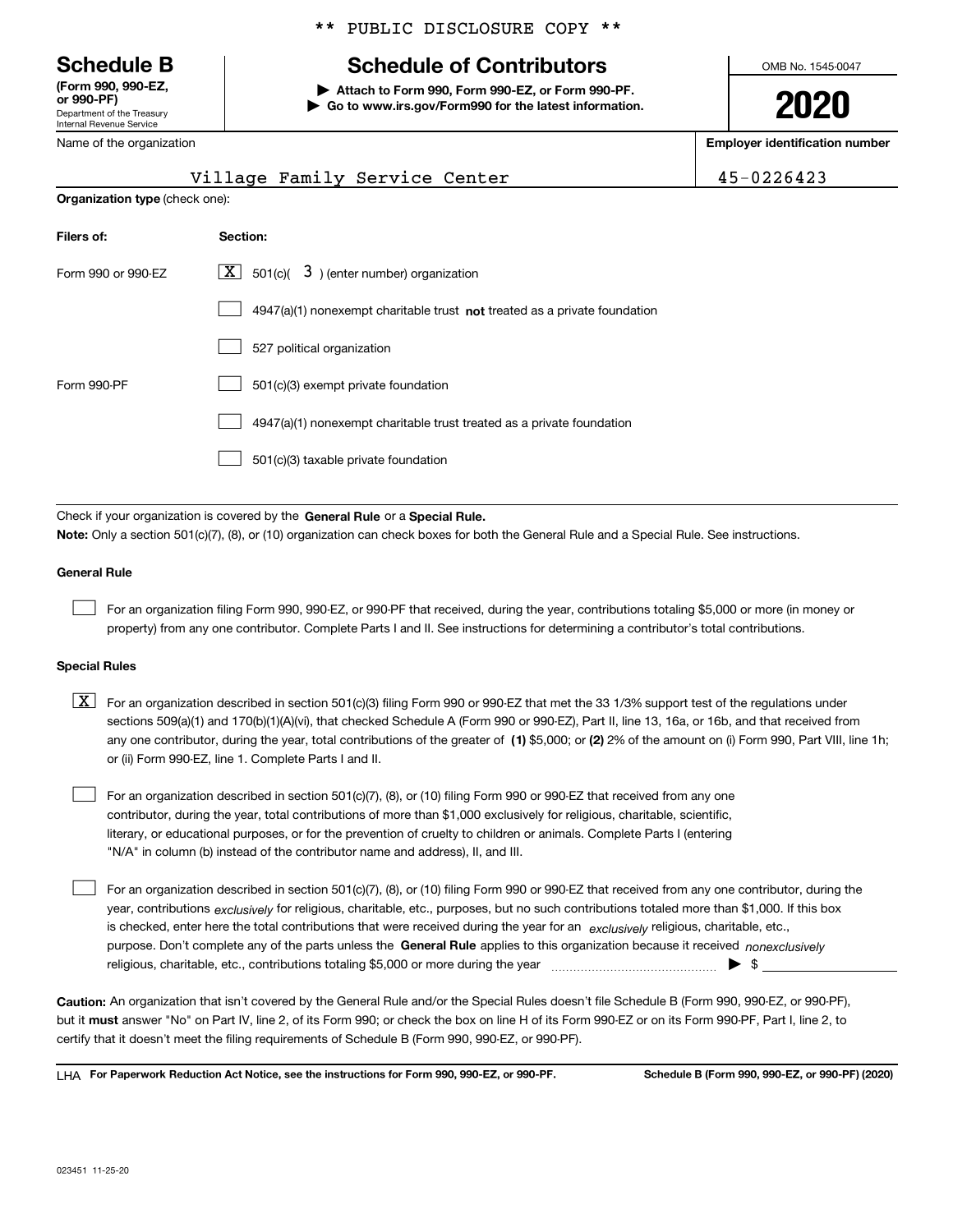**Employer identification number**

**(a)No.(b)Name, address, and ZIP + 4 (c)Total contributions (d)Type of contribution PersonPayrollNoncash (a)No.(b)Name, address, and ZIP + 4 (c)Total contributions (d)Type of contribution PersonPayrollNoncash (a)No.(b)Name, address, and ZIP + 4 (c)Total contributions (d)Type of contribution PersonPayrollNoncash (a) No.(b) Name, address, and ZIP + 4 (c) Total contributions (d) Type of contribution PersonPayrollNoncash (a) No.(b) Name, address, and ZIP + 4 (c) Total contributions (d) Type of contribution PersonPayrollNoncash (a) No.(b)Name, address, and ZIP + 4 (c) Total contributions (d) Type of contribution PersonPayrollNoncash** Contributors (see instructions). Use duplicate copies of Part I if additional space is needed. \$(Complete Part II for noncash contributions.) \$(Complete Part II for noncash contributions.) \$(Complete Part II for noncash contributions.) \$(Complete Part II for noncash contributions.) \$(Complete Part II for noncash contributions.) \$Employer identification Page 2<br>
Jame of organization<br> **2Part I 2Part I Contributors** (see instructions). Use duplicate copies of Part I if additional space is needed.  $|X|$  $\mathcal{L}^{\text{max}}$  $\mathcal{L}^{\text{max}}$  $\boxed{\text{X}}$  $\mathcal{L}^{\text{max}}$  $\mathcal{L}^{\text{max}}$  $|X|$  $\mathcal{L}^{\text{max}}$  $\mathcal{L}^{\text{max}}$  $|X|$  $\mathcal{L}^{\text{max}}$  $\mathcal{L}^{\text{max}}$  $|X|$  $\mathcal{L}^{\text{max}}$  $\mathcal{L}^{\text{max}}$  $\boxed{\text{X}}$  $\mathcal{L}^{\text{max}}$  $\mathcal{L}^{\text{max}}$  $\begin{array}{c|c|c|c|c|c} 1 & \hspace{1.5cm} & \hspace{1.5cm} & \hspace{1.5cm} & \hspace{1.5cm} & \hspace{1.5cm} & \hspace{1.5cm} & \hspace{1.5cm} & \hspace{1.5cm} & \hspace{1.5cm} & \hspace{1.5cm} & \hspace{1.5cm} & \hspace{1.5cm} & \hspace{1.5cm} & \hspace{1.5cm} & \hspace{1.5cm} & \hspace{1.5cm} & \hspace{1.5cm} & \hspace{1.5cm} & \hspace{1.5cm} & \hspace{1.5cm} &$ 40,000.  $2$  | Person  $\overline{\text{X}}$ 40,000.  $\overline{3}$  | Person  $\overline{X}$ 51,830.  $4$  | Person  $\overline{\text{X}}$ 50,000.  $\sim$  5 | Person X 48,400.  $\sim$  6 | Person X 222,975. Village Family Service Center 1992 1994 1994 1994 1996 1997 1998 1999 1994

(Complete Part II for noncash contributions.)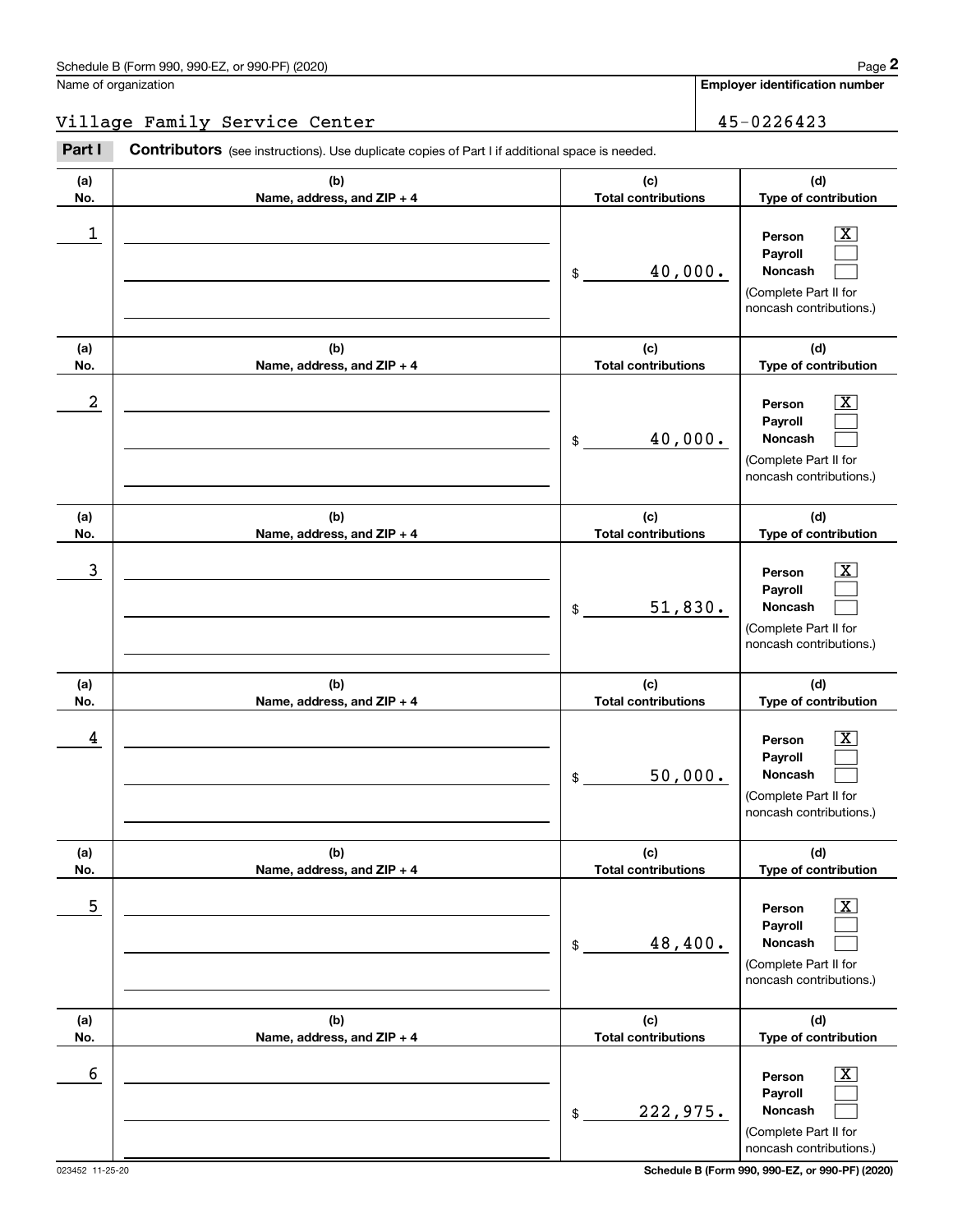**Employer identification number**

#### Village Family Service Center 1992 1994 1994 1994 15-0226423

**(a)No.(b)Name, address, and ZIP + 4 (c)Total contributions (d)Type of contribution PersonPayrollNoncash (a)No.(b)Name, address, and ZIP + 4 (c)Total contributions (d)Type of contribution PersonPayrollNoncash (a)No.(b)Name, address, and ZIP + 4 (c)Total contributions (d)Type of contribution PersonPayrollNoncash (a) No.(b) Name, address, and ZIP + 4 (c) Total contributions (d) Type of contribution PersonPayrollNoncash(a) No.(b) Name, address, and ZIP + 4 (c) Total contributions (d) Type of contribution PersonPayrollNoncash (a) No.(b)Name, address, and ZIP + 4 (c) Total contributions (d) Type of contribution PersonPayrollNoncash** Contributors (see instructions). Use duplicate copies of Part I if additional space is needed. \$(Complete Part II for noncash contributions.) \$(Complete Part II for noncash contributions.) \$(Complete Part II for noncash contributions.) \$(Complete Part II for noncash contributions.) \$(Complete Part II for noncash contributions.) \$(Complete Part II for Employer identification Page 2<br>
Jame of organization<br> **2Part I 2Part I Contributors** (see instructions). Use duplicate copies of Part I if additional space is needed.  $\lceil \text{X} \rceil$  $\mathcal{L}^{\text{max}}$  $\mathcal{L}^{\text{max}}$  $\boxed{\text{X}}$  $\mathcal{L}^{\text{max}}$  $\mathcal{L}^{\text{max}}$  $\mathcal{L}^{\text{max}}$  $\mathcal{L}^{\text{max}}$  $\mathcal{L}^{\text{max}}$  $\mathcal{L}^{\text{max}}$  $\mathcal{L}^{\text{max}}$  $\mathcal{L}^{\text{max}}$  $\mathcal{L}^{\text{max}}$  $\mathcal{L}^{\text{max}}$  $\mathcal{L}^{\text{max}}$  $\mathcal{L}^{\text{max}}$  $\mathcal{L}^{\text{max}}$  $\mathcal{L}^{\text{max}}$ 7 X 250,004. 8 X 70,000.

023452 11-25-20 **Schedule B (Form 990, 990-EZ, or 990-PF) (2020)**

noncash contributions.)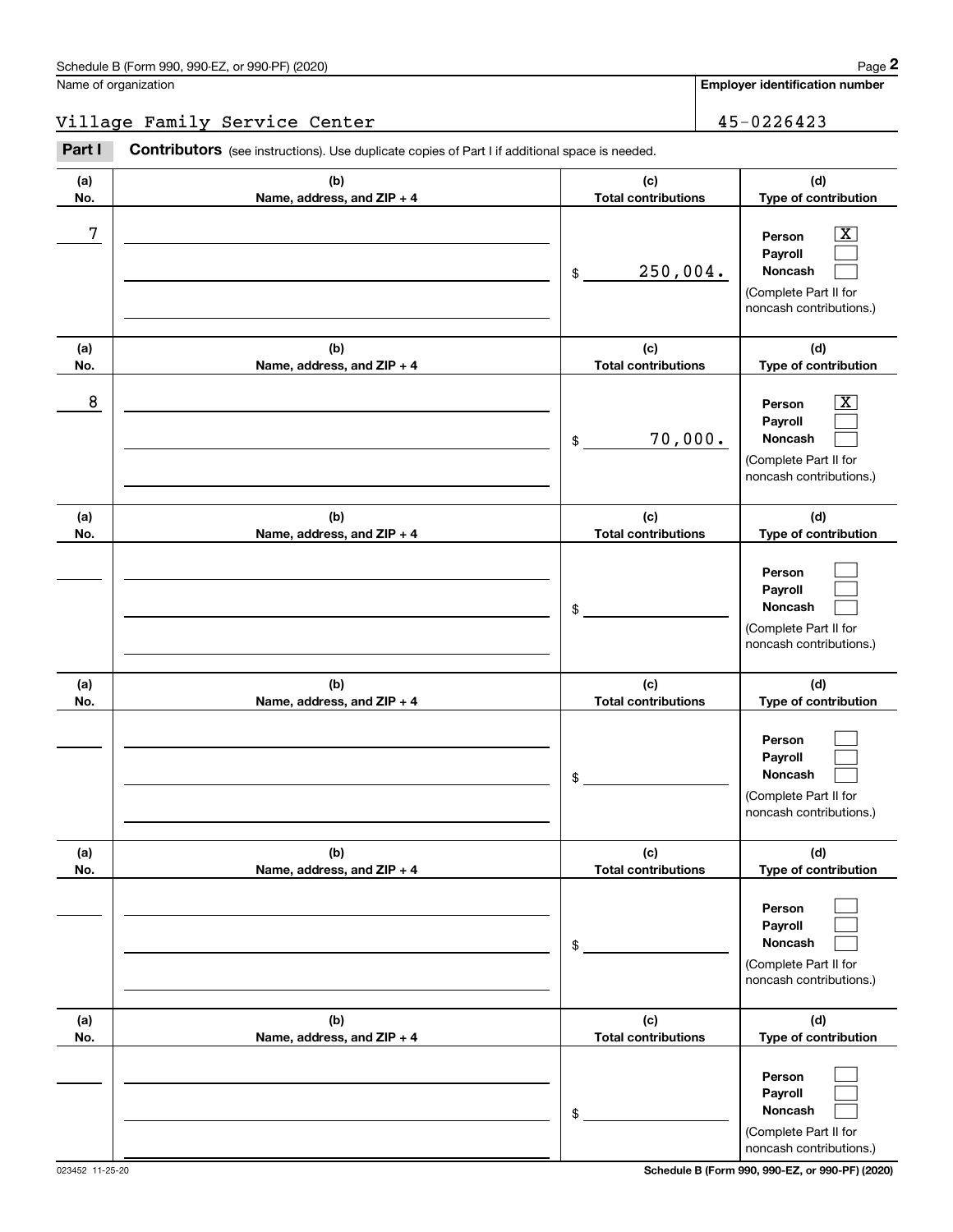Name of organization

**Employer identification number**

Village Family Service Center 45-0226423

Fage 3 Employer identification pumber<br>
Village Family Service Center<br>
Part II **Noncash Property** (see instructions). Use duplicate copies of Part II if additional space is needed.

| (a)<br>No.<br>from<br>Part I | (b)<br>Description of noncash property given | (c)<br>FMV (or estimate)<br>(See instructions.) | (d)<br>Date received |
|------------------------------|----------------------------------------------|-------------------------------------------------|----------------------|
|                              |                                              |                                                 |                      |
|                              |                                              | $\frac{1}{2}$                                   |                      |
| (a)<br>No.<br>from<br>Part I | (b)<br>Description of noncash property given | (c)<br>FMV (or estimate)<br>(See instructions.) | (d)<br>Date received |
|                              |                                              |                                                 |                      |
|                              |                                              | $\frac{1}{2}$                                   |                      |
| (a)<br>No.<br>from<br>Part I | (b)<br>Description of noncash property given | (c)<br>FMV (or estimate)<br>(See instructions.) | (d)<br>Date received |
|                              |                                              |                                                 |                      |
|                              |                                              | $\frac{1}{2}$                                   |                      |
| (a)<br>No.<br>from<br>Part I | (b)<br>Description of noncash property given | (c)<br>FMV (or estimate)<br>(See instructions.) | (d)<br>Date received |
|                              |                                              |                                                 |                      |
|                              |                                              | $$\circ$$                                       |                      |
| (a)<br>No.<br>from<br>Part I | (b)<br>Description of noncash property given | (c)<br>FMV (or estimate)<br>(See instructions.) | (d)<br>Date received |
|                              |                                              |                                                 |                      |
|                              |                                              | \$                                              |                      |
| (a)<br>No.<br>from<br>Part I | (b)<br>Description of noncash property given | (c)<br>FMV (or estimate)<br>(See instructions.) | (d)<br>Date received |
|                              |                                              |                                                 |                      |
|                              |                                              | \$                                              |                      |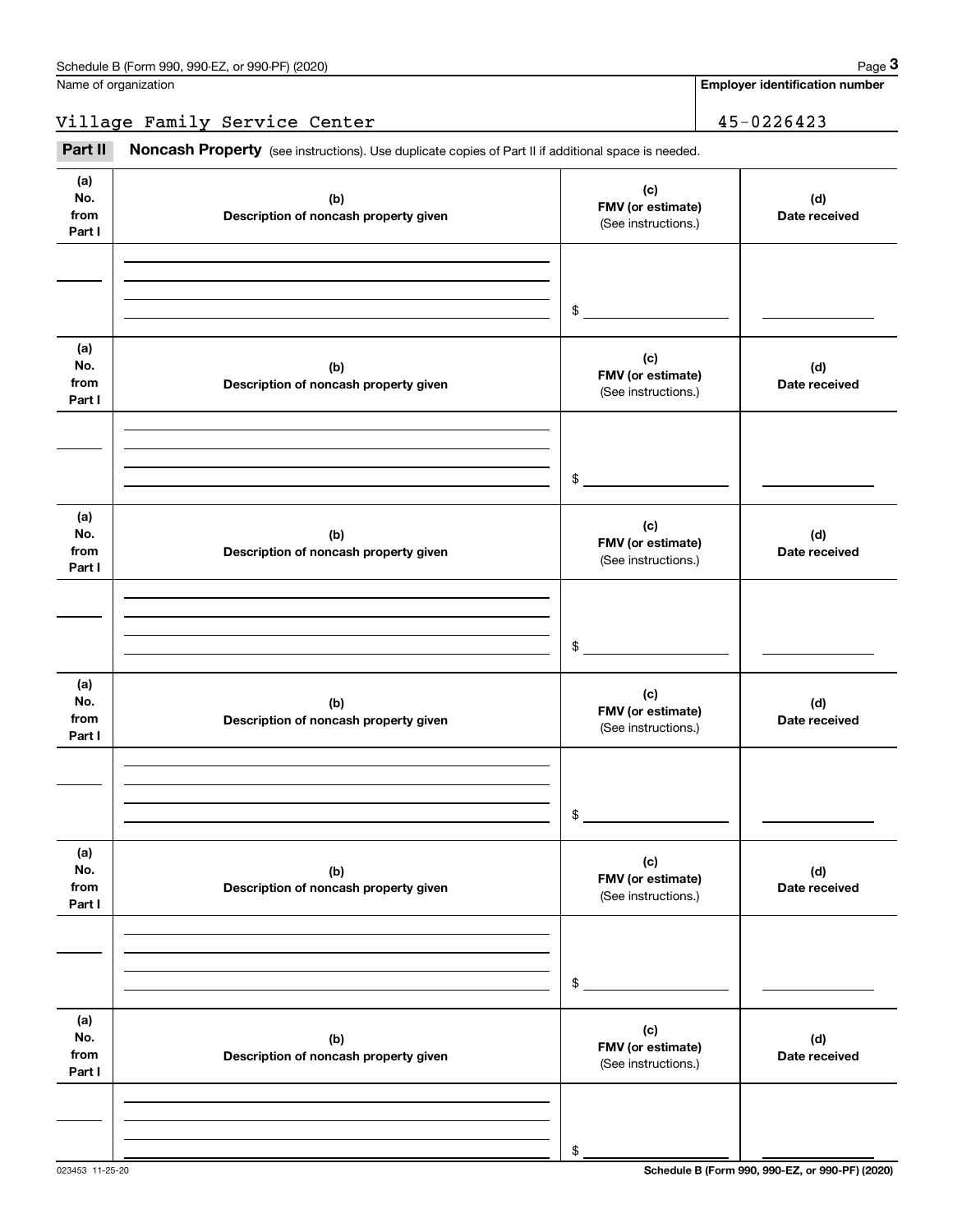|                 | Schedule B (Form 990, 990-EZ, or 990-PF) (2020)                                                                                                                                                                                                                                                 |                 | Page 4                                                                                                                                                         |  |  |  |  |  |  |
|-----------------|-------------------------------------------------------------------------------------------------------------------------------------------------------------------------------------------------------------------------------------------------------------------------------------------------|-----------------|----------------------------------------------------------------------------------------------------------------------------------------------------------------|--|--|--|--|--|--|
|                 | Name of organization                                                                                                                                                                                                                                                                            |                 | <b>Employer identification number</b>                                                                                                                          |  |  |  |  |  |  |
|                 |                                                                                                                                                                                                                                                                                                 |                 | 45-0226423                                                                                                                                                     |  |  |  |  |  |  |
| Part III        | Village Family Service Center                                                                                                                                                                                                                                                                   |                 | Exclusively religious, charitable, etc., contributions to organizations described in section 501(c)(7), (8), or (10) that total more than \$1,000 for the year |  |  |  |  |  |  |
|                 | from any one contributor. Complete columns (a) through (e) and the following line entry. For organizations<br>completing Part III, enter the total of exclusively religious, charitable, etc., contributions of \$1,000 or less for the year. (Enter this info. once.) $\blacktriangleright$ \$ |                 |                                                                                                                                                                |  |  |  |  |  |  |
|                 | Use duplicate copies of Part III if additional space is needed.                                                                                                                                                                                                                                 |                 |                                                                                                                                                                |  |  |  |  |  |  |
| (a) No.<br>from |                                                                                                                                                                                                                                                                                                 |                 |                                                                                                                                                                |  |  |  |  |  |  |
| Part I          | (b) Purpose of gift                                                                                                                                                                                                                                                                             | (c) Use of gift | (d) Description of how gift is held                                                                                                                            |  |  |  |  |  |  |
|                 |                                                                                                                                                                                                                                                                                                 |                 |                                                                                                                                                                |  |  |  |  |  |  |
|                 |                                                                                                                                                                                                                                                                                                 |                 |                                                                                                                                                                |  |  |  |  |  |  |
|                 |                                                                                                                                                                                                                                                                                                 |                 |                                                                                                                                                                |  |  |  |  |  |  |
|                 |                                                                                                                                                                                                                                                                                                 |                 |                                                                                                                                                                |  |  |  |  |  |  |
|                 | (e) Transfer of gift                                                                                                                                                                                                                                                                            |                 |                                                                                                                                                                |  |  |  |  |  |  |
|                 | Transferee's name, address, and ZIP + 4<br>Relationship of transferor to transferee                                                                                                                                                                                                             |                 |                                                                                                                                                                |  |  |  |  |  |  |
|                 |                                                                                                                                                                                                                                                                                                 |                 |                                                                                                                                                                |  |  |  |  |  |  |
|                 |                                                                                                                                                                                                                                                                                                 |                 |                                                                                                                                                                |  |  |  |  |  |  |
|                 |                                                                                                                                                                                                                                                                                                 |                 |                                                                                                                                                                |  |  |  |  |  |  |
| (a) No.         |                                                                                                                                                                                                                                                                                                 |                 |                                                                                                                                                                |  |  |  |  |  |  |
| from<br>Part I  | (b) Purpose of gift                                                                                                                                                                                                                                                                             | (c) Use of gift | (d) Description of how gift is held                                                                                                                            |  |  |  |  |  |  |
|                 |                                                                                                                                                                                                                                                                                                 |                 |                                                                                                                                                                |  |  |  |  |  |  |
|                 |                                                                                                                                                                                                                                                                                                 |                 |                                                                                                                                                                |  |  |  |  |  |  |
|                 |                                                                                                                                                                                                                                                                                                 |                 |                                                                                                                                                                |  |  |  |  |  |  |
|                 | (e) Transfer of gift                                                                                                                                                                                                                                                                            |                 |                                                                                                                                                                |  |  |  |  |  |  |
|                 |                                                                                                                                                                                                                                                                                                 |                 |                                                                                                                                                                |  |  |  |  |  |  |
|                 | Transferee's name, address, and ZIP + 4                                                                                                                                                                                                                                                         |                 | Relationship of transferor to transferee                                                                                                                       |  |  |  |  |  |  |
|                 |                                                                                                                                                                                                                                                                                                 |                 |                                                                                                                                                                |  |  |  |  |  |  |
|                 |                                                                                                                                                                                                                                                                                                 |                 |                                                                                                                                                                |  |  |  |  |  |  |
|                 |                                                                                                                                                                                                                                                                                                 |                 |                                                                                                                                                                |  |  |  |  |  |  |
| (a) No.         |                                                                                                                                                                                                                                                                                                 |                 |                                                                                                                                                                |  |  |  |  |  |  |
| from<br>Part I  | (b) Purpose of gift                                                                                                                                                                                                                                                                             | (c) Use of gift | (d) Description of how gift is held                                                                                                                            |  |  |  |  |  |  |
|                 |                                                                                                                                                                                                                                                                                                 |                 |                                                                                                                                                                |  |  |  |  |  |  |
|                 |                                                                                                                                                                                                                                                                                                 |                 |                                                                                                                                                                |  |  |  |  |  |  |
|                 |                                                                                                                                                                                                                                                                                                 |                 |                                                                                                                                                                |  |  |  |  |  |  |
|                 | (e) Transfer of gift                                                                                                                                                                                                                                                                            |                 |                                                                                                                                                                |  |  |  |  |  |  |
|                 |                                                                                                                                                                                                                                                                                                 |                 |                                                                                                                                                                |  |  |  |  |  |  |
|                 | Transferee's name, address, and ZIP + 4                                                                                                                                                                                                                                                         |                 | Relationship of transferor to transferee                                                                                                                       |  |  |  |  |  |  |
|                 |                                                                                                                                                                                                                                                                                                 |                 |                                                                                                                                                                |  |  |  |  |  |  |
|                 |                                                                                                                                                                                                                                                                                                 |                 |                                                                                                                                                                |  |  |  |  |  |  |
|                 |                                                                                                                                                                                                                                                                                                 |                 |                                                                                                                                                                |  |  |  |  |  |  |
| (a) No.<br>from |                                                                                                                                                                                                                                                                                                 |                 |                                                                                                                                                                |  |  |  |  |  |  |
| Part I          | (b) Purpose of gift                                                                                                                                                                                                                                                                             | (c) Use of gift | (d) Description of how gift is held                                                                                                                            |  |  |  |  |  |  |
|                 |                                                                                                                                                                                                                                                                                                 |                 |                                                                                                                                                                |  |  |  |  |  |  |
|                 |                                                                                                                                                                                                                                                                                                 |                 |                                                                                                                                                                |  |  |  |  |  |  |
|                 |                                                                                                                                                                                                                                                                                                 |                 |                                                                                                                                                                |  |  |  |  |  |  |
|                 | (e) Transfer of gift                                                                                                                                                                                                                                                                            |                 |                                                                                                                                                                |  |  |  |  |  |  |
|                 |                                                                                                                                                                                                                                                                                                 |                 |                                                                                                                                                                |  |  |  |  |  |  |
|                 | Transferee's name, address, and ZIP + 4                                                                                                                                                                                                                                                         |                 | Relationship of transferor to transferee                                                                                                                       |  |  |  |  |  |  |
|                 |                                                                                                                                                                                                                                                                                                 |                 |                                                                                                                                                                |  |  |  |  |  |  |
|                 |                                                                                                                                                                                                                                                                                                 |                 |                                                                                                                                                                |  |  |  |  |  |  |
|                 |                                                                                                                                                                                                                                                                                                 |                 |                                                                                                                                                                |  |  |  |  |  |  |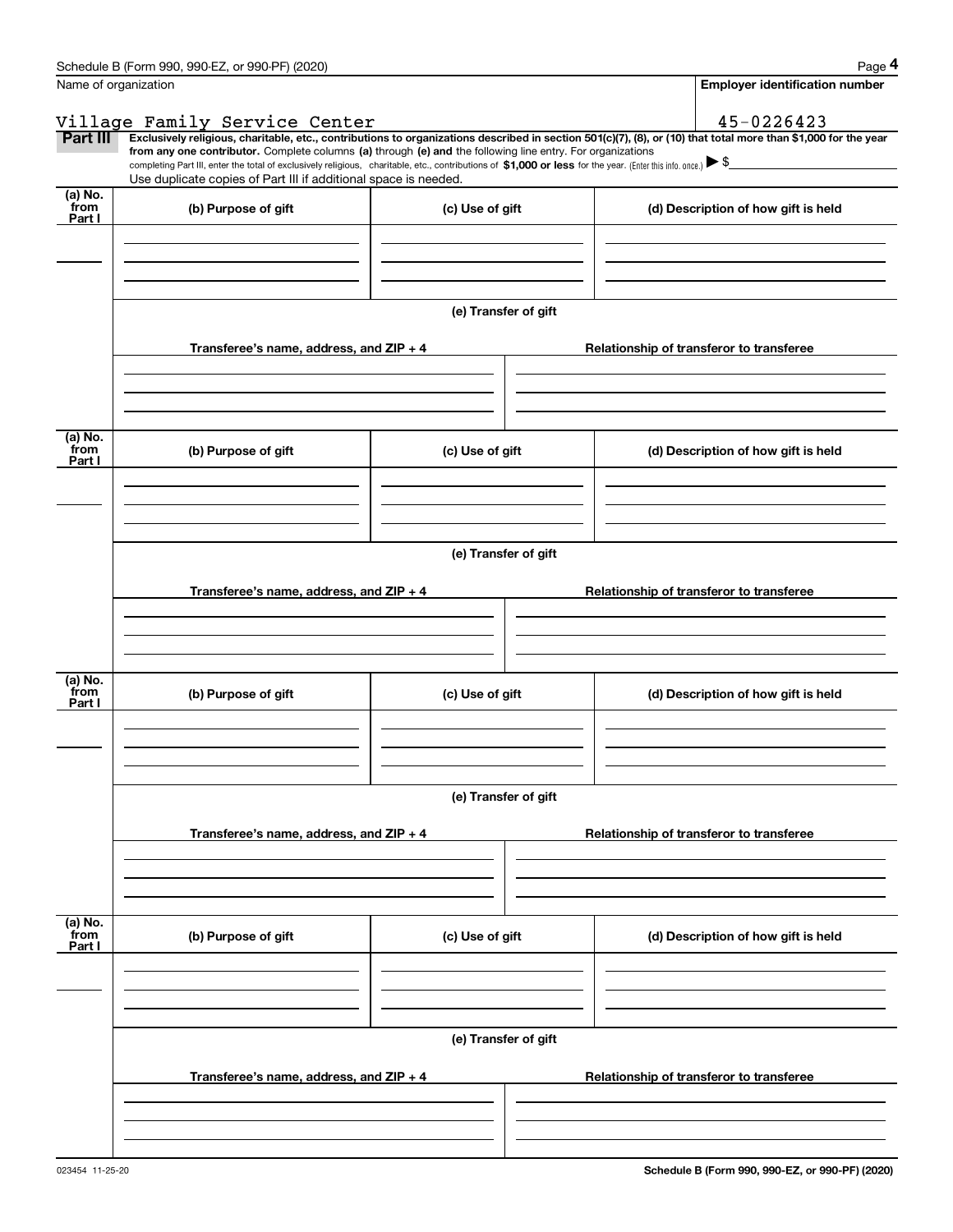| <b>SCHEDULE D</b> |  |
|-------------------|--|
|-------------------|--|

Department of the Treasury Internal Revenue Service

### **SCHEDULE D Supplemental Financial Statements**

(Form 990)<br>
Pepartment of the Treasury<br>
Department of the Treasury<br>
Department of the Treasury<br>
Department of the Treasury<br> **Co to www.irs.gov/Form990 for instructions and the latest information.**<br> **Co to www.irs.gov/Form9** 



|         | Name of the organization<br>Village Family Service Center                                                                                                                                                                                                            |                         | <b>Employer identification number</b><br>45-0226423 |
|---------|----------------------------------------------------------------------------------------------------------------------------------------------------------------------------------------------------------------------------------------------------------------------|-------------------------|-----------------------------------------------------|
| Part I  | Organizations Maintaining Donor Advised Funds or Other Similar Funds or Accounts. Complete if the                                                                                                                                                                    |                         |                                                     |
|         | organization answered "Yes" on Form 990, Part IV, line 6.                                                                                                                                                                                                            |                         |                                                     |
|         |                                                                                                                                                                                                                                                                      | (a) Donor advised funds | (b) Funds and other accounts                        |
| 1       |                                                                                                                                                                                                                                                                      |                         |                                                     |
| 2       | Aggregate value of contributions to (during year)                                                                                                                                                                                                                    |                         |                                                     |
| з       | Aggregate value of grants from (during year)                                                                                                                                                                                                                         |                         |                                                     |
| 4       |                                                                                                                                                                                                                                                                      |                         |                                                     |
| 5       | Did the organization inform all donors and donor advisors in writing that the assets held in donor advised funds                                                                                                                                                     |                         |                                                     |
|         |                                                                                                                                                                                                                                                                      |                         | Yes<br>No                                           |
| 6       | Did the organization inform all grantees, donors, and donor advisors in writing that grant funds can be used only                                                                                                                                                    |                         |                                                     |
|         | for charitable purposes and not for the benefit of the donor or donor advisor, or for any other purpose conferring                                                                                                                                                   |                         |                                                     |
|         |                                                                                                                                                                                                                                                                      |                         | Yes<br>No                                           |
| Part II | Conservation Easements. Complete if the organization answered "Yes" on Form 990, Part IV, line 7.                                                                                                                                                                    |                         |                                                     |
| 1.      | Purpose(s) of conservation easements held by the organization (check all that apply).                                                                                                                                                                                |                         |                                                     |
|         | Preservation of land for public use (for example, recreation or education)                                                                                                                                                                                           |                         | Preservation of a historically important land area  |
|         | Protection of natural habitat                                                                                                                                                                                                                                        |                         | Preservation of a certified historic structure      |
|         | Preservation of open space                                                                                                                                                                                                                                           |                         |                                                     |
| 2       | Complete lines 2a through 2d if the organization held a qualified conservation contribution in the form of a conservation easement on the last                                                                                                                       |                         |                                                     |
|         | day of the tax year.                                                                                                                                                                                                                                                 |                         | Held at the End of the Tax Year                     |
| а       | Total number of conservation easements                                                                                                                                                                                                                               |                         | 2a                                                  |
| b       | Total acreage restricted by conservation easements                                                                                                                                                                                                                   |                         | 2b                                                  |
| с       |                                                                                                                                                                                                                                                                      |                         | 2 <sub>c</sub>                                      |
| d       | Number of conservation easements included in (c) acquired after 7/25/06, and not on a historic structure                                                                                                                                                             |                         |                                                     |
|         |                                                                                                                                                                                                                                                                      |                         | 2d                                                  |
| 3       | Number of conservation easements modified, transferred, released, extinguished, or terminated by the organization during the tax                                                                                                                                     |                         |                                                     |
|         | $year \blacktriangleright$                                                                                                                                                                                                                                           |                         |                                                     |
| 4       | Number of states where property subject to conservation easement is located >                                                                                                                                                                                        |                         |                                                     |
| 5       | Does the organization have a written policy regarding the periodic monitoring, inspection, handling of                                                                                                                                                               |                         |                                                     |
|         | violations, and enforcement of the conservation easements it holds?                                                                                                                                                                                                  |                         | Yes<br><b>No</b>                                    |
| 6       | Staff and volunteer hours devoted to monitoring, inspecting, handling of violations, and enforcing conservation easements during the year                                                                                                                            |                         |                                                     |
|         |                                                                                                                                                                                                                                                                      |                         |                                                     |
| 7       | Amount of expenses incurred in monitoring, inspecting, handling of violations, and enforcing conservation easements during the year                                                                                                                                  |                         |                                                     |
|         | $\blacktriangleright$ \$                                                                                                                                                                                                                                             |                         |                                                     |
| 8       | Does each conservation easement reported on line 2(d) above satisfy the requirements of section 170(h)(4)(B)(i)                                                                                                                                                      |                         |                                                     |
|         |                                                                                                                                                                                                                                                                      |                         | Yes<br>No                                           |
| 9       | In Part XIII, describe how the organization reports conservation easements in its revenue and expense statement and                                                                                                                                                  |                         |                                                     |
|         | balance sheet, and include, if applicable, the text of the footnote to the organization's financial statements that describes the                                                                                                                                    |                         |                                                     |
|         | organization's accounting for conservation easements.<br>Organizations Maintaining Collections of Art, Historical Treasures, or Other Similar Assets.<br>Part III                                                                                                    |                         |                                                     |
|         | Complete if the organization answered "Yes" on Form 990, Part IV, line 8.                                                                                                                                                                                            |                         |                                                     |
|         |                                                                                                                                                                                                                                                                      |                         |                                                     |
|         | 1a If the organization elected, as permitted under FASB ASC 958, not to report in its revenue statement and balance sheet works<br>of art, historical treasures, or other similar assets held for public exhibition, education, or research in furtherance of public |                         |                                                     |
|         |                                                                                                                                                                                                                                                                      |                         |                                                     |
|         | service, provide in Part XIII the text of the footnote to its financial statements that describes these items.                                                                                                                                                       |                         |                                                     |
| b       | If the organization elected, as permitted under FASB ASC 958, to report in its revenue statement and balance sheet works of                                                                                                                                          |                         |                                                     |
|         | art, historical treasures, or other similar assets held for public exhibition, education, or research in furtherance of public service,                                                                                                                              |                         |                                                     |
|         | provide the following amounts relating to these items:                                                                                                                                                                                                               |                         |                                                     |
|         | (i)                                                                                                                                                                                                                                                                  |                         | - \$<br>- \$                                        |
|         | (ii) Assets included in Form 990, Part X                                                                                                                                                                                                                             |                         |                                                     |
| 2       | If the organization received or held works of art, historical treasures, or other similar assets for financial gain, provide                                                                                                                                         |                         |                                                     |
|         | the following amounts required to be reported under FASB ASC 958 relating to these items:                                                                                                                                                                            |                         |                                                     |
| а       |                                                                                                                                                                                                                                                                      |                         | - \$<br>$\blacktriangleright$ \$                    |
|         |                                                                                                                                                                                                                                                                      |                         |                                                     |

**For Paperwork Reduction Act Notice, see the Instructions for Form 990. Schedule D (Form 990) 2020** LHA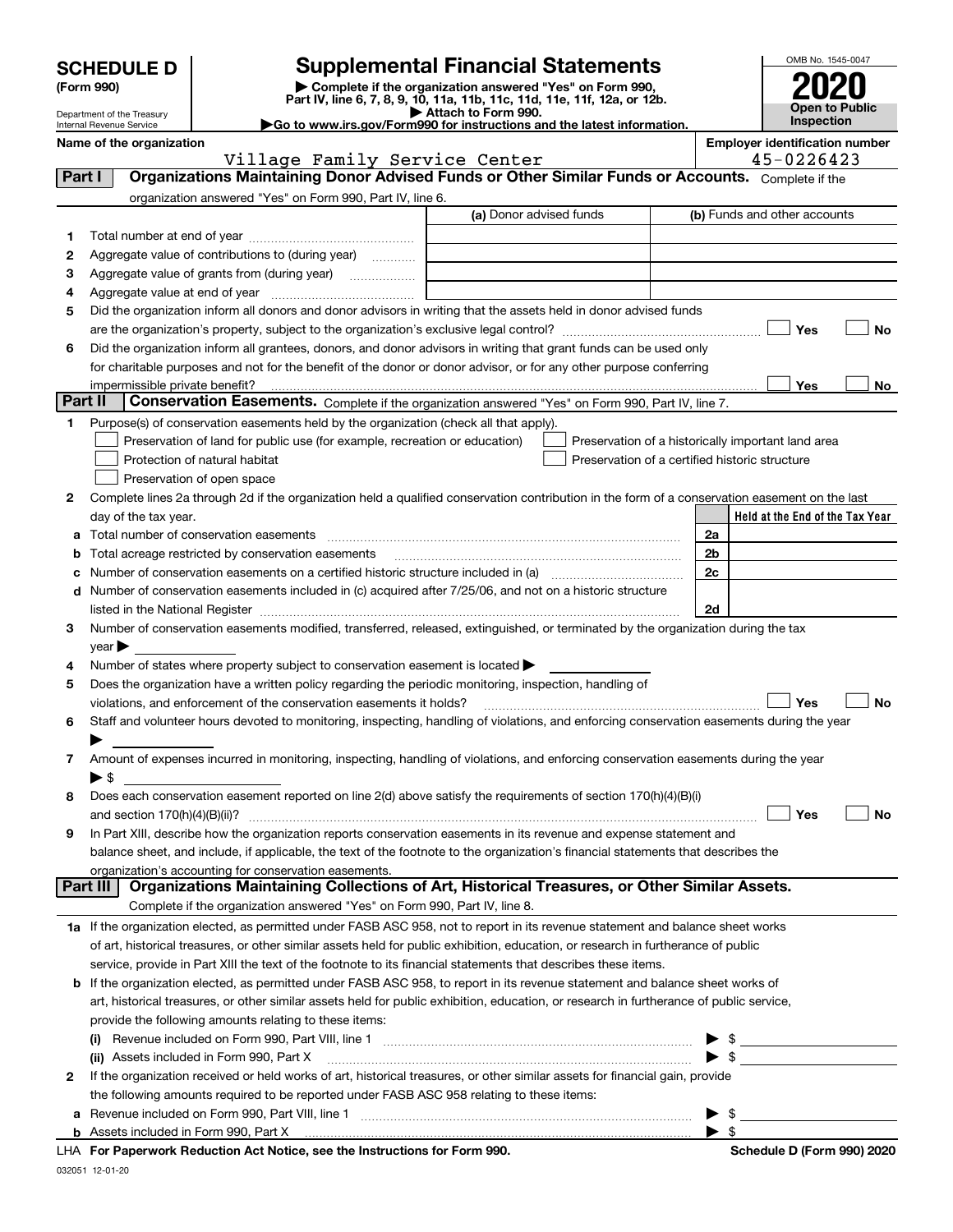|               | Schedule D (Form 990) 2020                                                                                                                                                                                                     | Village Family Service Center |                |                                                                                                                                                                                                                                |            |                      |                                       | 45-0226423             |                       | Page $2$              |  |
|---------------|--------------------------------------------------------------------------------------------------------------------------------------------------------------------------------------------------------------------------------|-------------------------------|----------------|--------------------------------------------------------------------------------------------------------------------------------------------------------------------------------------------------------------------------------|------------|----------------------|---------------------------------------|------------------------|-----------------------|-----------------------|--|
| Part III      | Organizations Maintaining Collections of Art, Historical Treasures, or Other Similar Assets (continued)                                                                                                                        |                               |                |                                                                                                                                                                                                                                |            |                      |                                       |                        |                       |                       |  |
| 3             | Using the organization's acquisition, accession, and other records, check any of the following that make significant use of its                                                                                                |                               |                |                                                                                                                                                                                                                                |            |                      |                                       |                        |                       |                       |  |
|               | collection items (check all that apply):                                                                                                                                                                                       |                               |                |                                                                                                                                                                                                                                |            |                      |                                       |                        |                       |                       |  |
| a             | Public exhibition                                                                                                                                                                                                              | d                             |                | Loan or exchange program                                                                                                                                                                                                       |            |                      |                                       |                        |                       |                       |  |
| b             | Scholarly research                                                                                                                                                                                                             | e                             |                | Other the contract of the contract of the contract of the contract of the contract of the contract of the contract of the contract of the contract of the contract of the contract of the contract of the contract of the cont |            |                      |                                       |                        |                       |                       |  |
| c             | Preservation for future generations                                                                                                                                                                                            |                               |                |                                                                                                                                                                                                                                |            |                      |                                       |                        |                       |                       |  |
| 4             | Provide a description of the organization's collections and explain how they further the organization's exempt purpose in Part XIII.                                                                                           |                               |                |                                                                                                                                                                                                                                |            |                      |                                       |                        |                       |                       |  |
| 5             | During the year, did the organization solicit or receive donations of art, historical treasures, or other similar assets                                                                                                       |                               |                |                                                                                                                                                                                                                                |            |                      |                                       |                        |                       |                       |  |
|               | to be sold to raise funds rather than to be maintained as part of the organization's collection?<br>Yes<br>No                                                                                                                  |                               |                |                                                                                                                                                                                                                                |            |                      |                                       |                        |                       |                       |  |
|               | Part IV<br>Escrow and Custodial Arrangements. Complete if the organization answered "Yes" on Form 990, Part IV, line 9, or                                                                                                     |                               |                |                                                                                                                                                                                                                                |            |                      |                                       |                        |                       |                       |  |
|               | reported an amount on Form 990, Part X, line 21.                                                                                                                                                                               |                               |                |                                                                                                                                                                                                                                |            |                      |                                       |                        |                       |                       |  |
|               | 1a Is the organization an agent, trustee, custodian or other intermediary for contributions or other assets not included                                                                                                       |                               |                |                                                                                                                                                                                                                                |            |                      |                                       |                        |                       |                       |  |
|               |                                                                                                                                                                                                                                |                               |                |                                                                                                                                                                                                                                |            |                      |                                       | Yes                    |                       | $\boxed{\text{X}}$ No |  |
|               | b If "Yes," explain the arrangement in Part XIII and complete the following table:                                                                                                                                             |                               |                |                                                                                                                                                                                                                                |            |                      |                                       |                        |                       |                       |  |
|               |                                                                                                                                                                                                                                |                               |                |                                                                                                                                                                                                                                |            |                      |                                       | Amount                 |                       |                       |  |
|               | c Beginning balance                                                                                                                                                                                                            |                               |                |                                                                                                                                                                                                                                |            | 1c                   |                                       |                        |                       |                       |  |
|               |                                                                                                                                                                                                                                |                               |                |                                                                                                                                                                                                                                |            | 1d                   |                                       |                        |                       |                       |  |
|               | e Distributions during the year manufactured and continuum and contact the year manufactured and contact the year manufactured and contact the year manufactured and contact the year manufactured and contact the year manufa |                               |                |                                                                                                                                                                                                                                |            | 1e                   |                                       |                        |                       |                       |  |
|               |                                                                                                                                                                                                                                |                               |                |                                                                                                                                                                                                                                |            | 1f                   |                                       |                        |                       |                       |  |
|               | 2a Did the organization include an amount on Form 990, Part X, line 21, for escrow or custodial account liability?                                                                                                             |                               |                |                                                                                                                                                                                                                                |            |                      |                                       | $\boxed{\text{X}}$ Yes |                       | No                    |  |
|               | b If "Yes," explain the arrangement in Part XIII. Check here if the explanation has been provided on Part XIII                                                                                                                 |                               |                |                                                                                                                                                                                                                                |            |                      |                                       |                        | $\overline{\text{X}}$ |                       |  |
| <b>Part V</b> | Endowment Funds. Complete if the organization answered "Yes" on Form 990, Part IV, line 10.                                                                                                                                    |                               |                |                                                                                                                                                                                                                                |            |                      |                                       |                        |                       |                       |  |
|               |                                                                                                                                                                                                                                | (a) Current year              | (b) Prior year | (c) Two years back                                                                                                                                                                                                             |            | (d) Three years back |                                       | (e) Four years back    |                       |                       |  |
| 1a            | Beginning of year balance                                                                                                                                                                                                      | 326,703.                      | 301,805.       |                                                                                                                                                                                                                                | 291,805.   |                      | 271,804.                              |                        | 215,897.              |                       |  |
| b             |                                                                                                                                                                                                                                | 15,000.                       | 24,898.        |                                                                                                                                                                                                                                | 10,000.    |                      | 20,001.                               |                        |                       | 55,907.               |  |
|               | Net investment earnings, gains, and losses                                                                                                                                                                                     | 35,897.                       | 31,834.        |                                                                                                                                                                                                                                | $-14,792.$ |                      | 28,262.                               |                        |                       | 12,843.               |  |
| d             | Grants or scholarships                                                                                                                                                                                                         |                               |                |                                                                                                                                                                                                                                |            |                      |                                       |                        |                       |                       |  |
|               | e Other expenditures for facilities                                                                                                                                                                                            |                               |                |                                                                                                                                                                                                                                |            |                      |                                       |                        |                       |                       |  |
|               | and programs                                                                                                                                                                                                                   | 35,897.                       | 31,834.        |                                                                                                                                                                                                                                | $-14,792.$ |                      | 28,262.                               |                        |                       | 12,843.               |  |
|               | Administrative expenses <i>manually communication</i>                                                                                                                                                                          |                               |                |                                                                                                                                                                                                                                |            |                      |                                       |                        |                       |                       |  |
| g             | End of year balance                                                                                                                                                                                                            | 341,703.                      | 326,703.       |                                                                                                                                                                                                                                | 301,805.   |                      | 291,805.                              |                        | 271,804.              |                       |  |
| 2             | Provide the estimated percentage of the current year end balance (line 1g, column (a)) held as:                                                                                                                                |                               |                |                                                                                                                                                                                                                                |            |                      |                                       |                        |                       |                       |  |
|               | Board designated or quasi-endowment                                                                                                                                                                                            | .0000                         | %              |                                                                                                                                                                                                                                |            |                      |                                       |                        |                       |                       |  |
| b             | 100<br>Permanent endowment >                                                                                                                                                                                                   | %                             |                |                                                                                                                                                                                                                                |            |                      |                                       |                        |                       |                       |  |
| c             | .0000%<br>Term endowment $\blacktriangleright$                                                                                                                                                                                 |                               |                |                                                                                                                                                                                                                                |            |                      |                                       |                        |                       |                       |  |
|               | The percentages on lines 2a, 2b, and 2c should equal 100%.                                                                                                                                                                     |                               |                |                                                                                                                                                                                                                                |            |                      |                                       |                        |                       |                       |  |
|               | 3a Are there endowment funds not in the possession of the organization that are held and administered for the organization                                                                                                     |                               |                |                                                                                                                                                                                                                                |            |                      |                                       |                        |                       |                       |  |
|               | by:                                                                                                                                                                                                                            |                               |                |                                                                                                                                                                                                                                |            |                      |                                       |                        | Yes                   | No                    |  |
|               | (i)                                                                                                                                                                                                                            |                               |                |                                                                                                                                                                                                                                |            |                      |                                       | 3a(i)                  |                       | x                     |  |
|               |                                                                                                                                                                                                                                |                               |                |                                                                                                                                                                                                                                |            |                      |                                       | 3a(ii)                 | х                     |                       |  |
|               | b If "Yes" on line 3a(ii), are the related organizations listed as required on Schedule R? [[[[[[[[[[[[[[[[[[                                                                                                                  |                               |                |                                                                                                                                                                                                                                |            |                      |                                       | 3 <sub>b</sub>         | Χ                     |                       |  |
| 4             | Describe in Part XIII the intended uses of the organization's endowment funds.                                                                                                                                                 |                               |                |                                                                                                                                                                                                                                |            |                      |                                       |                        |                       |                       |  |
|               | Land, Buildings, and Equipment.<br><b>Part VI</b>                                                                                                                                                                              |                               |                |                                                                                                                                                                                                                                |            |                      |                                       |                        |                       |                       |  |
|               | Complete if the organization answered "Yes" on Form 990, Part IV, line 11a. See Form 990, Part X, line 10.                                                                                                                     |                               |                |                                                                                                                                                                                                                                |            |                      |                                       |                        |                       |                       |  |
|               | Description of property                                                                                                                                                                                                        | (a) Cost or other             |                | (b) Cost or other                                                                                                                                                                                                              |            | (c) Accumulated      |                                       | (d) Book value         |                       |                       |  |
|               |                                                                                                                                                                                                                                | basis (investment)            |                | basis (other)                                                                                                                                                                                                                  |            | depreciation         |                                       |                        |                       |                       |  |
|               |                                                                                                                                                                                                                                |                               |                | 277,218.                                                                                                                                                                                                                       |            |                      |                                       |                        | 277,218.              |                       |  |
|               |                                                                                                                                                                                                                                |                               |                | 1,990,360.                                                                                                                                                                                                                     |            | 1,041,439.           |                                       |                        | 948,921.              |                       |  |
|               |                                                                                                                                                                                                                                |                               |                |                                                                                                                                                                                                                                |            |                      |                                       |                        |                       |                       |  |
|               |                                                                                                                                                                                                                                |                               |                | 685,660.                                                                                                                                                                                                                       |            | 596,665.             |                                       |                        | 88,995.               |                       |  |
|               | e Other                                                                                                                                                                                                                        |                               |                |                                                                                                                                                                                                                                |            |                      |                                       |                        |                       |                       |  |
|               |                                                                                                                                                                                                                                |                               |                |                                                                                                                                                                                                                                |            |                      | <b>Colorabile B. (Forms 000) 0000</b> | 1,315,134.             |                       |                       |  |

**Schedule D (Form 990) 2020**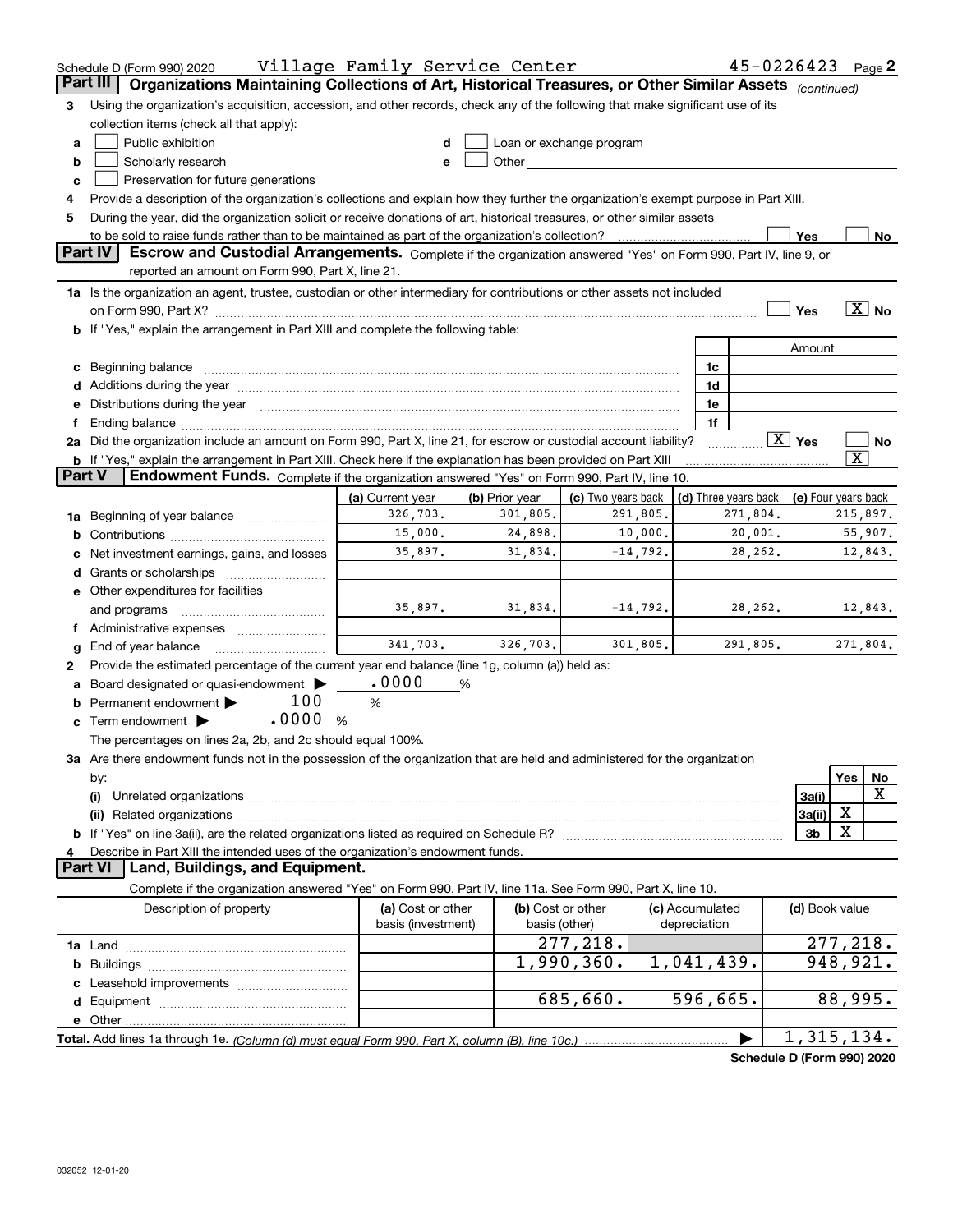| $\overline{v}$                                                                                                    |                 |                                                           |                |
|-------------------------------------------------------------------------------------------------------------------|-----------------|-----------------------------------------------------------|----------------|
| (E)                                                                                                               |                 |                                                           |                |
| (F)                                                                                                               |                 |                                                           |                |
| (G)                                                                                                               |                 |                                                           |                |
| (H)                                                                                                               |                 |                                                           |                |
| Total. (Col. (b) must equal Form 990, Part X, col. (B) line 12.)                                                  |                 |                                                           |                |
| Part VIII Investments - Program Related.                                                                          |                 |                                                           |                |
| Complete if the organization answered "Yes" on Form 990, Part IV, line 11c. See Form 990, Part X, line 13.        |                 |                                                           |                |
| (a) Description of investment                                                                                     | (b) Book value  | (c) Method of valuation: Cost or end-of-year market value |                |
|                                                                                                                   |                 |                                                           |                |
| (1)                                                                                                               |                 |                                                           |                |
| (2)                                                                                                               |                 |                                                           |                |
| (3)                                                                                                               |                 |                                                           |                |
| (4)                                                                                                               |                 |                                                           |                |
| (5)                                                                                                               |                 |                                                           |                |
| (6)                                                                                                               |                 |                                                           |                |
| (7)                                                                                                               |                 |                                                           |                |
| (8)                                                                                                               |                 |                                                           |                |
| (9)                                                                                                               |                 |                                                           |                |
| Total. (Col. (b) must equal Form 990, Part X, col. (B) line 13.)                                                  |                 |                                                           |                |
| <b>Other Assets.</b><br>Part IX                                                                                   |                 |                                                           |                |
| Complete if the organization answered "Yes" on Form 990, Part IV, line 11d. See Form 990, Part X, line 15.        |                 |                                                           |                |
|                                                                                                                   | (a) Description |                                                           | (b) Book value |
| Related Pary Receivable<br>(1)                                                                                    |                 |                                                           | 467,721.       |
| Interest in Children's Village Foundation Net<br>(2)                                                              |                 |                                                           | 6,587,074.     |
| (3)                                                                                                               |                 |                                                           |                |
| (4)                                                                                                               |                 |                                                           |                |
| (5)                                                                                                               |                 |                                                           |                |
|                                                                                                                   |                 |                                                           |                |
| (6)                                                                                                               |                 |                                                           |                |
| (7)                                                                                                               |                 |                                                           |                |
| (8)                                                                                                               |                 |                                                           |                |
| (9)                                                                                                               |                 |                                                           |                |
| Total. (Column (b) must equal Form 990. Part X, col. (B) line 15.)<br><b>Other Liabilities.</b><br>Part X         |                 |                                                           | 7,054,795.     |
|                                                                                                                   |                 |                                                           |                |
| Complete if the organization answered "Yes" on Form 990, Part IV, line 11e or 11f. See Form 990, Part X, line 25. |                 |                                                           |                |
| (a) Description of liability<br>1.                                                                                |                 |                                                           | (b) Book value |
| (1)<br>Federal income taxes                                                                                       |                 |                                                           |                |
| Due to Foundation<br>(2)                                                                                          |                 |                                                           | 2, 203, 133.   |
| (3)                                                                                                               |                 |                                                           |                |
| (4)                                                                                                               |                 |                                                           |                |
| (5)                                                                                                               |                 |                                                           |                |
| (6)                                                                                                               |                 |                                                           |                |
| (7)                                                                                                               |                 |                                                           |                |
| (8)                                                                                                               |                 |                                                           |                |
| (9)                                                                                                               |                 |                                                           |                |
|                                                                                                                   |                 | ▶                                                         | 2, 203, 133.   |
|                                                                                                                   |                 |                                                           |                |

#### Schedule D (Form 990) 2020 Village Family Service Center 45-0226423 <sub>Page</sub> **3Part VII Investments - Other Securities.**

(a) Description of security or category (including name of security)  $\vert$  (b) Book value  $\vert$  (c)

**(1)** Financial derivatives ~~~~~~~~~~~~~~~ **(2)** Closely held equity interests ~~~~~~~~~~~ (b) Book value (c) Method of valuation: Cost or end-of-year market value

Complete if the organization answered "Yes" on Form 990, Part IV, line 11b. See Form 990, Part X, line 12.

|     | (3) Other |  |  |
|-----|-----------|--|--|
| (A) |           |  |  |
|     | (B)       |  |  |
| (C) |           |  |  |
|     | (D)       |  |  |
|     | (E)       |  |  |
|     | (F)       |  |  |
|     | (G)       |  |  |
|     | (H)       |  |  |

**2.**Liability for uncertain tax positions. In Part XIII, provide the text of the footnote to the organization's financial statements that reports the organization's liability for uncertain tax positions under FASB ASC 740. Check here if the text of the footnote has been provided in Part XIII

 $\vert$  X  $\vert$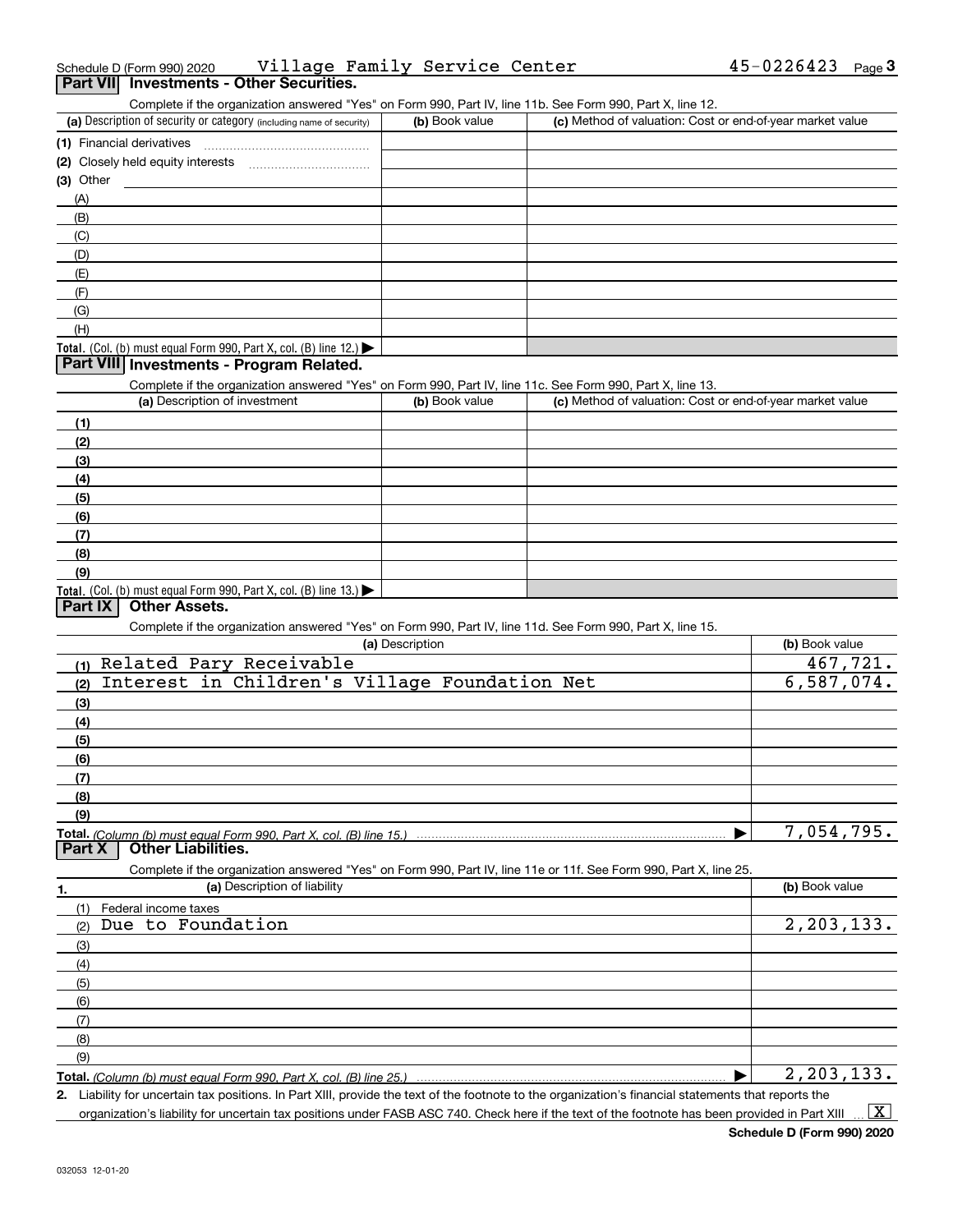|   | Schedule D (Form 990) 2020    Village Family Service Center                                                                                                                                                                         |                |          |                         | 45-0226423<br>Page $4$  |
|---|-------------------------------------------------------------------------------------------------------------------------------------------------------------------------------------------------------------------------------------|----------------|----------|-------------------------|-------------------------|
|   | Reconciliation of Revenue per Audited Financial Statements With Revenue per Return.<br><b>Part XI</b>                                                                                                                               |                |          |                         |                         |
|   | Complete if the organization answered "Yes" on Form 990, Part IV, line 12a.                                                                                                                                                         |                |          |                         |                         |
| 1 | Total revenue, gains, and other support per audited financial statements                                                                                                                                                            |                |          | $\blacksquare$          | 13,692,706.             |
| 2 | Amounts included on line 1 but not on Form 990, Part VIII, line 12:                                                                                                                                                                 |                |          |                         |                         |
| a | Net unrealized gains (losses) on investments [11] matter contracts and the unrealized gains (losses) on investments                                                                                                                 | 2a             |          |                         |                         |
|   |                                                                                                                                                                                                                                     | 2 <sub>b</sub> |          |                         |                         |
|   | Recoveries of prior year grants [11] matter contracts and prior year grants [11] matter contracts and all the contracts and all the contracts and all the contracts and all the contracts and all the contracts and all the co      | 2c             |          |                         |                         |
| d | Other (Describe in Part XIII.) <b>Construction Contract Construction</b> Chemical Construction Chemical Chemical Chemical Chemical Chemical Chemical Chemical Chemical Chemical Chemical Chemical Chemical Chemical Chemical Chemic | 2d             | 221,380. |                         |                         |
| е | Add lines 2a through 2d                                                                                                                                                                                                             |                |          | 2e                      | <u>221,380.</u>         |
| 3 |                                                                                                                                                                                                                                     |                |          | 3                       | 13,471,326.             |
| 4 | Amounts included on Form 990, Part VIII, line 12, but not on line 1:                                                                                                                                                                |                |          |                         |                         |
|   |                                                                                                                                                                                                                                     | 4a             |          |                         |                         |
|   |                                                                                                                                                                                                                                     | 4 <sub>h</sub> |          |                         |                         |
|   | c Add lines 4a and 4b                                                                                                                                                                                                               |                |          | 4c                      | $0 \cdot$               |
|   |                                                                                                                                                                                                                                     |                |          | 5                       | 13,471,326.             |
|   |                                                                                                                                                                                                                                     |                |          |                         |                         |
|   | Part XII   Reconciliation of Expenses per Audited Financial Statements With Expenses per Return.                                                                                                                                    |                |          |                         |                         |
|   | Complete if the organization answered "Yes" on Form 990, Part IV, line 12a.                                                                                                                                                         |                |          |                         |                         |
| 1 | Total expenses and losses per audited financial statements [11, 11] manuscription control expenses and losses per audited financial statements                                                                                      |                |          | $\blacksquare$          | 14,019,437.             |
| 2 | Amounts included on line 1 but not on Form 990, Part IX, line 25:                                                                                                                                                                   |                |          |                         |                         |
| a |                                                                                                                                                                                                                                     | 2a             |          |                         |                         |
| b |                                                                                                                                                                                                                                     | 2 <sub>b</sub> |          |                         |                         |
|   |                                                                                                                                                                                                                                     | 2 <sub>c</sub> |          |                         |                         |
|   |                                                                                                                                                                                                                                     | 2d             | 75,782.  |                         |                         |
|   |                                                                                                                                                                                                                                     |                |          | 2e                      |                         |
| 3 |                                                                                                                                                                                                                                     |                |          | $\overline{\mathbf{3}}$ | 75, 782.<br>13,943,655. |
| 4 | Amounts included on Form 990, Part IX, line 25, but not on line 1:                                                                                                                                                                  |                |          |                         |                         |
|   | Investment expenses not included on Form 990, Part VIII, line 7b [1000000000000000000000000000000000                                                                                                                                | 4a             |          |                         |                         |
| b |                                                                                                                                                                                                                                     | 4 <sub>h</sub> |          |                         |                         |
|   | c Add lines 4a and 4b                                                                                                                                                                                                               |                |          | 4с                      |                         |
|   | Part XIII Supplemental Information.                                                                                                                                                                                                 |                |          | 5                       | 13,943,655.             |

Provide the descriptions required for Part II, lines 3, 5, and 9; Part III, lines 1a and 4; Part IV, lines 1b and 2b; Part V, line 4; Part X, line 2; Part XI, lines 2d and 4b; and Part XII, lines 2d and 4b. Also complete this part to provide any additional information.

#### Part IV, line 2b:

| The Village acts as a custodian of funds held for others. These funds are |  |  |  |  |  |  |  |
|---------------------------------------------------------------------------|--|--|--|--|--|--|--|
| included in cash and accounts payable in the financial statements. As of  |  |  |  |  |  |  |  |
| December 31, 2020 and 2019, the cash help for others were \$2,046 and     |  |  |  |  |  |  |  |
| \$1,418.                                                                  |  |  |  |  |  |  |  |
|                                                                           |  |  |  |  |  |  |  |

Part V, line 4:

The Children's village Family Service Foundation, a related organization,

has established an endowment fund for the benefit of the Village Family

Service Center. This endowment consists of approximately 21 individual

funds established by donors to provide annual funding for specific

activities and general operations.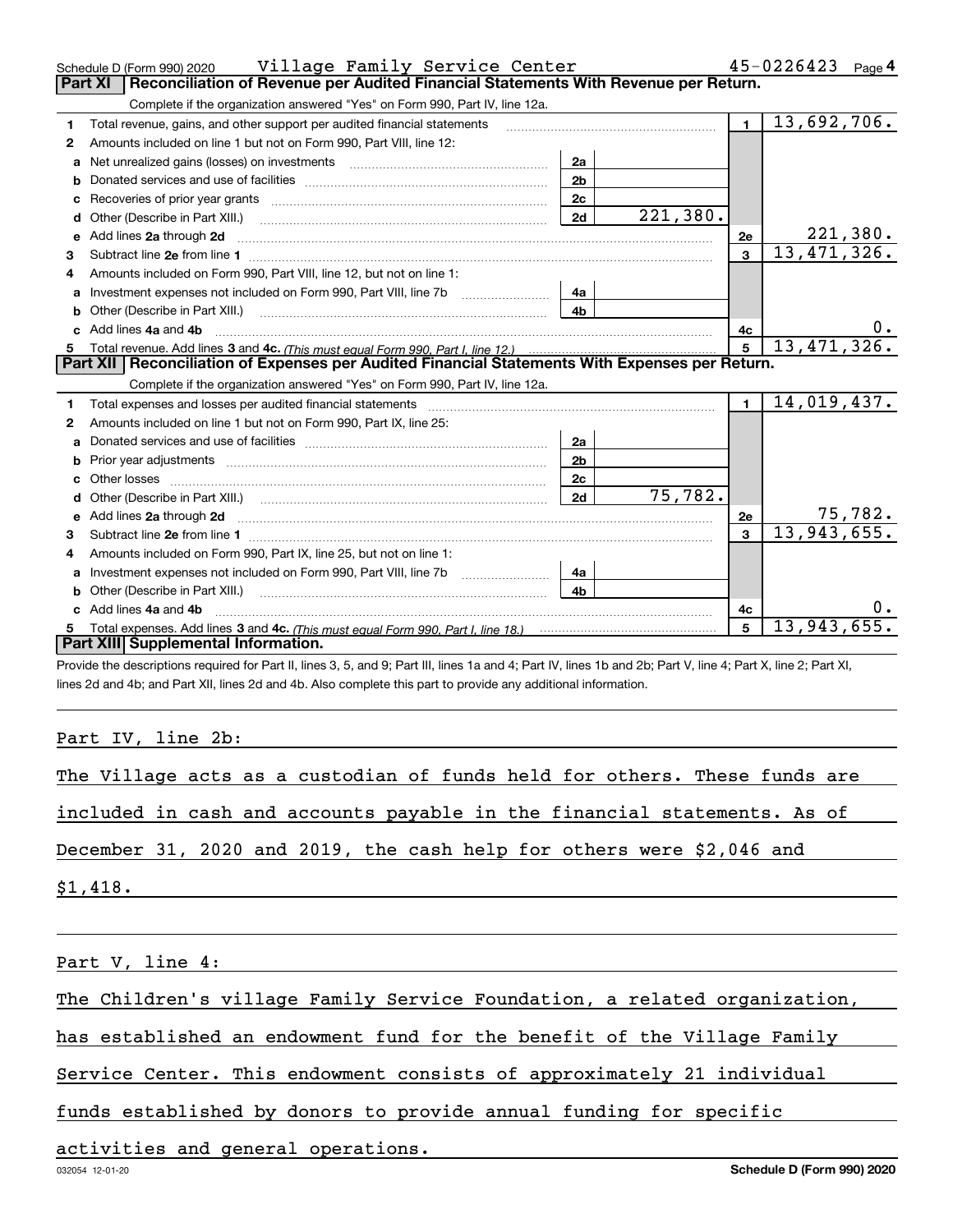| Schedule D (Form 990) 2020                     | Village | Family Service Center | 45-0226423 | Page 5 |
|------------------------------------------------|---------|-----------------------|------------|--------|
| Part XIII Supplemental Information (continued) |         |                       |            |        |

| Part X, Line 2:                                                            |  |  |  |  |  |  |  |
|----------------------------------------------------------------------------|--|--|--|--|--|--|--|
| The Village believes that it has appropriate support for any tax positions |  |  |  |  |  |  |  |
| taken affecting its annual filing requirements, and as such, does not have |  |  |  |  |  |  |  |
| any uncertain tax positions that are material to the financial statements. |  |  |  |  |  |  |  |
| The Village would recognize future accrued interest and penalties related  |  |  |  |  |  |  |  |
| to unrecognized tax benefits and liabilities in income tax expense if such |  |  |  |  |  |  |  |
| interest and penalties are incurred.                                       |  |  |  |  |  |  |  |
|                                                                            |  |  |  |  |  |  |  |
| Part XI, Line 2d - Other Adjustments:                                      |  |  |  |  |  |  |  |
| 75,782.<br>Interdepartmental Rent                                          |  |  |  |  |  |  |  |
| Change in Interest in Children's Village Foundation Net                    |  |  |  |  |  |  |  |
| 145,598.<br>Assets                                                         |  |  |  |  |  |  |  |
| 221,380.<br>Total to Schedule D, Part XI, Line 2d                          |  |  |  |  |  |  |  |
| Part XII, Line 2d - Other Adjustments:                                     |  |  |  |  |  |  |  |
| Interdepartmental Rent<br>75,782.                                          |  |  |  |  |  |  |  |
|                                                                            |  |  |  |  |  |  |  |
|                                                                            |  |  |  |  |  |  |  |
|                                                                            |  |  |  |  |  |  |  |
|                                                                            |  |  |  |  |  |  |  |
|                                                                            |  |  |  |  |  |  |  |
|                                                                            |  |  |  |  |  |  |  |
|                                                                            |  |  |  |  |  |  |  |
|                                                                            |  |  |  |  |  |  |  |
|                                                                            |  |  |  |  |  |  |  |
|                                                                            |  |  |  |  |  |  |  |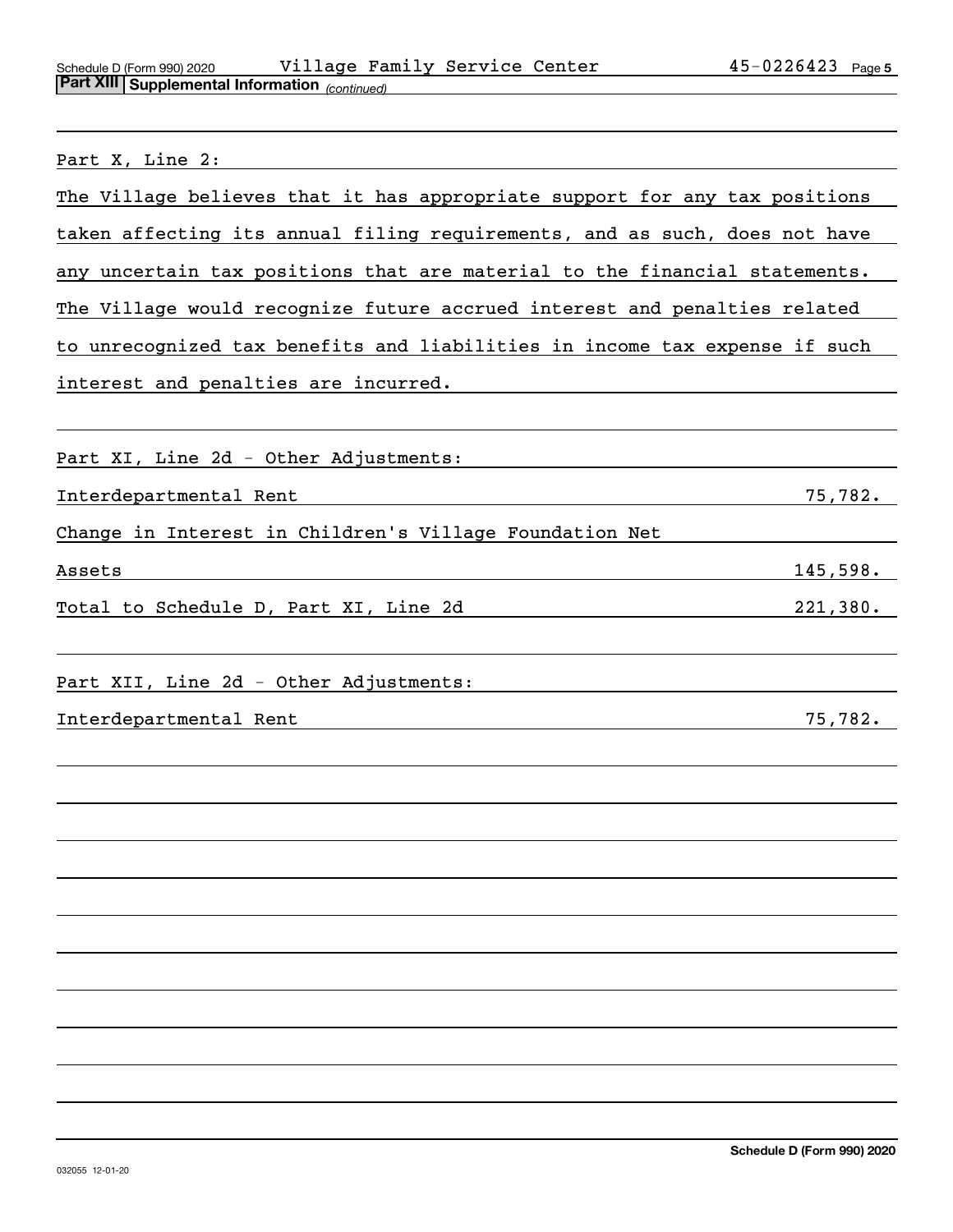| <b>SCHEDULE G</b>                                                                                                                                                   |                                  | <b>Supplemental Information Regarding Fundraising or Gaming Activities</b>                                                                                          |                                    |                               |    |                                                                            |                                        | OMB No. 1545-0047                     |
|---------------------------------------------------------------------------------------------------------------------------------------------------------------------|----------------------------------|---------------------------------------------------------------------------------------------------------------------------------------------------------------------|------------------------------------|-------------------------------|----|----------------------------------------------------------------------------|----------------------------------------|---------------------------------------|
| (Form 990 or 990-EZ)                                                                                                                                                |                                  | Complete if the organization answered "Yes" on Form 990, Part IV, line 17, 18, or 19, or if the<br>organization entered more than \$15,000 on Form 990-EZ, line 6a. |                                    |                               |    |                                                                            |                                        | 2020                                  |
| Department of the Treasury<br>Internal Revenue Service                                                                                                              |                                  |                                                                                                                                                                     | Attach to Form 990 or Form 990-EZ. |                               |    |                                                                            |                                        | <b>Open to Public</b><br>Inspection   |
| Name of the organization                                                                                                                                            |                                  | Go to www.irs.gov/Form990 for instructions and the latest information.                                                                                              |                                    |                               |    |                                                                            |                                        | <b>Employer identification number</b> |
|                                                                                                                                                                     |                                  | Village Family Service Center                                                                                                                                       |                                    |                               |    |                                                                            | 45-0226423                             |                                       |
| Part I                                                                                                                                                              |                                  | Fundraising Activities. Complete if the organization answered "Yes" on Form 990, Part IV, line 17. Form 990-EZ filers are not                                       |                                    |                               |    |                                                                            |                                        |                                       |
|                                                                                                                                                                     | required to complete this part.  |                                                                                                                                                                     |                                    |                               |    |                                                                            |                                        |                                       |
| 1 Indicate whether the organization raised funds through any of the following activities. Check all that apply.                                                     |                                  |                                                                                                                                                                     |                                    |                               |    |                                                                            |                                        |                                       |
| Mail solicitations<br>a                                                                                                                                             | Internet and email solicitations | е<br>f                                                                                                                                                              |                                    |                               |    | Solicitation of non-government grants<br>Solicitation of government grants |                                        |                                       |
| b<br>Phone solicitations<br>с                                                                                                                                       |                                  | g                                                                                                                                                                   | Special fundraising events         |                               |    |                                                                            |                                        |                                       |
| In-person solicitations<br>d                                                                                                                                        |                                  |                                                                                                                                                                     |                                    |                               |    |                                                                            |                                        |                                       |
| 2 a Did the organization have a written or oral agreement with any individual (including officers, directors, trustees, or                                          |                                  |                                                                                                                                                                     |                                    |                               |    |                                                                            |                                        |                                       |
|                                                                                                                                                                     |                                  | key employees listed in Form 990, Part VII) or entity in connection with professional fundraising services?                                                         |                                    |                               |    |                                                                            | Yes                                    | No                                    |
|                                                                                                                                                                     |                                  | <b>b</b> If "Yes," list the 10 highest paid individuals or entities (fundraisers) pursuant to agreements under which the fundraiser is to be                        |                                    |                               |    |                                                                            |                                        |                                       |
| compensated at least \$5,000 by the organization.                                                                                                                   |                                  |                                                                                                                                                                     |                                    |                               |    |                                                                            |                                        |                                       |
| (i) Name and address of individual                                                                                                                                  |                                  |                                                                                                                                                                     |                                    | (iii) Did<br>fundraiser       |    | (iv) Gross receipts                                                        | (v) Amount paid<br>to (or retained by) | (vi) Amount paid                      |
| or entity (fundraiser)                                                                                                                                              |                                  | (ii) Activity                                                                                                                                                       |                                    | have custody<br>or control of |    | from activity                                                              | fundraiser                             | to (or retained by)<br>organization   |
|                                                                                                                                                                     |                                  |                                                                                                                                                                     |                                    | contributions?                |    |                                                                            | listed in col. (i)                     |                                       |
|                                                                                                                                                                     |                                  |                                                                                                                                                                     |                                    | Yes                           | No |                                                                            |                                        |                                       |
|                                                                                                                                                                     |                                  |                                                                                                                                                                     |                                    |                               |    |                                                                            |                                        |                                       |
|                                                                                                                                                                     |                                  |                                                                                                                                                                     |                                    |                               |    |                                                                            |                                        |                                       |
|                                                                                                                                                                     |                                  |                                                                                                                                                                     |                                    |                               |    |                                                                            |                                        |                                       |
|                                                                                                                                                                     |                                  |                                                                                                                                                                     |                                    |                               |    |                                                                            |                                        |                                       |
|                                                                                                                                                                     |                                  |                                                                                                                                                                     |                                    |                               |    |                                                                            |                                        |                                       |
|                                                                                                                                                                     |                                  |                                                                                                                                                                     |                                    |                               |    |                                                                            |                                        |                                       |
|                                                                                                                                                                     |                                  |                                                                                                                                                                     |                                    |                               |    |                                                                            |                                        |                                       |
|                                                                                                                                                                     |                                  |                                                                                                                                                                     |                                    |                               |    |                                                                            |                                        |                                       |
|                                                                                                                                                                     |                                  |                                                                                                                                                                     |                                    |                               |    |                                                                            |                                        |                                       |
|                                                                                                                                                                     |                                  |                                                                                                                                                                     |                                    |                               |    |                                                                            |                                        |                                       |
|                                                                                                                                                                     |                                  |                                                                                                                                                                     |                                    |                               |    |                                                                            |                                        |                                       |
|                                                                                                                                                                     |                                  |                                                                                                                                                                     |                                    |                               |    |                                                                            |                                        |                                       |
|                                                                                                                                                                     |                                  |                                                                                                                                                                     |                                    |                               |    |                                                                            |                                        |                                       |
|                                                                                                                                                                     |                                  |                                                                                                                                                                     |                                    |                               |    |                                                                            |                                        |                                       |
|                                                                                                                                                                     |                                  |                                                                                                                                                                     |                                    |                               |    |                                                                            |                                        |                                       |
|                                                                                                                                                                     |                                  |                                                                                                                                                                     |                                    |                               |    |                                                                            |                                        |                                       |
| Total                                                                                                                                                               |                                  |                                                                                                                                                                     |                                    |                               |    |                                                                            |                                        |                                       |
| 3 List all states in which the organization is registered or licensed to solicit contributions or has been notified it is exempt from registration<br>or licensing. |                                  |                                                                                                                                                                     |                                    |                               |    |                                                                            |                                        |                                       |
|                                                                                                                                                                     |                                  |                                                                                                                                                                     |                                    |                               |    |                                                                            |                                        |                                       |
|                                                                                                                                                                     |                                  |                                                                                                                                                                     |                                    |                               |    |                                                                            |                                        |                                       |
|                                                                                                                                                                     |                                  |                                                                                                                                                                     |                                    |                               |    |                                                                            |                                        |                                       |
|                                                                                                                                                                     |                                  |                                                                                                                                                                     |                                    |                               |    |                                                                            |                                        |                                       |

LHA For Paperwork Reduction Act Notice, see the Instructions for Form 990 or 990-EZ. Schedule G (Form 990 or 990-EZ) 2020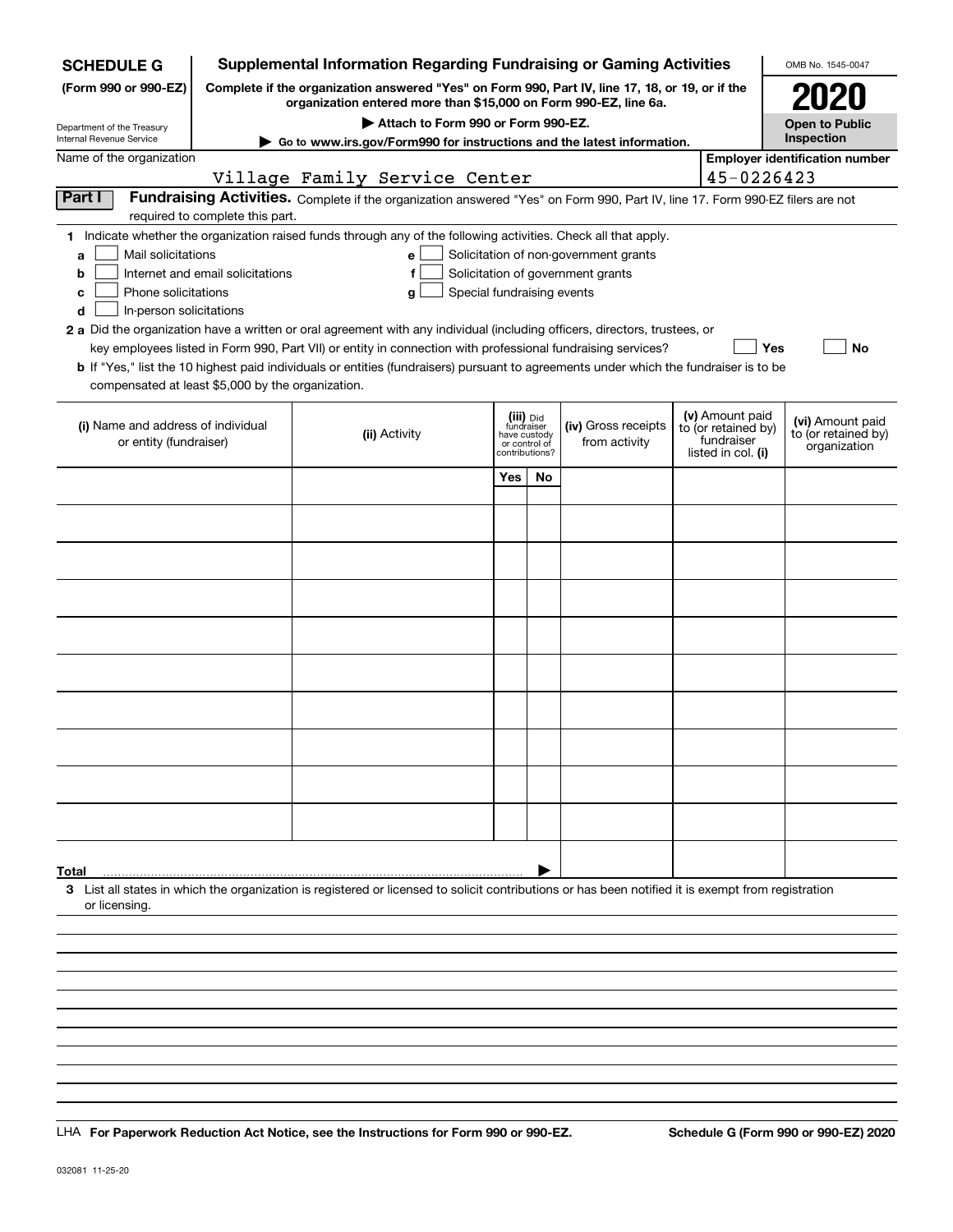#### **2** Schedule G (Form 990 or 990-EZ) 2020 Page Village Family Service Center 45-0226423

**Part II** | Fundraising Events. Complete if the organization answered "Yes" on Form 990, Part IV, line 18, or reported more than \$15,000 of fundraising event contributions and gross income on Form 990-EZ, lines 1 and 6b. List events with gross receipts greater than \$5,000.

|                 |          | of fundraising event contributions and gross income on Form 990-EZ, lines 1 and 6b. List events with gross receipts greater than \$5,000. |                |                         |                  |                            |
|-----------------|----------|-------------------------------------------------------------------------------------------------------------------------------------------|----------------|-------------------------|------------------|----------------------------|
|                 |          |                                                                                                                                           | (a) Event $#1$ | (b) Event #2            | (c) Other events | (d) Total events           |
|                 |          |                                                                                                                                           | Wine and       | Bowling for             |                  | (add col. (a) through      |
|                 |          |                                                                                                                                           | Dine           | Kids                    | $\mathbf{1}$     | col. (c)                   |
|                 |          |                                                                                                                                           | (event type)   | (event type)            | (total number)   |                            |
| Revenue         |          |                                                                                                                                           |                |                         |                  |                            |
|                 |          |                                                                                                                                           | 120,875.       | 82,890.                 | 17,372.          | 221, 137.                  |
|                 |          |                                                                                                                                           |                |                         |                  |                            |
|                 |          |                                                                                                                                           | 82,904.        | 81,139.                 |                  | 164,043.                   |
|                 |          |                                                                                                                                           |                |                         |                  |                            |
|                 |          | 3 Gross income (line 1 minus line 2)                                                                                                      | 37,971.        | 1,751.                  | 17,372.          | 57,094.                    |
|                 |          |                                                                                                                                           |                |                         |                  |                            |
|                 |          | 4 Cash prizes                                                                                                                             |                |                         |                  |                            |
|                 |          |                                                                                                                                           |                |                         |                  |                            |
|                 | 5.       |                                                                                                                                           |                |                         |                  |                            |
|                 |          |                                                                                                                                           |                |                         |                  |                            |
|                 |          |                                                                                                                                           |                |                         |                  |                            |
| Direct Expenses |          |                                                                                                                                           |                |                         |                  |                            |
|                 |          | 7 Food and beverages                                                                                                                      | 12,493.        | 27.                     |                  | 12,520.                    |
|                 |          |                                                                                                                                           |                |                         |                  |                            |
|                 | 8        |                                                                                                                                           | 7,880.         |                         |                  |                            |
|                 | 9        |                                                                                                                                           | 50,766.        | 3,116.                  | 26,403.          | $\frac{7,880}{80,285}$     |
|                 |          | 10 Direct expense summary. Add lines 4 through 9 in column (d)                                                                            |                |                         |                  | 100,685.                   |
|                 |          | 11 Net income summary. Subtract line 10 from line 3, column (d)                                                                           |                |                         |                  | $-43,591.$                 |
|                 | Part III | Gaming. Complete if the organization answered "Yes" on Form 990, Part IV, line 19, or reported more than                                  |                |                         |                  |                            |
|                 |          | \$15,000 on Form 990-EZ, line 6a.                                                                                                         |                |                         |                  |                            |
|                 |          |                                                                                                                                           | (a) Bingo      | (b) Pull tabs/instant   | (c) Other gaming | (d) Total gaming (add      |
| Revenue         |          |                                                                                                                                           |                | bingo/progressive bingo |                  | col. (a) through col. (c)) |
|                 |          |                                                                                                                                           |                |                         |                  |                            |
|                 | 1        |                                                                                                                                           |                |                         |                  |                            |
|                 |          |                                                                                                                                           |                |                         |                  |                            |
|                 |          |                                                                                                                                           |                |                         |                  |                            |
|                 |          |                                                                                                                                           |                |                         |                  |                            |
| Direct Expenses |          |                                                                                                                                           |                |                         |                  |                            |
|                 |          |                                                                                                                                           |                |                         |                  |                            |
|                 |          |                                                                                                                                           |                |                         |                  |                            |
|                 |          |                                                                                                                                           |                |                         |                  |                            |
|                 |          | 5 Other direct expenses                                                                                                                   |                |                         |                  |                            |
|                 |          |                                                                                                                                           | %<br>Yes       | Yes<br>%                | Yes<br>%         |                            |
|                 | 6.       | Volunteer labor                                                                                                                           | No             | No                      | No               |                            |
|                 |          |                                                                                                                                           |                |                         |                  |                            |
|                 | 7        | Direct expense summary. Add lines 2 through 5 in column (d)                                                                               |                |                         |                  |                            |
|                 |          |                                                                                                                                           |                |                         |                  |                            |
|                 |          |                                                                                                                                           |                |                         |                  |                            |
|                 |          |                                                                                                                                           |                |                         |                  |                            |
| 9               |          | Enter the state(s) in which the organization conducts gaming activities:                                                                  |                |                         |                  |                            |
|                 |          |                                                                                                                                           |                |                         |                  | Yes<br>No                  |
|                 |          | <b>b</b> If "No," explain:                                                                                                                |                |                         |                  |                            |
|                 |          |                                                                                                                                           |                |                         |                  |                            |
|                 |          |                                                                                                                                           |                |                         |                  | Yes                        |
|                 |          |                                                                                                                                           |                |                         |                  | No                         |
|                 |          | <b>b</b> If "Yes," explain: <b>b</b> If "Yes," explain:                                                                                   |                |                         |                  |                            |
|                 |          |                                                                                                                                           |                |                         |                  |                            |
|                 |          |                                                                                                                                           |                |                         |                  |                            |

032082 11-25-20

**Schedule G (Form 990 or 990-EZ) 2020**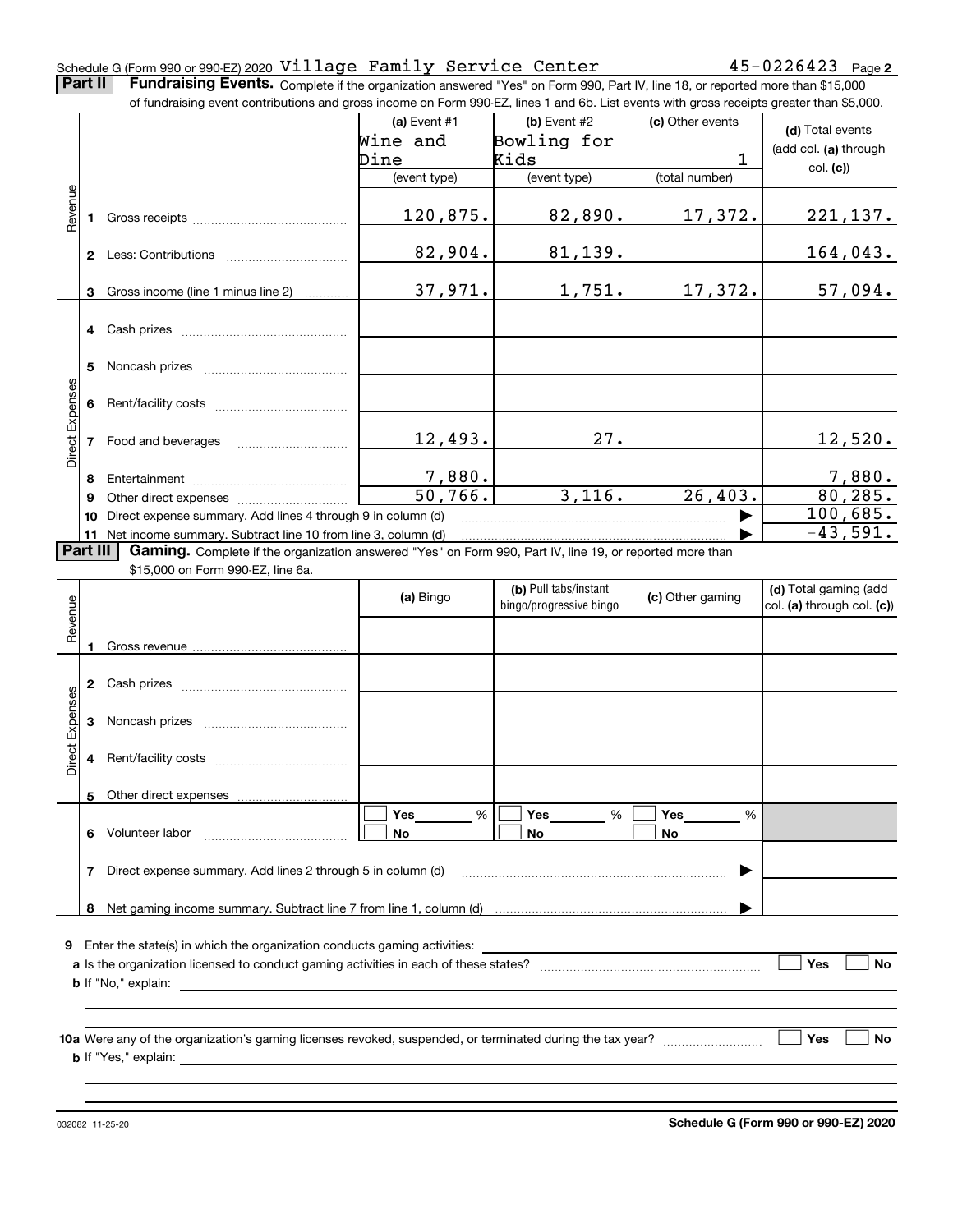|     | Schedule G (Form 990 or 990-EZ) 2020 Village Family Service Center                                                                                                                                                                        | 45-0226423        | Page 3 |
|-----|-------------------------------------------------------------------------------------------------------------------------------------------------------------------------------------------------------------------------------------------|-------------------|--------|
|     |                                                                                                                                                                                                                                           | Yes               | No     |
|     | 12 Is the organization a grantor, beneficiary or trustee of a trust, or a member of a partnership or other entity formed                                                                                                                  |                   |        |
|     |                                                                                                                                                                                                                                           | Yes               | No     |
|     | 13 Indicate the percentage of gaming activity conducted in:                                                                                                                                                                               |                   |        |
|     |                                                                                                                                                                                                                                           | <u>13a</u>        | %      |
|     | <b>b</b> An outside facility <i>www.communicality communicality communicality communicality communicality communicality communically communically communically communically communically communically communically communically commu</i> | 13 <sub>b</sub>   | %      |
|     | 14 Enter the name and address of the person who prepares the organization's gaming/special events books and records:                                                                                                                      |                   |        |
|     |                                                                                                                                                                                                                                           |                   |        |
|     | Name $\blacktriangleright$                                                                                                                                                                                                                |                   |        |
|     |                                                                                                                                                                                                                                           |                   |        |
|     |                                                                                                                                                                                                                                           | Yes               | No     |
|     |                                                                                                                                                                                                                                           |                   |        |
|     | of gaming revenue retained by the third party $\triangleright$ \$                                                                                                                                                                         |                   |        |
|     | c If "Yes," enter name and address of the third party:                                                                                                                                                                                    |                   |        |
|     |                                                                                                                                                                                                                                           |                   |        |
|     | Name $\blacktriangleright$<br><u> 1990 - Johann Stoff, amerikansk politiker (d. 1980)</u>                                                                                                                                                 |                   |        |
|     | Address $\blacktriangleright$<br><u> 1989 - Jan Sterling von Berger von Berger von Berger von Berger von Berger von Berger von Berger von Berger</u>                                                                                      |                   |        |
| 16  | Gaming manager information:                                                                                                                                                                                                               |                   |        |
|     | Name $\blacktriangleright$<br><u> 1980 - Jan Salaman, mangang mga kalendar ng mga kalendar ng mga kalendar ng mga kalendar ng mga kalendar ng m</u>                                                                                       |                   |        |
|     | Gaming manager compensation > \$                                                                                                                                                                                                          |                   |        |
|     |                                                                                                                                                                                                                                           |                   |        |
|     | Description of services provided ><br><u> 1989 - Jan Samuel Barbara, martin da shekara tsara 1989 - An tsara 1989 - An tsara 1989 - An tsara 1989 - An</u>                                                                                |                   |        |
|     |                                                                                                                                                                                                                                           |                   |        |
|     |                                                                                                                                                                                                                                           |                   |        |
|     |                                                                                                                                                                                                                                           |                   |        |
|     | Director/officer<br>Employee<br>Independent contractor                                                                                                                                                                                    |                   |        |
| 17. | Mandatory distributions:                                                                                                                                                                                                                  |                   |        |
|     | a Is the organization required under state law to make charitable distributions from the gaming proceeds to                                                                                                                               |                   |        |
|     | retain the state gaming license?                                                                                                                                                                                                          | $\Box$ Yes $\Box$ |        |
|     | <b>b</b> Enter the amount of distributions required under state law to be distributed to other exempt organizations or spent in the                                                                                                       |                   |        |
|     |                                                                                                                                                                                                                                           |                   |        |
|     | organization's own exempt activities during the tax year $\triangleright$ \$<br><b>Part IV</b><br>Supplemental Information. Provide the explanations required by Part I, line 2b, columns (iii) and (v); and Part III, lines 9, 9b, 10b,  |                   |        |
|     | 15b, 15c, 16, and 17b, as applicable. Also provide any additional information. See instructions.                                                                                                                                          |                   |        |
|     |                                                                                                                                                                                                                                           |                   |        |
|     |                                                                                                                                                                                                                                           |                   |        |
|     |                                                                                                                                                                                                                                           |                   |        |
|     |                                                                                                                                                                                                                                           |                   |        |
|     |                                                                                                                                                                                                                                           |                   |        |
|     |                                                                                                                                                                                                                                           |                   |        |
|     |                                                                                                                                                                                                                                           |                   |        |
|     |                                                                                                                                                                                                                                           |                   |        |
|     |                                                                                                                                                                                                                                           |                   |        |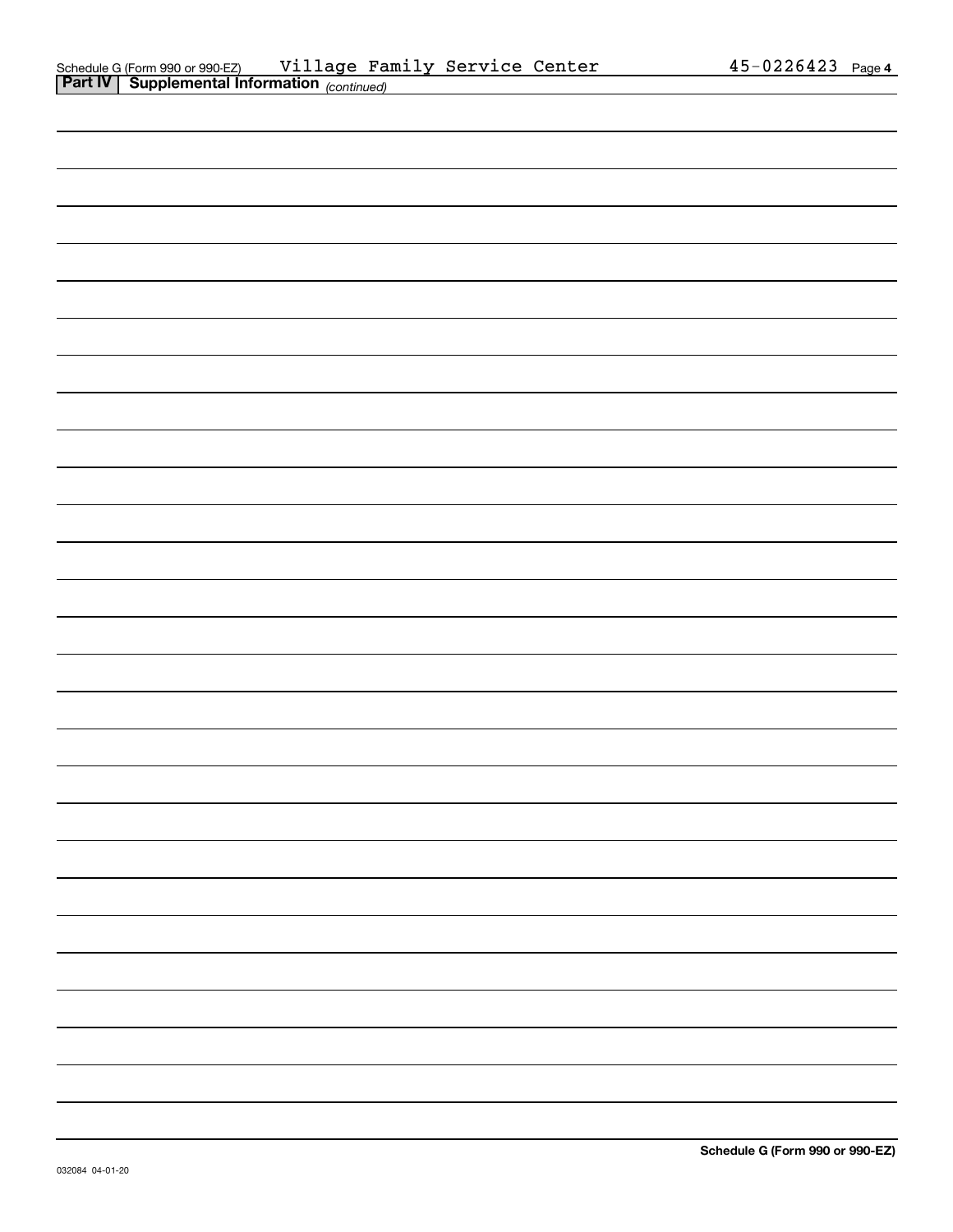|   | <b>Compensation Information</b><br><b>SCHEDULE J</b>                                                                             | OMB No. 1545-0047     |     |                 |
|---|----------------------------------------------------------------------------------------------------------------------------------|-----------------------|-----|-----------------|
|   | (Form 990)<br>For certain Officers, Directors, Trustees, Key Employees, and Highest                                              |                       |     |                 |
|   | <b>Compensated Employees</b>                                                                                                     | 2020                  |     |                 |
|   | Complete if the organization answered "Yes" on Form 990, Part IV, line 23.<br>Attach to Form 990.                                | <b>Open to Public</b> |     |                 |
|   | Department of the Treasury<br>Go to www.irs.gov/Form990 for instructions and the latest information.<br>Internal Revenue Service | Inspection            |     |                 |
|   | <b>Employer identification number</b><br>Name of the organization                                                                |                       |     |                 |
|   | 45-0226423<br>Village Family Service Center                                                                                      |                       |     |                 |
|   | <b>Questions Regarding Compensation</b><br>Part I                                                                                |                       |     |                 |
|   |                                                                                                                                  |                       | Yes | No              |
|   | Check the appropriate box(es) if the organization provided any of the following to or for a person listed on Form 990,           |                       |     |                 |
|   | Part VII, Section A, line 1a. Complete Part III to provide any relevant information regarding these items.                       |                       |     |                 |
|   | First-class or charter travel<br>Housing allowance or residence for personal use                                                 |                       |     |                 |
|   | Travel for companions<br>Payments for business use of personal residence                                                         |                       |     |                 |
|   | Health or social club dues or initiation fees<br>Tax indemnification and gross-up payments                                       |                       |     |                 |
|   | Discretionary spending account<br>Personal services (such as maid, chauffeur, chef)                                              |                       |     |                 |
|   |                                                                                                                                  |                       |     |                 |
| b | If any of the boxes on line 1a are checked, did the organization follow a written policy regarding payment or                    |                       |     |                 |
|   | reimbursement or provision of all of the expenses described above? If "No," complete Part III to explain                         | 1b                    |     |                 |
| 2 | Did the organization require substantiation prior to reimbursing or allowing expenses incurred by all directors,                 |                       |     |                 |
|   |                                                                                                                                  | $\mathbf{2}$          |     |                 |
|   |                                                                                                                                  |                       |     |                 |
| з | Indicate which, if any, of the following the organization used to establish the compensation of the organization's               |                       |     |                 |
|   | CEO/Executive Director. Check all that apply. Do not check any boxes for methods used by a related organization to               |                       |     |                 |
|   | establish compensation of the CEO/Executive Director, but explain in Part III.                                                   |                       |     |                 |
|   | Compensation committee<br>Written employment contract                                                                            |                       |     |                 |
|   | $ \mathbf{X} $ Compensation survey or study<br>Independent compensation consultant                                               |                       |     |                 |
|   | $\boxed{\textbf{X}}$ Approval by the board or compensation committee<br>Form 990 of other organizations                          |                       |     |                 |
|   |                                                                                                                                  |                       |     |                 |
| 4 | During the year, did any person listed on Form 990, Part VII, Section A, line 1a, with respect to the filing                     |                       |     |                 |
|   | organization or a related organization:                                                                                          |                       |     |                 |
| а | Receive a severance payment or change-of-control payment?                                                                        | 4a                    |     | х               |
| b | Participate in or receive payment from a supplemental nonqualified retirement plan?                                              | 4b                    |     | X               |
| с | Participate in or receive payment from an equity-based compensation arrangement?                                                 | 4c                    |     | X               |
|   | If "Yes" to any of lines 4a-c, list the persons and provide the applicable amounts for each item in Part III.                    |                       |     |                 |
|   |                                                                                                                                  |                       |     |                 |
|   | Only section 501(c)(3), 501(c)(4), and 501(c)(29) organizations must complete lines 5-9.                                         |                       |     |                 |
| 5 | For persons listed on Form 990, Part VII, Section A, line 1a, did the organization pay or accrue any compensation                |                       |     |                 |
|   | contingent on the revenues of:                                                                                                   |                       |     |                 |
| a |                                                                                                                                  | 5a                    |     | x               |
|   |                                                                                                                                  | 5b                    |     | $\mathbf X$     |
|   | If "Yes" on line 5a or 5b, describe in Part III.                                                                                 |                       |     |                 |
|   | 6 For persons listed on Form 990, Part VII, Section A, line 1a, did the organization pay or accrue any compensation              |                       |     |                 |
|   | contingent on the net earnings of:                                                                                               |                       |     |                 |
| a |                                                                                                                                  | 6a                    |     | x               |
|   |                                                                                                                                  | 6b                    |     | X               |
|   | If "Yes" on line 6a or 6b, describe in Part III.                                                                                 |                       |     |                 |
|   | 7 For persons listed on Form 990, Part VII, Section A, line 1a, did the organization provide any nonfixed payments               |                       |     |                 |
|   |                                                                                                                                  | $\overline{7}$        |     | x               |
| 8 | Were any amounts reported on Form 990, Part VII, paid or accrued pursuant to a contract that was subject to the                  |                       |     |                 |
|   | initial contract exception described in Regulations section 53.4958-4(a)(3)? If "Yes," describe in Part III                      | 8                     |     | х               |
| 9 | If "Yes" on line 8, did the organization also follow the rebuttable presumption procedure described in                           |                       |     |                 |
|   |                                                                                                                                  | 9                     |     |                 |
|   | bustion. Ant Notice, need the Instructions for Form 000.<br>Calcadola, Littlew                                                   |                       |     | <u>aaa) aaa</u> |

LHA For Paperwork Reduction Act Notice, see the Instructions for Form 990. Schedule J (Form 990) 2020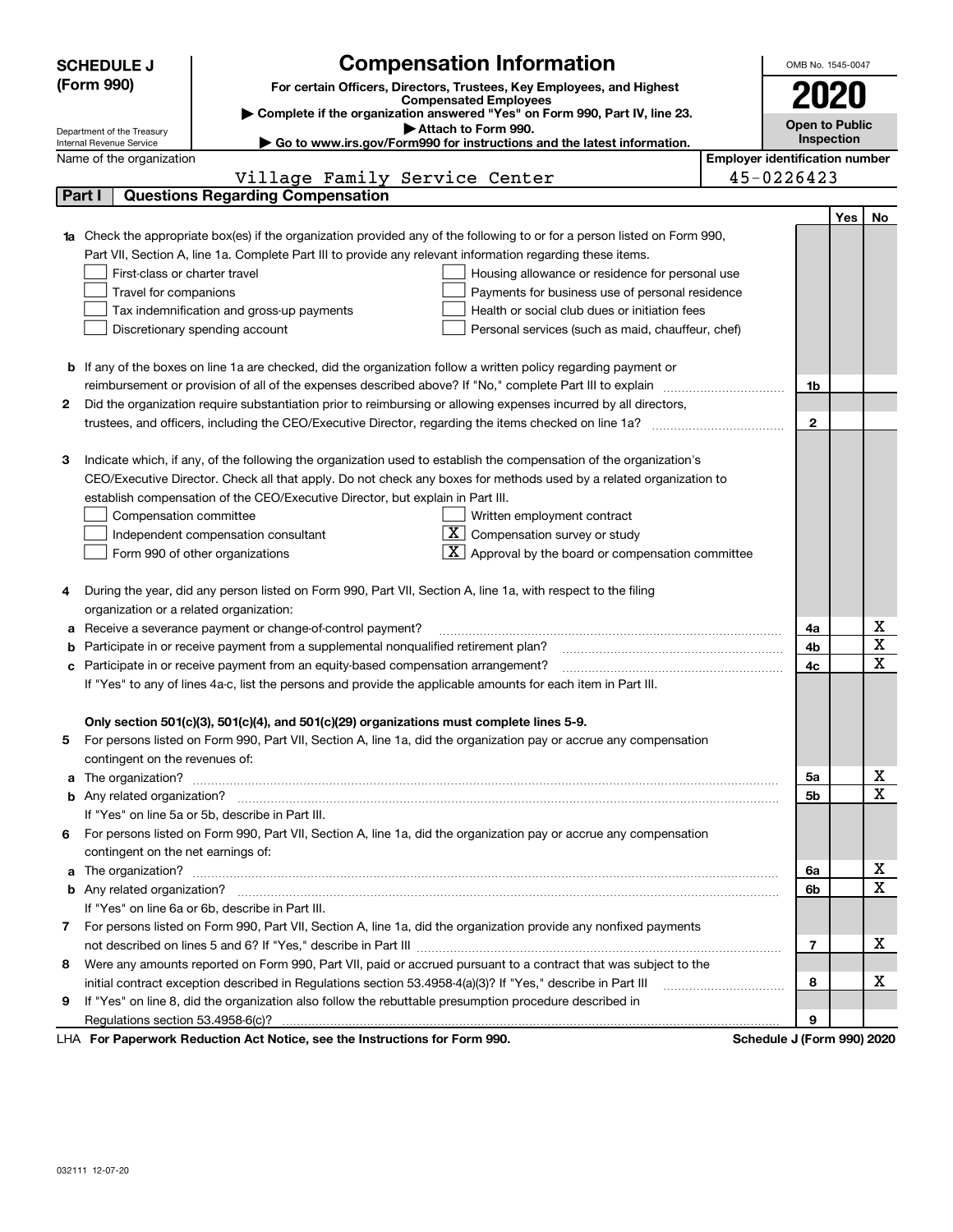45-0226423

# Schedule J (Form 990) 2020 VILLage Fam1Ly Serv1ce Center 45-0226423<br>Part II | Officers, Directors, Trustees, Key Employees, and Highest Compensated Employees. Use duplicate copies if additional space is needed.

For each individual whose compensation must be reported on Schedule J, report compensation from the organization on row (i) and from related organizations, described in the instructions, on row (ii). Do not list any individuals that aren't listed on Form 990, Part VII.

**Note:**  The sum of columns (B)(i)-(iii) for each listed individual must equal the total amount of Form 990, Part VII, Section A, line 1a, applicable column (D) and (E) amounts for that individual.

|                              |                    |                          | (B) Breakdown of W-2 and/or 1099-MISC compensation |                                           | (C) Retirement and<br>other deferred | (D) Nontaxable   | (E) Total of columns<br>benefits<br>$(B)(i)$ - $(D)$ |                                                            |  |
|------------------------------|--------------------|--------------------------|----------------------------------------------------|-------------------------------------------|--------------------------------------|------------------|------------------------------------------------------|------------------------------------------------------------|--|
| (A) Name and Title           |                    | (i) Base<br>compensation | (ii) Bonus &<br>incentive<br>compensation          | (iii) Other<br>reportable<br>compensation | compensation                         |                  |                                                      | in column (B)<br>reported as deferred<br>on prior Form 990 |  |
| (1) Kelly J Olson Tingelstad | (i)                | 139,822.                 | 30,000.                                            | 8,773.                                    | 6,838.                               | 1,807.           | 187, 240.                                            | 0.                                                         |  |
| Chief Clinical Officer       | (ii)               | $\overline{0}$ .         | $\overline{0}$ .                                   | $\overline{0}$ .                          | $\overline{0}$ .                     | $\overline{0}$ . | $\overline{0}$ .                                     | $\overline{0}$ .                                           |  |
| Jeff Pederson<br>(2)         | (i)                | 167,376.                 | $\overline{0}$ .                                   | 1,313.                                    | 6,782.                               | 8,827.           | 184, 298.                                            | $\overline{0}$ .                                           |  |
| $\mathtt{CEO}$               | (ii)               | $\overline{0}$ .         | $\overline{0}$ .                                   | $\overline{0}$ .                          | $\overline{0}$ .                     | 0.               | $\overline{0}$ .                                     | $\overline{0}$ .                                           |  |
|                              | (i)                |                          |                                                    |                                           |                                      |                  |                                                      |                                                            |  |
|                              | (ii)               |                          |                                                    |                                           |                                      |                  |                                                      |                                                            |  |
|                              | (i)                |                          |                                                    |                                           |                                      |                  |                                                      |                                                            |  |
|                              | (ii)               |                          |                                                    |                                           |                                      |                  |                                                      |                                                            |  |
|                              | (i)                |                          |                                                    |                                           |                                      |                  |                                                      |                                                            |  |
|                              | (ii)               |                          |                                                    |                                           |                                      |                  |                                                      |                                                            |  |
|                              | (i)                |                          |                                                    |                                           |                                      |                  |                                                      |                                                            |  |
|                              | (ii)               |                          |                                                    |                                           |                                      |                  |                                                      |                                                            |  |
|                              | (i)                |                          |                                                    |                                           |                                      |                  |                                                      |                                                            |  |
|                              | <u>(ii)</u>        |                          |                                                    |                                           |                                      |                  |                                                      |                                                            |  |
|                              | (i)                |                          |                                                    |                                           |                                      |                  |                                                      |                                                            |  |
|                              | <u>(ii)</u>        |                          |                                                    |                                           |                                      |                  |                                                      |                                                            |  |
|                              | (i)<br><u>(ii)</u> |                          |                                                    |                                           |                                      |                  |                                                      |                                                            |  |
|                              | (i)                |                          |                                                    |                                           |                                      |                  |                                                      |                                                            |  |
|                              | <u>(ii)</u>        |                          |                                                    |                                           |                                      |                  |                                                      |                                                            |  |
|                              | (i)                |                          |                                                    |                                           |                                      |                  |                                                      |                                                            |  |
|                              | <u>(ii)</u>        |                          |                                                    |                                           |                                      |                  |                                                      |                                                            |  |
|                              | (i)                |                          |                                                    |                                           |                                      |                  |                                                      |                                                            |  |
|                              | <u>(ii)</u>        |                          |                                                    |                                           |                                      |                  |                                                      |                                                            |  |
|                              | (i)                |                          |                                                    |                                           |                                      |                  |                                                      |                                                            |  |
|                              | <u>(ii)</u>        |                          |                                                    |                                           |                                      |                  |                                                      |                                                            |  |
|                              | (i)                |                          |                                                    |                                           |                                      |                  |                                                      |                                                            |  |
|                              | <u>(ii)</u>        |                          |                                                    |                                           |                                      |                  |                                                      |                                                            |  |
|                              | (i)                |                          |                                                    |                                           |                                      |                  |                                                      |                                                            |  |
|                              | <u>(ii)</u>        |                          |                                                    |                                           |                                      |                  |                                                      |                                                            |  |
|                              | (i)                |                          |                                                    |                                           |                                      |                  |                                                      |                                                            |  |
|                              | (ii)               |                          |                                                    |                                           |                                      |                  |                                                      |                                                            |  |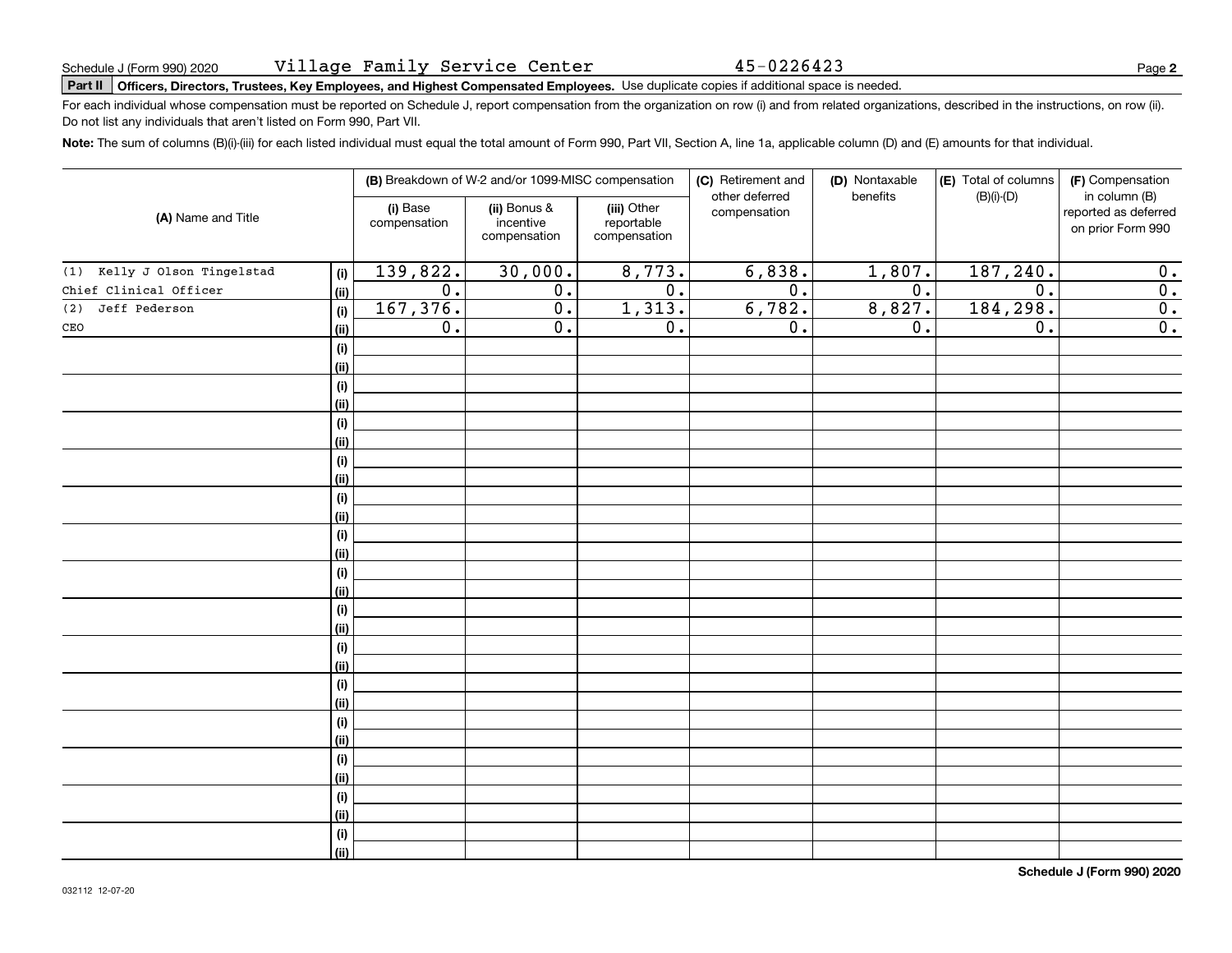#### **Part III Supplemental Information**

Schedule J (Form 990) 2020 Village Family Service Center<br>
Part III Supplemental Information<br>
Provide the information, explanation, or descriptions required for Part I, lines 1a, 1b, 3, 4a, 4b, 4c, 5a, 5b, 6a, 6b, 7, and 8,

**Schedule J (Form 990) 2020**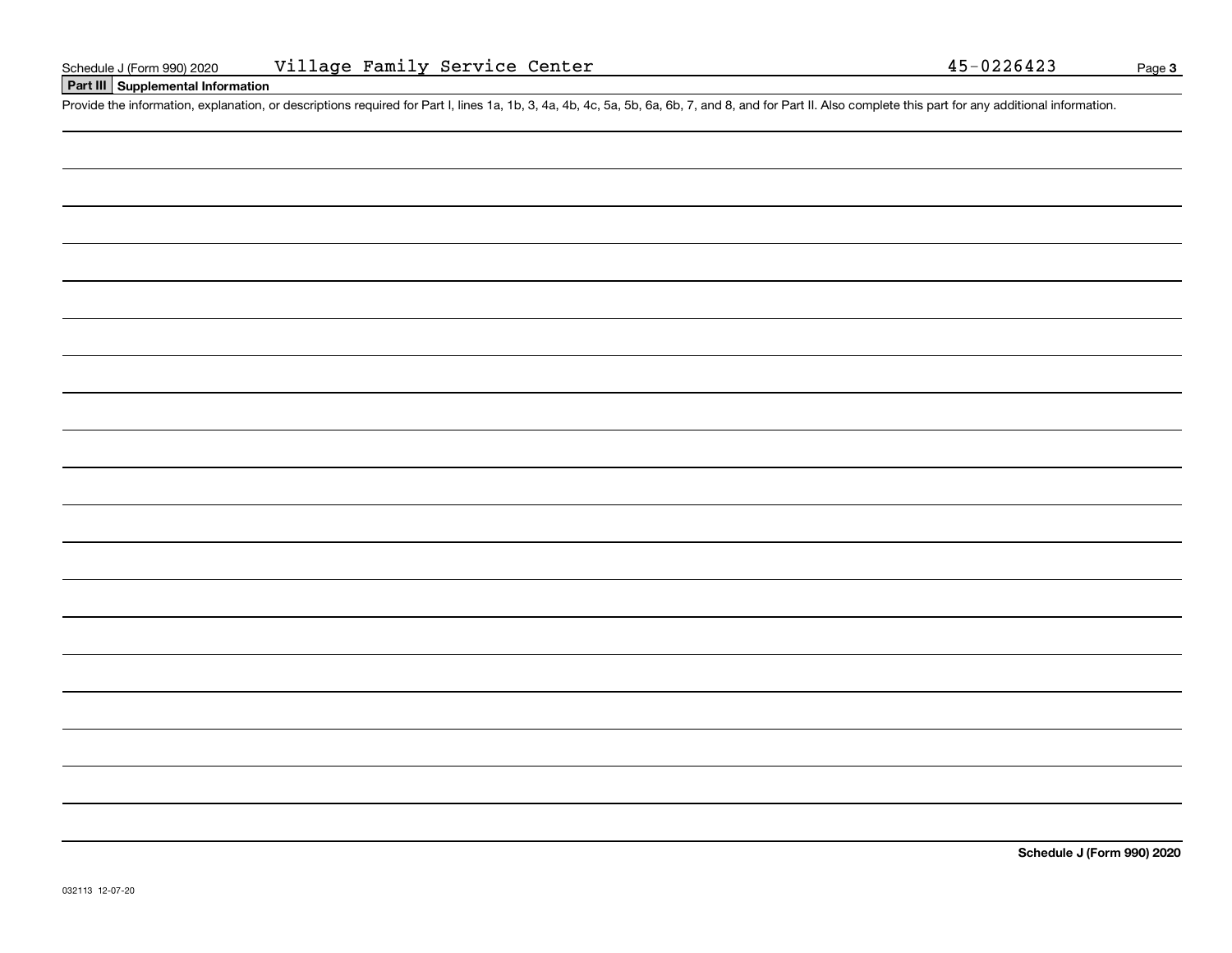#### **SCHEDULE M (Form 990)**

## **Noncash Contributions**

OMB No. 1545-0047

| Department of the Treasury      |
|---------------------------------|
| <b>Internal Revenue Service</b> |

**Complete if the organizations answered "Yes" on Form 990, Part IV, lines 29 or 30.** <sup>J</sup>**2020 Attach to Form 990.** J

**Open to Public Inspection**

**Employer identification number**

45-0226423

|  | Name of the organization |
|--|--------------------------|
|  |                          |

 **Go to www.irs.gov/Form990 for instructions and the latest information.** J

### Village Family Service Center

| Part I | <b>Types of Property</b>                                                                                                                                                                                                                       |             |  |    |                              |                            |    |  |
|--------|------------------------------------------------------------------------------------------------------------------------------------------------------------------------------------------------------------------------------------------------|-------------|--|----|------------------------------|----------------------------|----|--|
|        | (a)<br>(c)<br>(d)<br>(b)<br>Number of<br>Noncash contribution<br>Check if<br>Method of determining<br>contributions or<br>amounts reported on<br>applicable<br>noncash contribution amounts<br>litems contributed Form 990, Part VIII, line 1g |             |  |    |                              |                            |    |  |
| 1      |                                                                                                                                                                                                                                                |             |  |    |                              |                            |    |  |
| 2      |                                                                                                                                                                                                                                                |             |  |    |                              |                            |    |  |
| з      | Art - Fractional interests                                                                                                                                                                                                                     |             |  |    |                              |                            |    |  |
| 4      |                                                                                                                                                                                                                                                |             |  |    |                              |                            |    |  |
| 5      | Clothing and household goods                                                                                                                                                                                                                   | $\mathbf X$ |  |    | 32,090. cost of donated prop |                            |    |  |
|        |                                                                                                                                                                                                                                                |             |  |    |                              |                            |    |  |
| 6      |                                                                                                                                                                                                                                                |             |  |    |                              |                            |    |  |
| 7      |                                                                                                                                                                                                                                                |             |  |    |                              |                            |    |  |
| 8      |                                                                                                                                                                                                                                                |             |  |    |                              |                            |    |  |
| 9      | Securities - Publicly traded                                                                                                                                                                                                                   |             |  |    |                              |                            |    |  |
| 10     | Securities - Closely held stock                                                                                                                                                                                                                |             |  |    |                              |                            |    |  |
| 11     | Securities - Partnership, LLC, or                                                                                                                                                                                                              |             |  |    |                              |                            |    |  |
|        | trust interests                                                                                                                                                                                                                                |             |  |    |                              |                            |    |  |
| 12     |                                                                                                                                                                                                                                                |             |  |    |                              |                            |    |  |
| 13     | Qualified conservation contribution -                                                                                                                                                                                                          |             |  |    |                              |                            |    |  |
|        | Historic structures                                                                                                                                                                                                                            |             |  |    |                              |                            |    |  |
| 14     | Qualified conservation contribution - Other                                                                                                                                                                                                    |             |  |    |                              |                            |    |  |
| 15     | Real estate - Residential                                                                                                                                                                                                                      |             |  |    |                              |                            |    |  |
| 16     | Real estate - Commercial                                                                                                                                                                                                                       |             |  |    |                              |                            |    |  |
| 17     |                                                                                                                                                                                                                                                |             |  |    |                              |                            |    |  |
| 18     |                                                                                                                                                                                                                                                |             |  |    |                              |                            |    |  |
| 19     |                                                                                                                                                                                                                                                |             |  |    |                              |                            |    |  |
| 20     | Drugs and medical supplies                                                                                                                                                                                                                     |             |  |    |                              |                            |    |  |
| 21     |                                                                                                                                                                                                                                                |             |  |    |                              |                            |    |  |
| 22     |                                                                                                                                                                                                                                                |             |  |    |                              |                            |    |  |
| 23     |                                                                                                                                                                                                                                                |             |  |    |                              |                            |    |  |
| 24     |                                                                                                                                                                                                                                                |             |  |    |                              |                            |    |  |
| 25     | Other $\blacktriangleright$<br>$\left($ $\right)$                                                                                                                                                                                              |             |  |    |                              |                            |    |  |
| 26     | Other $\blacktriangleright$                                                                                                                                                                                                                    |             |  |    |                              |                            |    |  |
| 27     | Other $\blacktriangleright$                                                                                                                                                                                                                    |             |  |    |                              |                            |    |  |
| 28     | Other<br>▶                                                                                                                                                                                                                                     |             |  |    |                              |                            |    |  |
| 29     | Number of Forms 8283 received by the organization during the tax year for contributions                                                                                                                                                        |             |  |    |                              |                            |    |  |
|        | for which the organization completed Form 8283, Part V, Donee Acknowledgement                                                                                                                                                                  |             |  | 29 |                              |                            |    |  |
|        |                                                                                                                                                                                                                                                |             |  |    |                              | Yes                        | No |  |
|        | 30a During the year, did the organization receive by contribution any property reported in Part I, lines 1 through 28, that it                                                                                                                 |             |  |    |                              |                            |    |  |
|        | must hold for at least three years from the date of the initial contribution, and which isn't required to be used for                                                                                                                          |             |  |    |                              |                            |    |  |
|        | exempt purposes for the entire holding period?                                                                                                                                                                                                 |             |  |    |                              | 30a                        | х  |  |
|        | <b>b</b> If "Yes," describe the arrangement in Part II.                                                                                                                                                                                        |             |  |    |                              |                            |    |  |
| 31     | Does the organization have a gift acceptance policy that requires the review of any nonstandard contributions?                                                                                                                                 |             |  |    | .                            | X<br>31                    |    |  |
|        | 32a Does the organization hire or use third parties or related organizations to solicit, process, or sell noncash                                                                                                                              |             |  |    |                              |                            |    |  |
|        | contributions?                                                                                                                                                                                                                                 |             |  |    |                              | 32a                        | х  |  |
|        | <b>b</b> If "Yes," describe in Part II.                                                                                                                                                                                                        |             |  |    |                              |                            |    |  |
| 33     | If the organization didn't report an amount in column (c) for a type of property for which column (a) is checked,                                                                                                                              |             |  |    |                              |                            |    |  |
|        | describe in Part II.                                                                                                                                                                                                                           |             |  |    |                              |                            |    |  |
| LHA    | For Paperwork Reduction Act Notice, see the Instructions for Form 990.                                                                                                                                                                         |             |  |    |                              | Schedule M (Form 990) 2020 |    |  |
|        |                                                                                                                                                                                                                                                |             |  |    |                              |                            |    |  |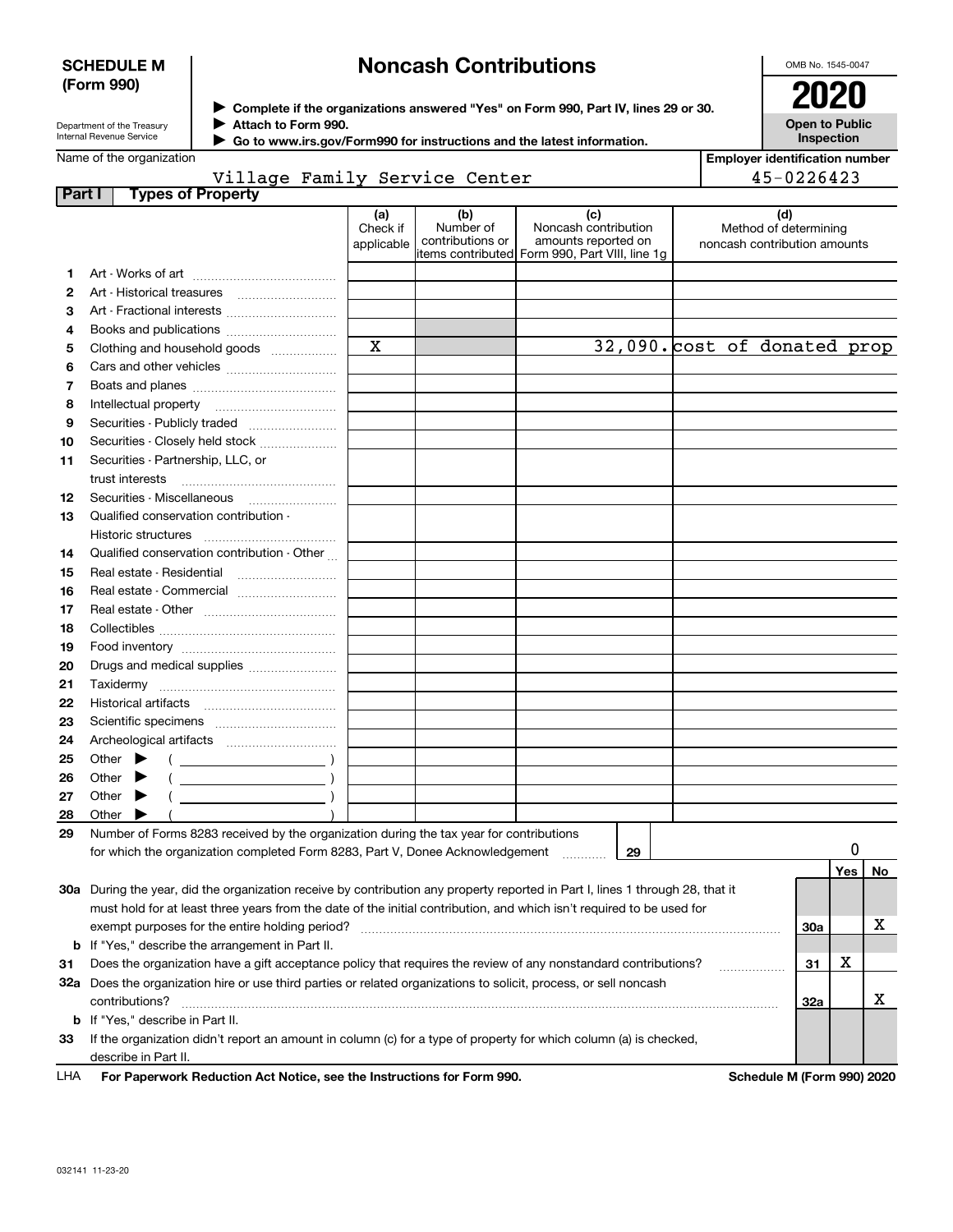|                | Schedule M (Form 990) 2020                | Village Family Service Center |  |  | 45-0226423                                                                                                                                                                                                                                                           | Page 2 |
|----------------|-------------------------------------------|-------------------------------|--|--|----------------------------------------------------------------------------------------------------------------------------------------------------------------------------------------------------------------------------------------------------------------------|--------|
| <b>Part II</b> | this part for any additional information. |                               |  |  | Supplemental Information. Provide the information required by Part I, lines 30b, 32b, and 33, and whether the organization<br>is reporting in Part I, column (b), the number of contributions, the number of items received, or a combination of both. Also complete |        |
|                |                                           |                               |  |  |                                                                                                                                                                                                                                                                      |        |
|                |                                           |                               |  |  |                                                                                                                                                                                                                                                                      |        |
|                |                                           |                               |  |  |                                                                                                                                                                                                                                                                      |        |
|                |                                           |                               |  |  |                                                                                                                                                                                                                                                                      |        |
|                |                                           |                               |  |  |                                                                                                                                                                                                                                                                      |        |
|                |                                           |                               |  |  |                                                                                                                                                                                                                                                                      |        |
|                |                                           |                               |  |  |                                                                                                                                                                                                                                                                      |        |
|                |                                           |                               |  |  |                                                                                                                                                                                                                                                                      |        |
|                |                                           |                               |  |  |                                                                                                                                                                                                                                                                      |        |
|                |                                           |                               |  |  |                                                                                                                                                                                                                                                                      |        |
|                |                                           |                               |  |  |                                                                                                                                                                                                                                                                      |        |
|                |                                           |                               |  |  |                                                                                                                                                                                                                                                                      |        |
|                |                                           |                               |  |  |                                                                                                                                                                                                                                                                      |        |
|                |                                           |                               |  |  |                                                                                                                                                                                                                                                                      |        |
|                |                                           |                               |  |  |                                                                                                                                                                                                                                                                      |        |
|                |                                           |                               |  |  |                                                                                                                                                                                                                                                                      |        |
|                |                                           |                               |  |  |                                                                                                                                                                                                                                                                      |        |
|                |                                           |                               |  |  |                                                                                                                                                                                                                                                                      |        |
|                |                                           |                               |  |  |                                                                                                                                                                                                                                                                      |        |
|                |                                           |                               |  |  |                                                                                                                                                                                                                                                                      |        |
|                |                                           |                               |  |  |                                                                                                                                                                                                                                                                      |        |
|                |                                           |                               |  |  |                                                                                                                                                                                                                                                                      |        |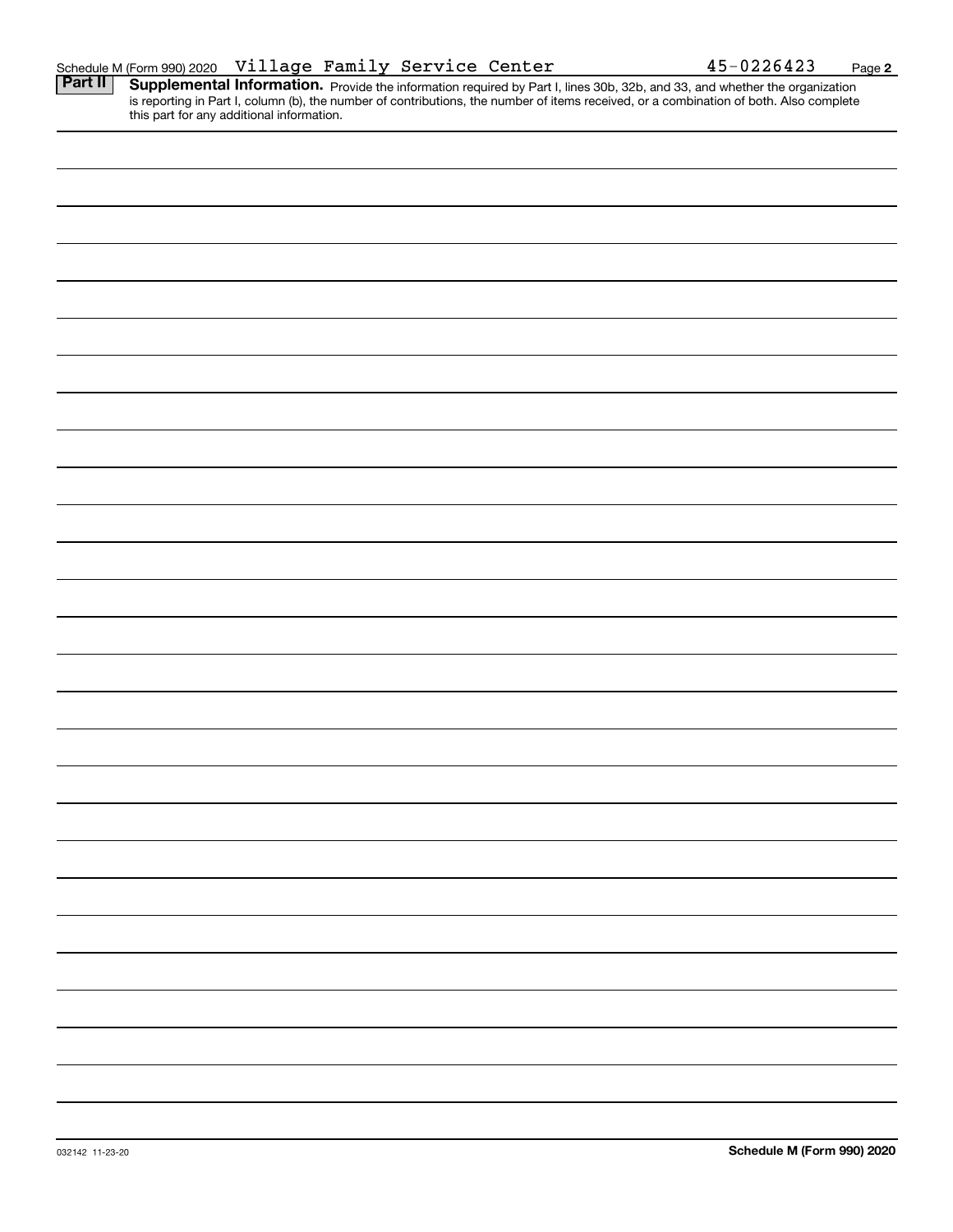**(Form 990 or 990-EZ)**

Department of the Treasury Internal Revenue Service Name of the organization

**Complete to provide information for responses to specific questions on Form 990 or 990-EZ or to provide any additional information. | Attach to Form 990 or 990-EZ. | Go to www.irs.gov/Form990 for the latest information. SCHEDULE O Supplemental Information to Form 990 or 990-EZ**



Village Family Service Center 195-0226423

Form 990, Part I, Doing Business As:

The Village Family Service Center

Form 990, Part I, Line 1, Description of Organization Mission:

services designed to strengthen individuals, families and

organizations.

Form 990, Part III, Line 3, Changes in Program Services:

The organization stopped working with The Collaborative for Adoption on

December 31, 2020.

Form 990, Part III, Line 4a, Program Service Accomplishments:

In addition to mental health counseling, The Village provides financial

counseling, including budgeting advice, a debt management program,

credit report reading service, and financial coaching.

Family Centered Engagement and Family Group Decision Making services

bring together families and service providers to develop plans that

address the safety and wellbeing of children and reduce the number of

children in foster care.

Form 990, Part III, Line 4d, Other Program Services:

BIG BROTHER BIG SISTERS: Big Brothers Big Sisters is a mentoring

program that matches carefully screened adult volunteers with children,

ages 6-14 years, who have special needs for personal growth and

032211 11-20-20 LHA For Paperwork Reduction Act Notice, see the Instructions for Form 990 or 990-EZ. Schedule O (Form 990 or 990-EZ) 2020 development. Supportive, one-to-one mentoring defends the potential of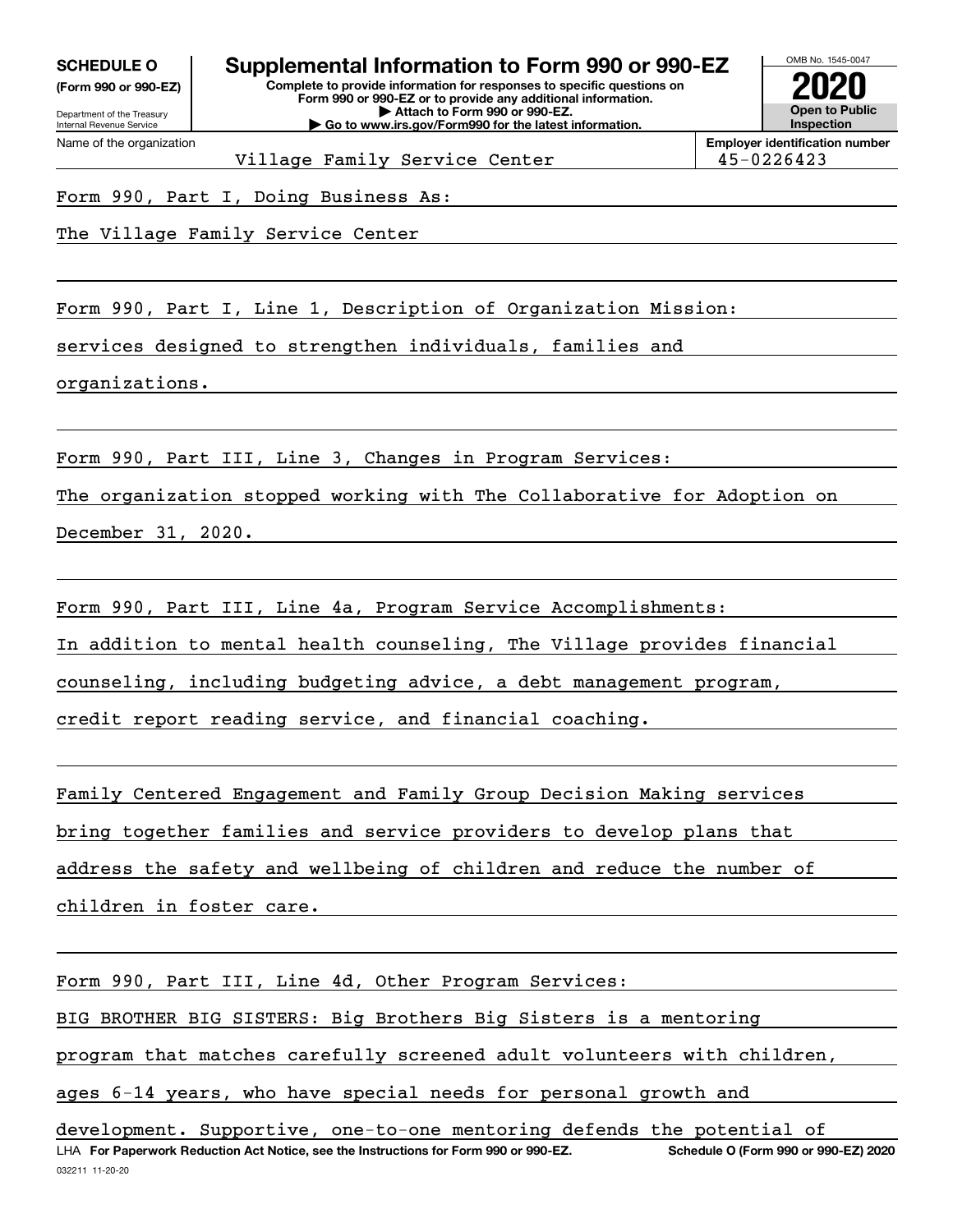| Schedule O (Form 990 or 990-EZ) 2020                                          | Page 2                                              |
|-------------------------------------------------------------------------------|-----------------------------------------------------|
| Name of the organization<br>Village Family Service Center                     | <b>Employer identification number</b><br>45-0226423 |
| the child, helping to build self-confidence and self-esteem in the            |                                                     |
| child, as volunteers and kids spend time together.                            |                                                     |
| Expenses $$296,916.$<br>including grants of $\sharp$ 0.<br>Revenue $\sin 0$ . |                                                     |
|                                                                               |                                                     |
| Other Program services expenses are generated by First Step Recovery,         |                                                     |

which provides outpatient treatment for substance use disorders; the

Supervised Parenting Time and Child Exchange in Minot, ND, which offers

a safe location for structured visitations and child exchanges; a Youth

Cultural Liaison Program, which focuses on reducing the

over-representation of Native American and other minority youth in the

Juvenile Justice System; and other miscellaneous revenues.

Miscellaneous revenues are earned from incidental charges that help

support and further the goals of The Village Family Service Center.

Expenses \$ 4,278,135. including grants of \$ 0. Revenue \$ 1,206,474.

Form 990, Part VI, Section A, line 1:

The Board shall have a standing Executive Committee which shall consist of the officers of the Board. This committee shall be chaired by the Chairperson of the Board. This group shall serve as the central leadership and planning group for the Organization and as an advisory group to the CEO. It will have full authority to act on behalf of the Board in providing leadership and management resources to the CEO in the CEO's management over the affairs of the Corporation during the intervals between meetings of the Board, except as specifically limited by prior action of the Board. The Executive Committee did not act on behalf of the full board at any time during the tax year.

Form 990, Part VI, Section A, line 8b: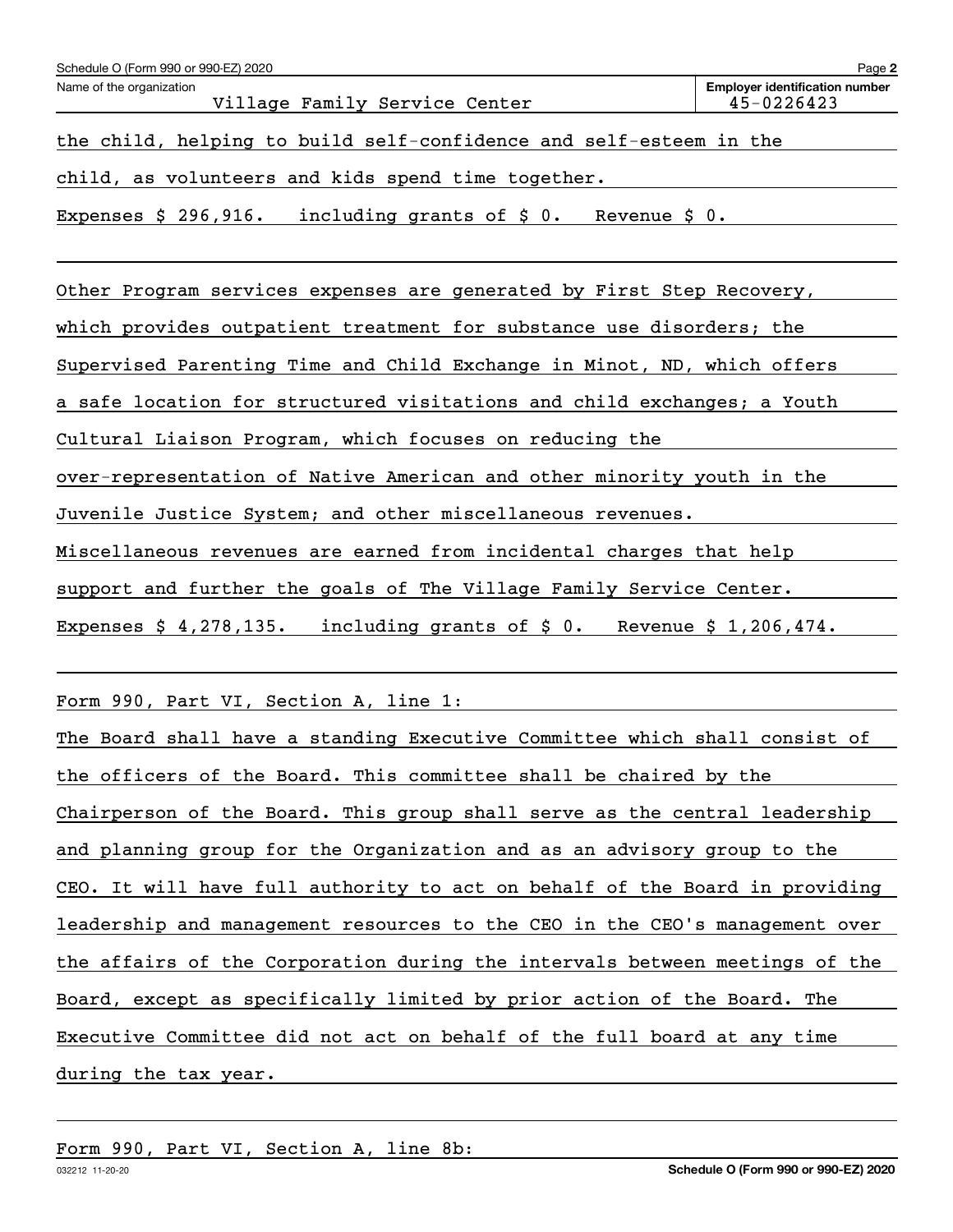The governing documents allow for multiple committees; however, there were no committees that used their authority to act on behalf of the full Board during the year.

Form 990, Part VI, Section B, line 11b:

The CFO, CEO, and staff accountant will review the Form 990 prior to it

being distributed to the board members prior to it being filed.

Form 990, Part VI, Section B, Line 12c:

Individuals with a conflict or potential conflict will make this known to the appropriate Village individual at the earliest possible date. Board member conflicts are to be reported to the Chairperson of the Board of Directors of the Village Family Service Center. Board members are asked to abstain from voting on any issues in which they have a conflict. Staff/consultant conflicts are to be reported to the President/CEO of the Village. To avoid any appearance of conflict of interest, Village programs have procedures in place which will guide the transfer of cases when a staff member leaves Village employment or when a client requests a transfer to another counselor/case manager. Any person associated with the Village Family Service Center and receiving services from this agency will not be given preferential treatment.

Form 990, Part VI, Section B, Line 15a:

CEO compensation is reviewed yearly.

1. Review committee includes board leadership relating to year being

reviewed. Members include: a) Chairperson b) Vice Chairpersons c) Personnel Committee Chairperson.

Review to be completed post-audit and by May end.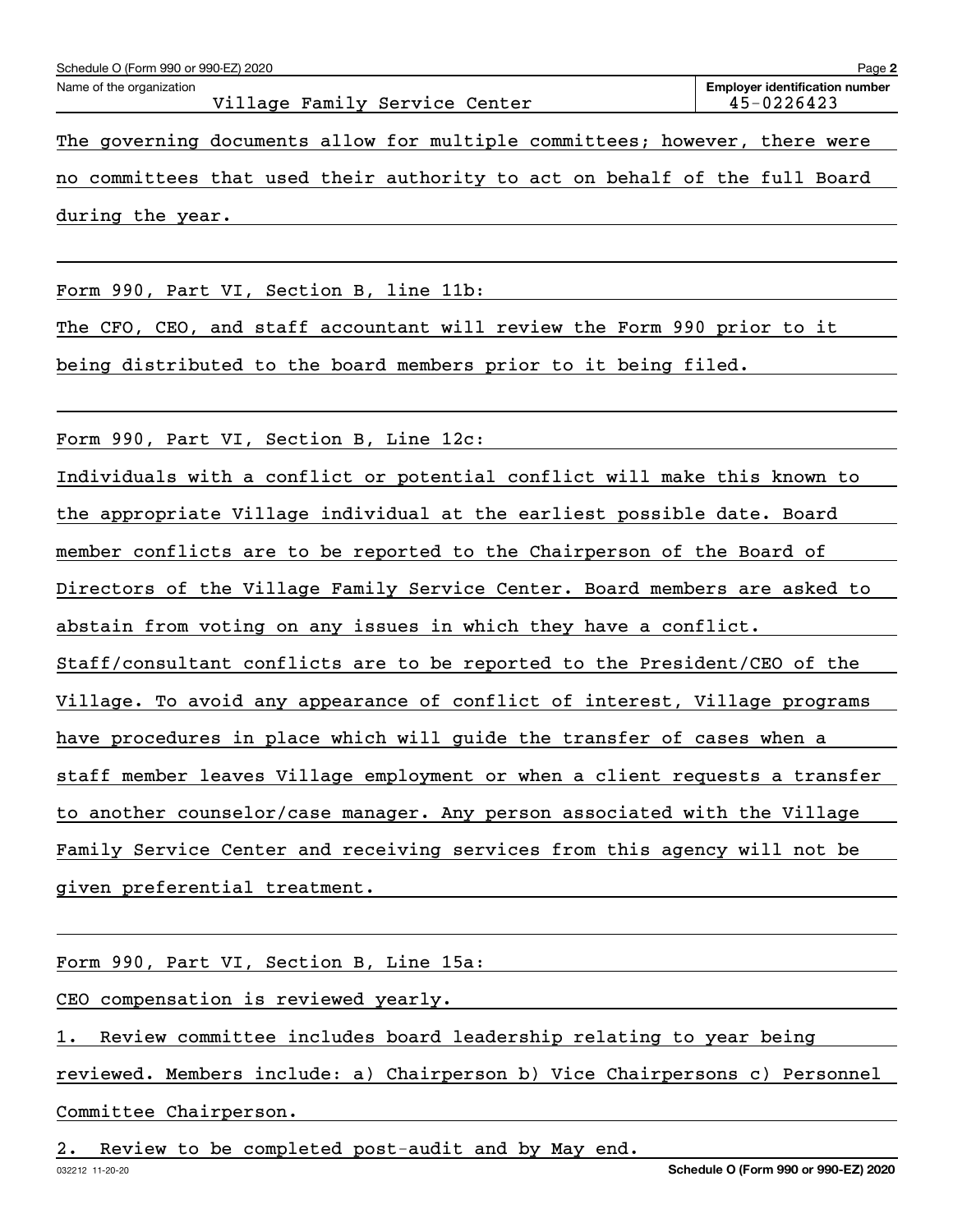| Schedule O (Form 990 or 990-EZ) 2020                                      | Page 2                                              |
|---------------------------------------------------------------------------|-----------------------------------------------------|
| Name of the organization<br>Village Family Service Center                 | <b>Employer identification number</b><br>45-0226423 |
| A full 360 review will be completed using comparability data.<br>3.       |                                                     |
| Committee will review and determine goals attained.<br>4.                 |                                                     |
| Committee will establish goals and bonus possibilities.<br>5.             |                                                     |
| Committee will review and determine salary and bonus. The completed<br>б. |                                                     |
| process will be reported to the board.                                    |                                                     |
|                                                                           |                                                     |
| Form 990, Part VI, Section C, Line 19:                                    |                                                     |
| The governing documents, conflict of interest policy, and financial       |                                                     |
| statements are available upon request.                                    |                                                     |
|                                                                           |                                                     |
| Form 990, Part XI, line 9, Changes in Net Assets:                         |                                                     |
| Change in Children's Village Foundation Net Assets - Perm                 |                                                     |
| Restricted                                                                | 145,598.                                            |
|                                                                           |                                                     |
|                                                                           |                                                     |
|                                                                           |                                                     |
|                                                                           |                                                     |
|                                                                           |                                                     |
|                                                                           |                                                     |
|                                                                           |                                                     |
|                                                                           |                                                     |
|                                                                           |                                                     |
|                                                                           |                                                     |
|                                                                           |                                                     |
|                                                                           |                                                     |
|                                                                           |                                                     |
|                                                                           |                                                     |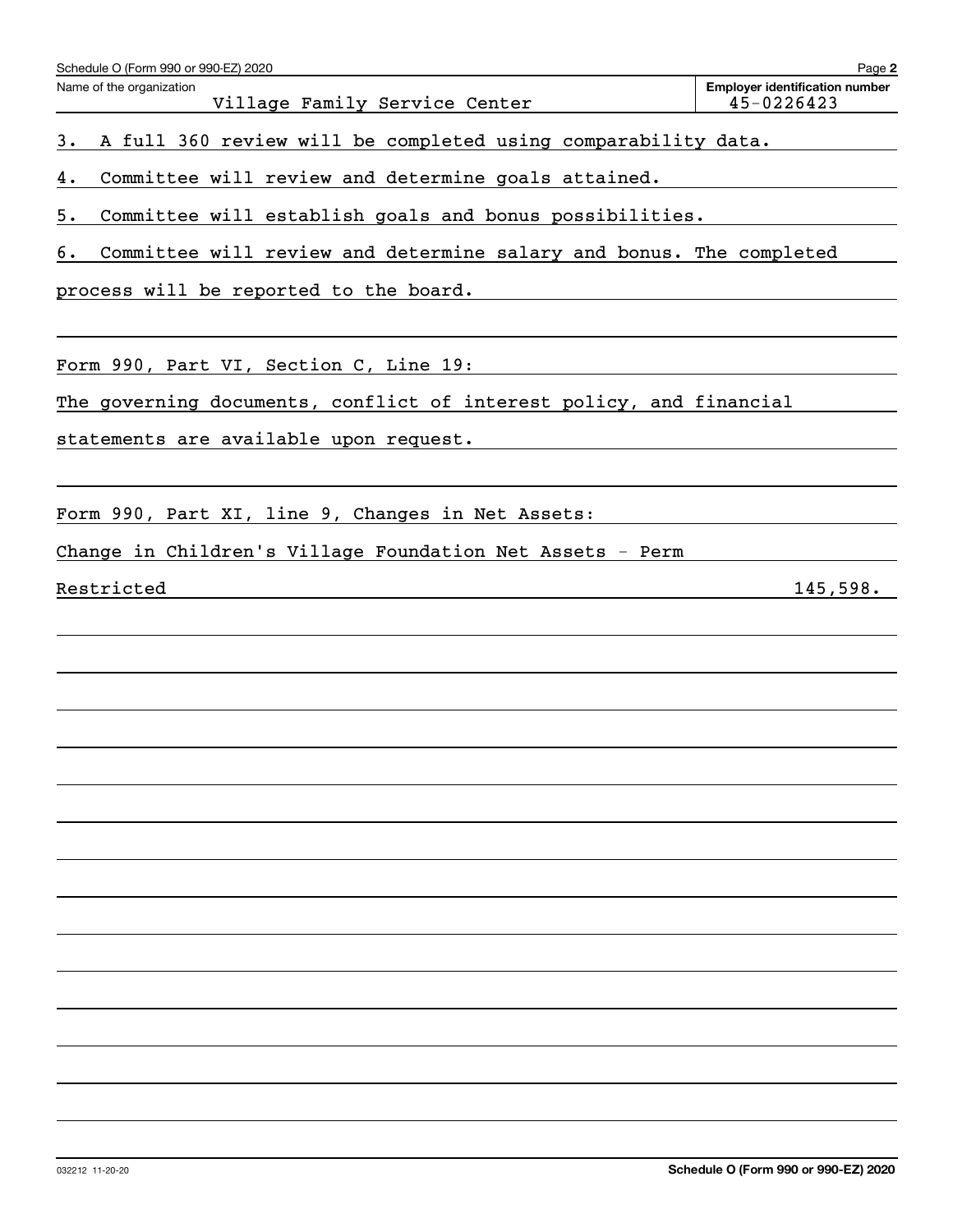| <b>SCHEDULE R</b> |    |  |
|-------------------|----|--|
|                   | AA |  |

**(Form 990)**

### **Related Organizations and Unrelated Partnerships**

**Complete if the organization answered "Yes" on Form 990, Part IV, line 33, 34, 35b, 36, or 37.** |

**Attach to Form 990.**  |

OMB No. 1545-0047 **2020**

**Open to Public | Go to www.irs.gov/Form990 for instructions and the latest information. Inspection**

**Employer identification number**

45-0226423

Department of the Treasury Internal Revenue Service Name of the organization

Village Family Service Center

**Part I Identification of Disregarded Entities.**  Complete if the organization answered "Yes" on Form 990, Part IV, line 33.

| (a)<br>Name, address, and EIN (if applicable)<br>of disregarded entity | (b)<br>Primary activity | (c)<br>Legal domicile (state or<br>foreign country) | (d)<br>Total income | (e)<br>End-of-year assets | (f)<br>Direct controlling<br>entity |
|------------------------------------------------------------------------|-------------------------|-----------------------------------------------------|---------------------|---------------------------|-------------------------------------|
|                                                                        |                         |                                                     |                     |                           |                                     |
|                                                                        |                         |                                                     |                     |                           |                                     |
|                                                                        |                         |                                                     |                     |                           |                                     |
|                                                                        |                         |                                                     |                     |                           |                                     |

**Identification of Related Tax-Exempt Organizations.** Complete if the organization answered "Yes" on Form 990, Part IV, line 34, because it had one or more related tax-exempt **Part II** organizations during the tax year.

| (a)<br>Name, address, and EIN<br>of related organization | (b)<br>Primary activity    | (c)<br>Legal domicile (state or<br>foreign country) | (d)<br><b>Exempt Code</b><br>section | (e)<br>Public charity<br>status (if section | (f)<br>Direct controlling<br>entity |     | $(g)$<br>Section 512(b)(13)<br>controlled<br>entity? |
|----------------------------------------------------------|----------------------------|-----------------------------------------------------|--------------------------------------|---------------------------------------------|-------------------------------------|-----|------------------------------------------------------|
|                                                          |                            |                                                     |                                      | 501(c)(3))                                  |                                     | Yes | No                                                   |
| Children's Village Family Service Foundation             | Support the Village Family |                                                     |                                      |                                             | Village Family                      |     |                                                      |
| $-45-6013464$ , PO Box 9859, Fargo, ND 58106             | Service Center             | North Dakota                                        | 501(c)(3)                            | Line 12b, II                                | Service Center                      | х   |                                                      |
|                                                          |                            |                                                     |                                      |                                             |                                     |     |                                                      |
|                                                          |                            |                                                     |                                      |                                             |                                     |     |                                                      |
|                                                          |                            |                                                     |                                      |                                             |                                     |     |                                                      |
|                                                          |                            |                                                     |                                      |                                             |                                     |     |                                                      |
|                                                          |                            |                                                     |                                      |                                             |                                     |     |                                                      |
|                                                          |                            |                                                     |                                      |                                             |                                     |     |                                                      |
|                                                          |                            |                                                     |                                      |                                             |                                     |     |                                                      |

**For Paperwork Reduction Act Notice, see the Instructions for Form 990. Schedule R (Form 990) 2020**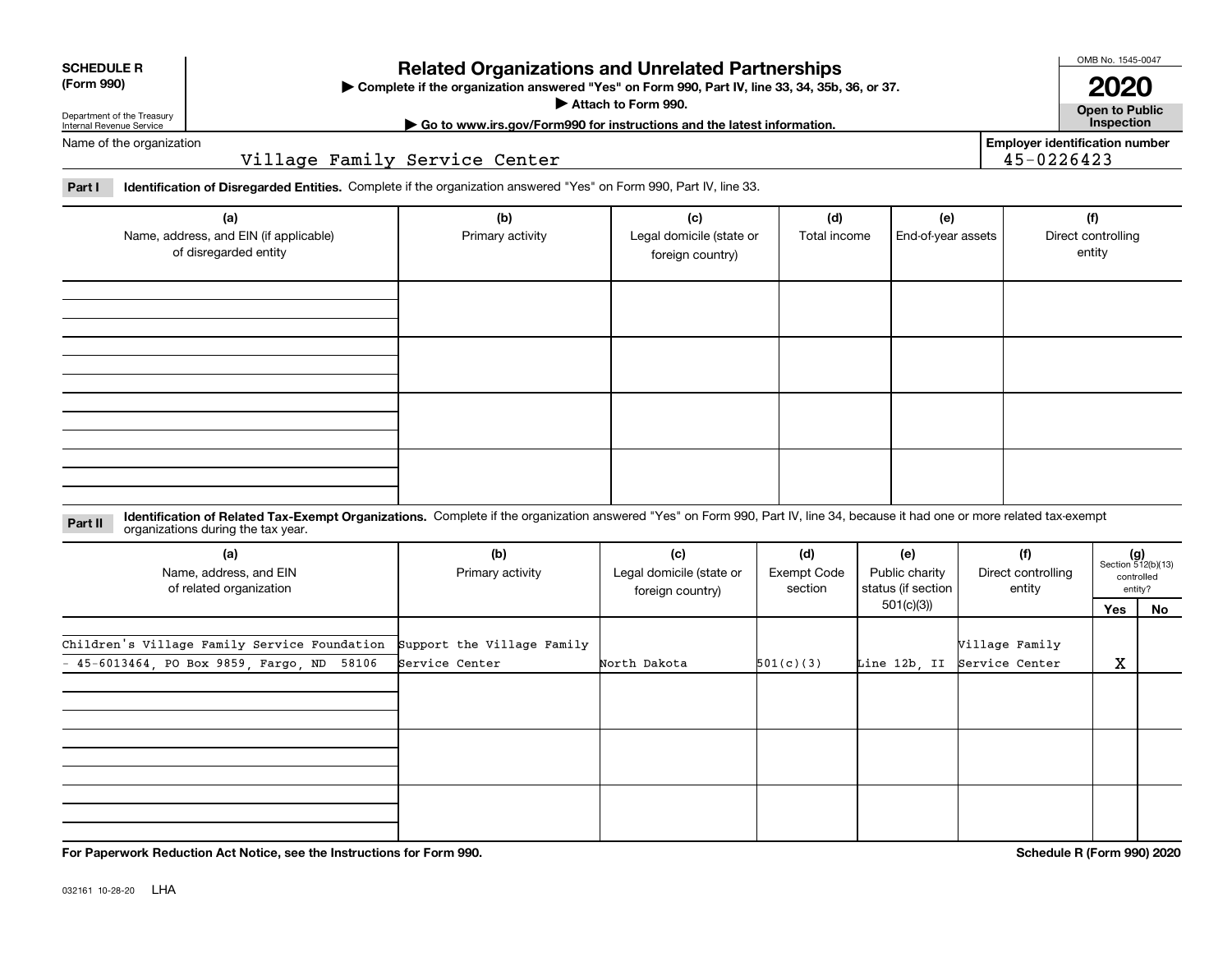**Identification of Related Organizations Taxable as a Partnership.** Complete if the organization answered "Yes" on Form 990, Part IV, line 34, because it had one or more related **Part III** organizations treated as a partnership during the tax year.

| (a)                     | (b)              | (c)               | (d)                | (e)                                                                 | (f)            | (g)         |                                  | (h) | (i)                                      | (i) | (k)                                                       |
|-------------------------|------------------|-------------------|--------------------|---------------------------------------------------------------------|----------------|-------------|----------------------------------|-----|------------------------------------------|-----|-----------------------------------------------------------|
| Name, address, and EIN  | Primary activity | Legal<br>domicile | Direct controlling | Predominant income                                                  | Share of total | Share of    | Disproportionate<br>allocations? |     | Code V-UBI                               |     |                                                           |
| of related organization |                  | (state or         | entity             | related, unrelated,<br>excluded from tax under<br>sections 512-514) | income         | end-of-year |                                  |     | amount in box                            |     | General or Percentage<br>managing<br>partner?<br>partner? |
|                         |                  | foreign           |                    |                                                                     |                | assets      |                                  |     | 20 of Schedule<br>K-1 (Form 1065) Yes No |     |                                                           |
|                         |                  | country)          |                    |                                                                     |                |             | $Yes \mid$                       | No  |                                          |     |                                                           |
|                         |                  |                   |                    |                                                                     |                |             |                                  |     |                                          |     |                                                           |
|                         |                  |                   |                    |                                                                     |                |             |                                  |     |                                          |     |                                                           |
|                         |                  |                   |                    |                                                                     |                |             |                                  |     |                                          |     |                                                           |
|                         |                  |                   |                    |                                                                     |                |             |                                  |     |                                          |     |                                                           |
|                         |                  |                   |                    |                                                                     |                |             |                                  |     |                                          |     |                                                           |
|                         |                  |                   |                    |                                                                     |                |             |                                  |     |                                          |     |                                                           |
|                         |                  |                   |                    |                                                                     |                |             |                                  |     |                                          |     |                                                           |
|                         |                  |                   |                    |                                                                     |                |             |                                  |     |                                          |     |                                                           |
|                         |                  |                   |                    |                                                                     |                |             |                                  |     |                                          |     |                                                           |
|                         |                  |                   |                    |                                                                     |                |             |                                  |     |                                          |     |                                                           |
|                         |                  |                   |                    |                                                                     |                |             |                                  |     |                                          |     |                                                           |
|                         |                  |                   |                    |                                                                     |                |             |                                  |     |                                          |     |                                                           |
|                         |                  |                   |                    |                                                                     |                |             |                                  |     |                                          |     |                                                           |
|                         |                  |                   |                    |                                                                     |                |             |                                  |     |                                          |     |                                                           |
|                         |                  |                   |                    |                                                                     |                |             |                                  |     |                                          |     |                                                           |
|                         |                  |                   |                    |                                                                     |                |             |                                  |     |                                          |     |                                                           |
|                         |                  |                   |                    |                                                                     |                |             |                                  |     |                                          |     |                                                           |
|                         |                  |                   |                    |                                                                     |                |             |                                  |     |                                          |     |                                                           |
|                         |                  |                   |                    |                                                                     |                |             |                                  |     |                                          |     |                                                           |
|                         |                  |                   |                    |                                                                     |                |             |                                  |     |                                          |     |                                                           |

**Identification of Related Organizations Taxable as a Corporation or Trust.** Complete if the organization answered "Yes" on Form 990, Part IV, line 34, because it had one or more related **Part IV** organizations treated as a corporation or trust during the tax year.

| (a)<br>Name, address, and EIN<br>of related organization | (b)<br>Primary activity | (c)<br>Legal domicile<br>(state or<br>foreign | (d)<br>Direct controlling<br>entity | (e)<br>Type of entity<br>(C corp, S corp,<br>or trust) | (f)<br>Share of total<br>income | (g)<br>Share of<br>end-of-year<br>assets | (h)<br>Percentage<br>ownership | $(i)$ Section<br>512(b)(13)<br>controlled<br>entity? |          |
|----------------------------------------------------------|-------------------------|-----------------------------------------------|-------------------------------------|--------------------------------------------------------|---------------------------------|------------------------------------------|--------------------------------|------------------------------------------------------|----------|
|                                                          |                         | country)                                      |                                     |                                                        |                                 |                                          |                                |                                                      | Yes   No |
|                                                          |                         |                                               |                                     |                                                        |                                 |                                          |                                |                                                      |          |
|                                                          |                         |                                               |                                     |                                                        |                                 |                                          |                                |                                                      |          |
|                                                          |                         |                                               |                                     |                                                        |                                 |                                          |                                |                                                      |          |
|                                                          |                         |                                               |                                     |                                                        |                                 |                                          |                                |                                                      |          |
|                                                          |                         |                                               |                                     |                                                        |                                 |                                          |                                |                                                      |          |
|                                                          |                         |                                               |                                     |                                                        |                                 |                                          |                                |                                                      |          |
|                                                          |                         |                                               |                                     |                                                        |                                 |                                          |                                |                                                      |          |
|                                                          |                         |                                               |                                     |                                                        |                                 |                                          |                                |                                                      |          |
|                                                          |                         |                                               |                                     |                                                        |                                 |                                          |                                |                                                      |          |
|                                                          |                         |                                               |                                     |                                                        |                                 |                                          |                                |                                                      |          |
|                                                          |                         |                                               |                                     |                                                        |                                 |                                          |                                |                                                      |          |
|                                                          |                         |                                               |                                     |                                                        |                                 |                                          |                                |                                                      |          |
|                                                          |                         |                                               |                                     |                                                        |                                 |                                          |                                |                                                      |          |
|                                                          |                         |                                               |                                     |                                                        |                                 |                                          |                                |                                                      |          |
|                                                          |                         |                                               |                                     |                                                        |                                 |                                          |                                |                                                      |          |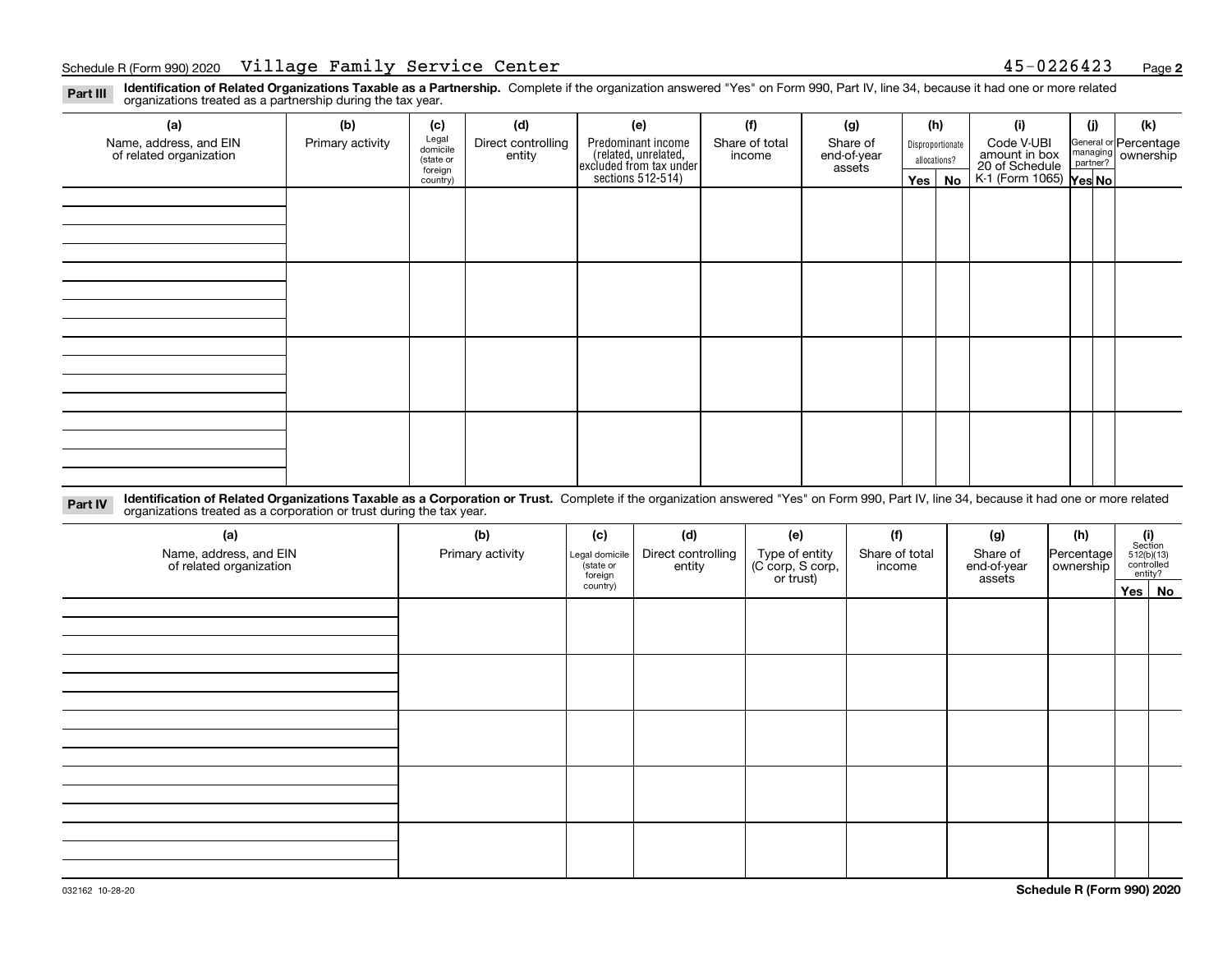#### Schedule R (Form 990) 2020 <code>Village Family Service Center</code> 45-0226423 Page

**Part V** T**ransactions With Related Organizations.** Complete if the organization answered "Yes" on Form 990, Part IV, line 34, 35b, or 36.

| Note: Complete line 1 if any entity is listed in Parts II, III, or IV of this schedule.                                                                                                                                        |    | Yes | No                      |
|--------------------------------------------------------------------------------------------------------------------------------------------------------------------------------------------------------------------------------|----|-----|-------------------------|
| 1 During the tax year, did the organization engage in any of the following transactions with one or more related organizations listed in Parts II-IV?                                                                          |    |     |                         |
|                                                                                                                                                                                                                                |    |     | х                       |
|                                                                                                                                                                                                                                | 1b |     | X                       |
| c Gift, grant, or capital contribution from related organization(s) matches contains and content and contribution from related organization(s) matches contains and contribution from related organization(s) matches contains | 1c | X   |                         |
|                                                                                                                                                                                                                                | 1d | X   |                         |
| e Loans or loan quarantees by related organization(s)                                                                                                                                                                          | 1e | х   |                         |
|                                                                                                                                                                                                                                |    |     |                         |
| f Dividends from related organization(s) manufactured contains and contained a series of the contact of the contact of the contact of the contact of the contact of the contact of the contact of the contact of the contact o | 1f |     | x                       |
| g Sale of assets to related organization(s) www.assettion.com/www.assettion.com/www.assettion.com/www.assettion.com/www.assettion.com/www.assettion.com/www.assettion.com/www.assettion.com/www.assettion.com/www.assettion.co | 1g |     | х                       |
| h Purchase of assets from related organization(s) manufactured manufactured manufactured manufactured manufactured manufactured manufactured manufactured manufactured manufactured manufactured manufactured manufactured man | 1h |     | х                       |
| Exchange of assets with related organization(s) www.assettion.com/www.assettion.com/www.assettion.com/www.assettion.com/www.assettion.com/www.assettion.com/www.assettion.com/www.assettion.com/www.assettion.com/www.assettio | 1i |     | X                       |
|                                                                                                                                                                                                                                | 1i |     | $\overline{\mathbf{X}}$ |
|                                                                                                                                                                                                                                |    |     |                         |
|                                                                                                                                                                                                                                | 1k |     | X                       |
| Performance of services or membership or fundraising solicitations for related organization(s)                                                                                                                                 | 11 | X   |                         |
| m Performance of services or membership or fundraising solicitations by related organization(s)                                                                                                                                | 1m |     | $\mathbf{x}$            |
|                                                                                                                                                                                                                                | 1n | X   |                         |
| <b>o</b> Sharing of paid employees with related organization(s)                                                                                                                                                                | 10 |     | x                       |
|                                                                                                                                                                                                                                |    |     |                         |
|                                                                                                                                                                                                                                | 1p |     | X                       |
|                                                                                                                                                                                                                                | 1a | х   |                         |
|                                                                                                                                                                                                                                |    |     |                         |
|                                                                                                                                                                                                                                | 1r |     | х                       |
|                                                                                                                                                                                                                                | 1s | X   |                         |

**2**If the answer to any of the above is "Yes," see the instructions for information on who must complete this line, including covered relationships and transaction thresholds.

| (a)<br>Name of related organization                 | (b)<br>Transaction<br>type (a-s) | (c)<br>Amount involved | (d)<br>Method of determining amount involved |
|-----------------------------------------------------|----------------------------------|------------------------|----------------------------------------------|
| Children's Village Family Service<br>(1) Foundation | $\mathcal{C}$                    | $250,004.$ Cash        |                                              |
| (2)                                                 |                                  |                        |                                              |
| (3)                                                 |                                  |                        |                                              |
| (4)                                                 |                                  |                        |                                              |
| (5)                                                 |                                  |                        |                                              |
| (6)                                                 |                                  |                        |                                              |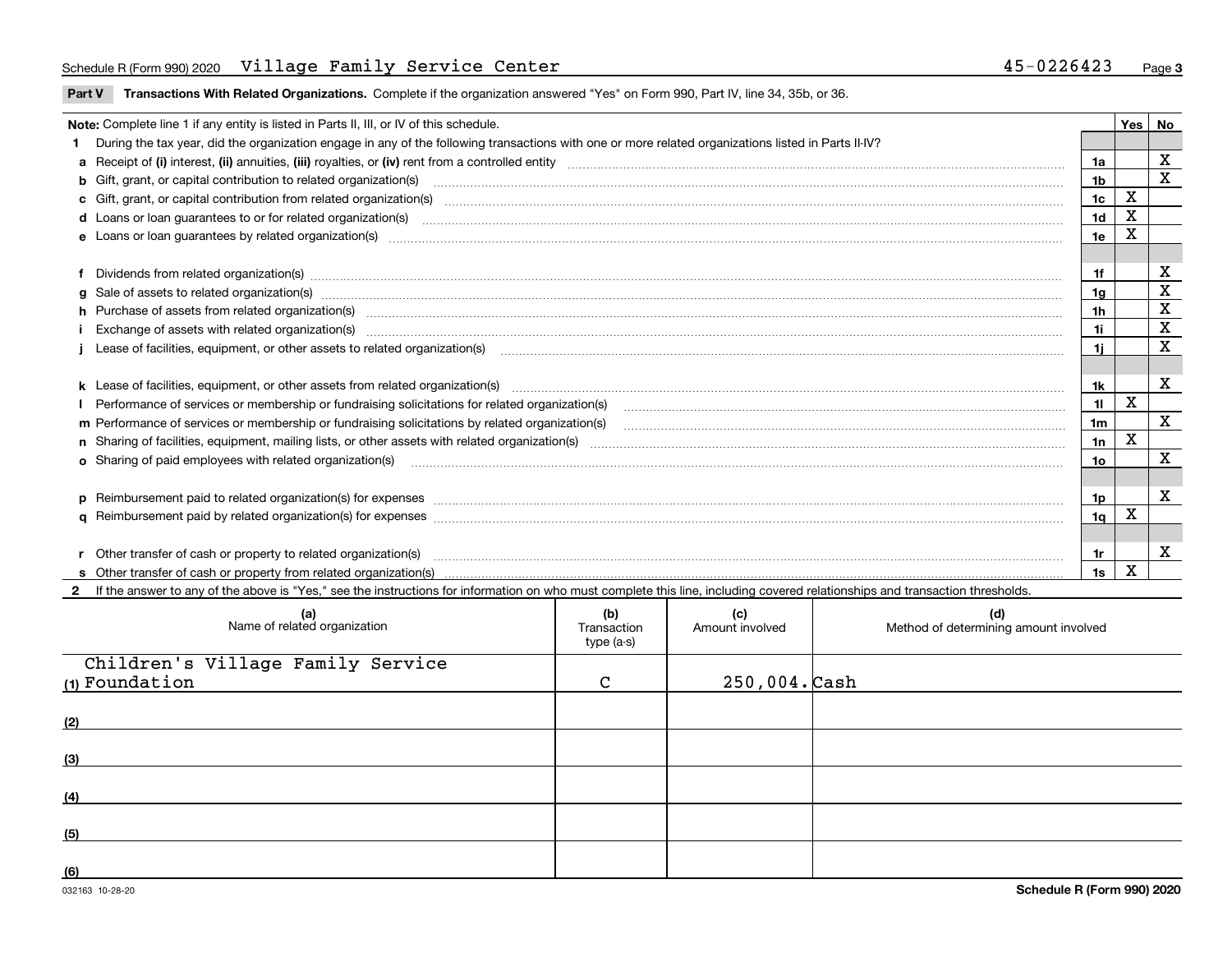#### Schedule R (Form 990) 2020 <code>Village Family Service Center</code> 45-0226423 Page

**Part VI Unrelated Organizations Taxable as a Partnership. Complete if the organization answered "Yes" on Form 990, Part IV, line 37.** 

Provide the following information for each entity taxed as a partnership through which the organization conducted more than five percent of its activities (measured by total assets or gross revenue) that was not a related organization. See instructions regarding exclusion for certain investment partnerships.

| ັ<br>(a)               | ັ<br>ັ<br>(b)    | (c)               | (d)                                                                                        |                                                                                     |  | (f)      | (g)         | (h) |                                       | (i)                                                                                                                                   | (i)    | (k) |
|------------------------|------------------|-------------------|--------------------------------------------------------------------------------------------|-------------------------------------------------------------------------------------|--|----------|-------------|-----|---------------------------------------|---------------------------------------------------------------------------------------------------------------------------------------|--------|-----|
| Name, address, and EIN | Primary activity | Legal domicile    |                                                                                            | (e)<br>Are all                                                                      |  | Share of | Share of    |     |                                       |                                                                                                                                       |        |     |
| of entity              |                  | (state or foreign | Predominant income<br>(related, unrelated,<br>excluded from tax under<br>sections 512-514) | $\begin{array}{c}\n\text{partners} \sec.\n\\ \n501(c)(3)\n\\ \n0rgs.?\n\end{array}$ |  | total    | end-of-year |     | Dispropor-<br>tionate<br>allocations? | Code V-UBI<br>  amount in box 20 managing<br>  of Schedule K-1 partner? ownership<br>  of Schedule K-1 partner? ownership<br>  Yes No |        |     |
|                        |                  | country)          |                                                                                            | Yes No                                                                              |  | income   | assets      |     | Yes No                                |                                                                                                                                       | Yes No |     |
|                        |                  |                   |                                                                                            |                                                                                     |  |          |             |     |                                       |                                                                                                                                       |        |     |
|                        |                  |                   |                                                                                            |                                                                                     |  |          |             |     |                                       |                                                                                                                                       |        |     |
|                        |                  |                   |                                                                                            |                                                                                     |  |          |             |     |                                       |                                                                                                                                       |        |     |
|                        |                  |                   |                                                                                            |                                                                                     |  |          |             |     |                                       |                                                                                                                                       |        |     |
|                        |                  |                   |                                                                                            |                                                                                     |  |          |             |     |                                       |                                                                                                                                       |        |     |
|                        |                  |                   |                                                                                            |                                                                                     |  |          |             |     |                                       |                                                                                                                                       |        |     |
|                        |                  |                   |                                                                                            |                                                                                     |  |          |             |     |                                       |                                                                                                                                       |        |     |
|                        |                  |                   |                                                                                            |                                                                                     |  |          |             |     |                                       |                                                                                                                                       |        |     |
|                        |                  |                   |                                                                                            |                                                                                     |  |          |             |     |                                       |                                                                                                                                       |        |     |
|                        |                  |                   |                                                                                            |                                                                                     |  |          |             |     |                                       |                                                                                                                                       |        |     |
|                        |                  |                   |                                                                                            |                                                                                     |  |          |             |     |                                       |                                                                                                                                       |        |     |
|                        |                  |                   |                                                                                            |                                                                                     |  |          |             |     |                                       |                                                                                                                                       |        |     |
|                        |                  |                   |                                                                                            |                                                                                     |  |          |             |     |                                       |                                                                                                                                       |        |     |
|                        |                  |                   |                                                                                            |                                                                                     |  |          |             |     |                                       |                                                                                                                                       |        |     |
|                        |                  |                   |                                                                                            |                                                                                     |  |          |             |     |                                       |                                                                                                                                       |        |     |
|                        |                  |                   |                                                                                            |                                                                                     |  |          |             |     |                                       |                                                                                                                                       |        |     |
|                        |                  |                   |                                                                                            |                                                                                     |  |          |             |     |                                       |                                                                                                                                       |        |     |
|                        |                  |                   |                                                                                            |                                                                                     |  |          |             |     |                                       |                                                                                                                                       |        |     |
|                        |                  |                   |                                                                                            |                                                                                     |  |          |             |     |                                       |                                                                                                                                       |        |     |
|                        |                  |                   |                                                                                            |                                                                                     |  |          |             |     |                                       |                                                                                                                                       |        |     |
|                        |                  |                   |                                                                                            |                                                                                     |  |          |             |     |                                       |                                                                                                                                       |        |     |
|                        |                  |                   |                                                                                            |                                                                                     |  |          |             |     |                                       |                                                                                                                                       |        |     |
|                        |                  |                   |                                                                                            |                                                                                     |  |          |             |     |                                       |                                                                                                                                       |        |     |
|                        |                  |                   |                                                                                            |                                                                                     |  |          |             |     |                                       |                                                                                                                                       |        |     |
|                        |                  |                   |                                                                                            |                                                                                     |  |          |             |     |                                       |                                                                                                                                       |        |     |
|                        |                  |                   |                                                                                            |                                                                                     |  |          |             |     |                                       |                                                                                                                                       |        |     |
|                        |                  |                   |                                                                                            |                                                                                     |  |          |             |     |                                       |                                                                                                                                       |        |     |
|                        |                  |                   |                                                                                            |                                                                                     |  |          |             |     |                                       |                                                                                                                                       |        |     |
|                        |                  |                   |                                                                                            |                                                                                     |  |          |             |     |                                       |                                                                                                                                       |        |     |
|                        |                  |                   |                                                                                            |                                                                                     |  |          |             |     |                                       |                                                                                                                                       |        |     |
|                        |                  |                   |                                                                                            |                                                                                     |  |          |             |     |                                       |                                                                                                                                       |        |     |
|                        |                  |                   |                                                                                            |                                                                                     |  |          |             |     |                                       |                                                                                                                                       |        |     |
|                        |                  |                   |                                                                                            |                                                                                     |  |          |             |     |                                       |                                                                                                                                       |        |     |
|                        |                  |                   |                                                                                            |                                                                                     |  |          |             |     |                                       |                                                                                                                                       |        |     |

**Schedule R (Form 990) 2020**